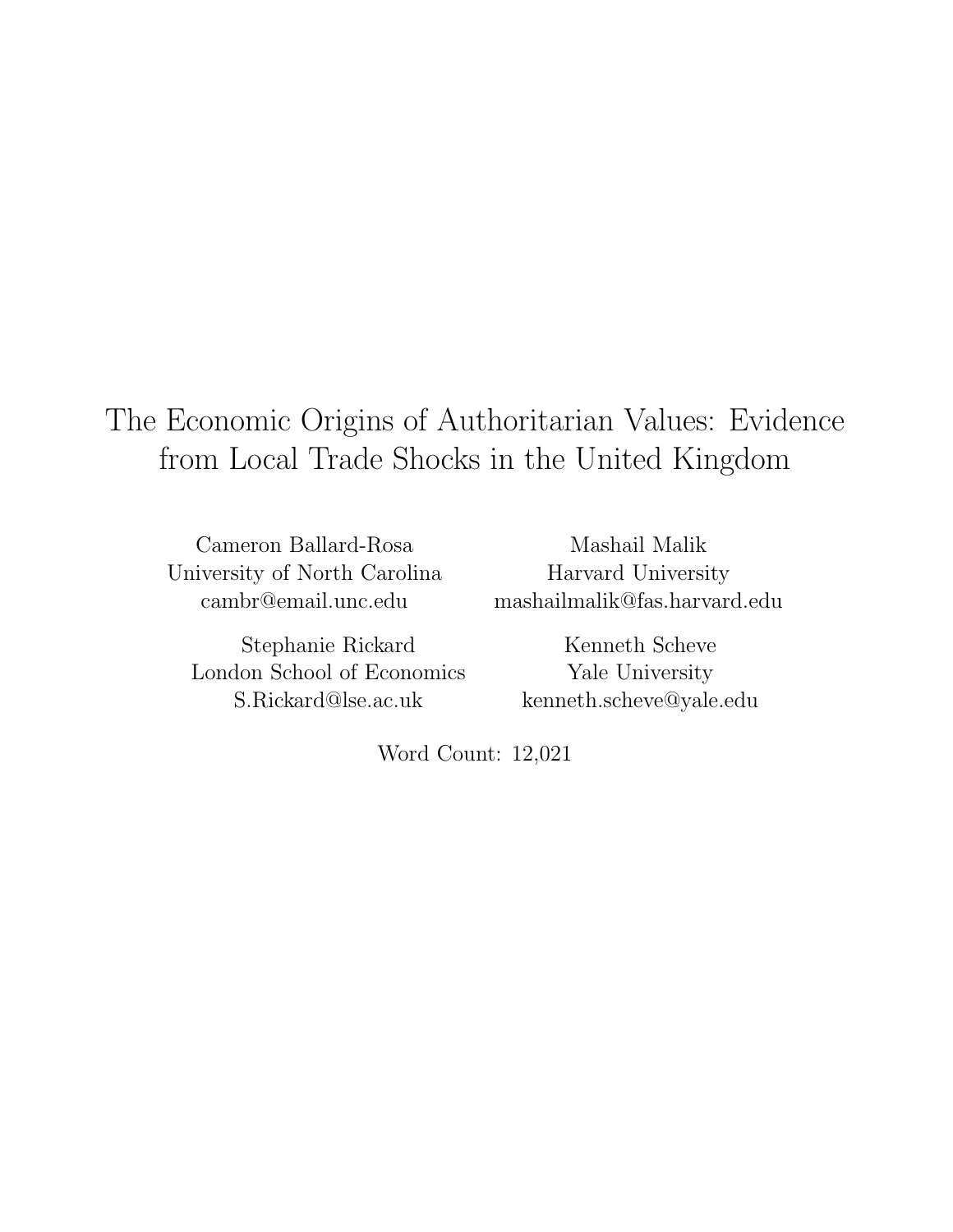#### Abstract

What explains the backlash against the liberal international order? Are its causes economic or cultural? We argue that while cultural values are central to understanding the backlash, those values are, in part, endogenous and shaped by long-run economic change. Using an original survey of the British population, we show that individuals living in regions where the local labor market was more substantially affected by imports from China have significantly more authoritarian values and that this relationship is driven by the effect of economic change on authoritarian aggression. This result is consistent with a frustration-aggression mechanism by which large economic shocks hinder individuals' expected attainment of their goals. This study provides a theoretical mechanism that helps to account for the opinions and behaviors of Leave voters in the 2016 UK referendum who in seeking the authoritarian values of order and conformity desired to reduce immigration and take back control of policymaking.

Acknowledgments: The authors thank panelists at APSA and IPES, the reviewers and editors of CPS, as well as participants at workshops at College of William & Mary, Duke University, ETH Zurich, Harvard University, Konstanz, Oxford University, Princeton University, Stanford University, UCLA, UNC Chapel Hill, and Washington University, St. Louis for useful feedback on the manuscript.

Ethical Approval: This study was conducted in compliance with relevant laws on human subjects research and received approval from human subjects review boards at Stanford University (no. 39652) and the University of North Carolina (no. 16-2946).

Declaration of Conflicting Interests: The authors declared no potential conflicts of interest with respect to the research, authorship, and/or publication of this article.

**Funding:** This work was supported by the Department of Political Science at Stanford University and the Institute for Research in the Social Sciences.

ORCID iD: Cameron Ballard-Rosa https://orcid.org/0000-0001-8375-4147; Mashail Malik https://orcid.org/0000-0002-0387-2133; Stephanie Rickard https://orcid.org/0000-0001-7886-9513; Kenneth Scheve https://orcid.org/0000-0002-6809-0060.

Supplemental Material: An Online Appendix for this article is available at the CPS website (ADD LINK, material at end of this PDF file). Data and supporting materials necessary to reproduce the numerical results in the article are available at the CPS Dataverse archive: https: //dataverse.harvard.edu/dataset.xhtml?persistentId=doi:10.7910/DVN/JNNGLC.

#### Author Biographies

Cameron Ballard-Rosa is Assistant Professor of Political Science at the University of North Carolina, Chapel Hill.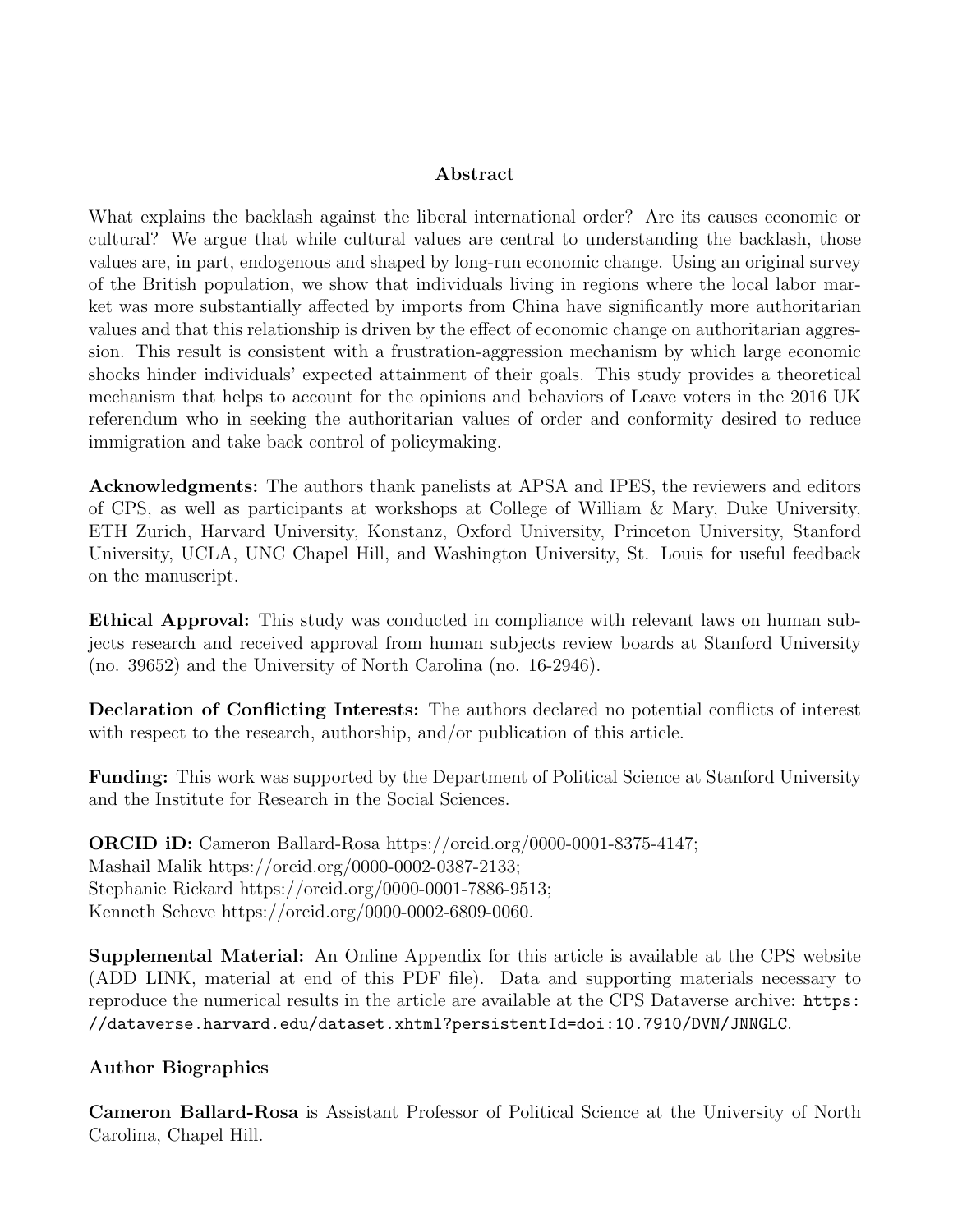Mashail Malik is a Postdoctoral Fellow in Political Science at Harvard University.

Stephanie Rickard is Professor of Political Science at the London School of Economics.

Kenneth Scheve is Dean Acheson Professor of Political Science & Global Affairs at Yale University.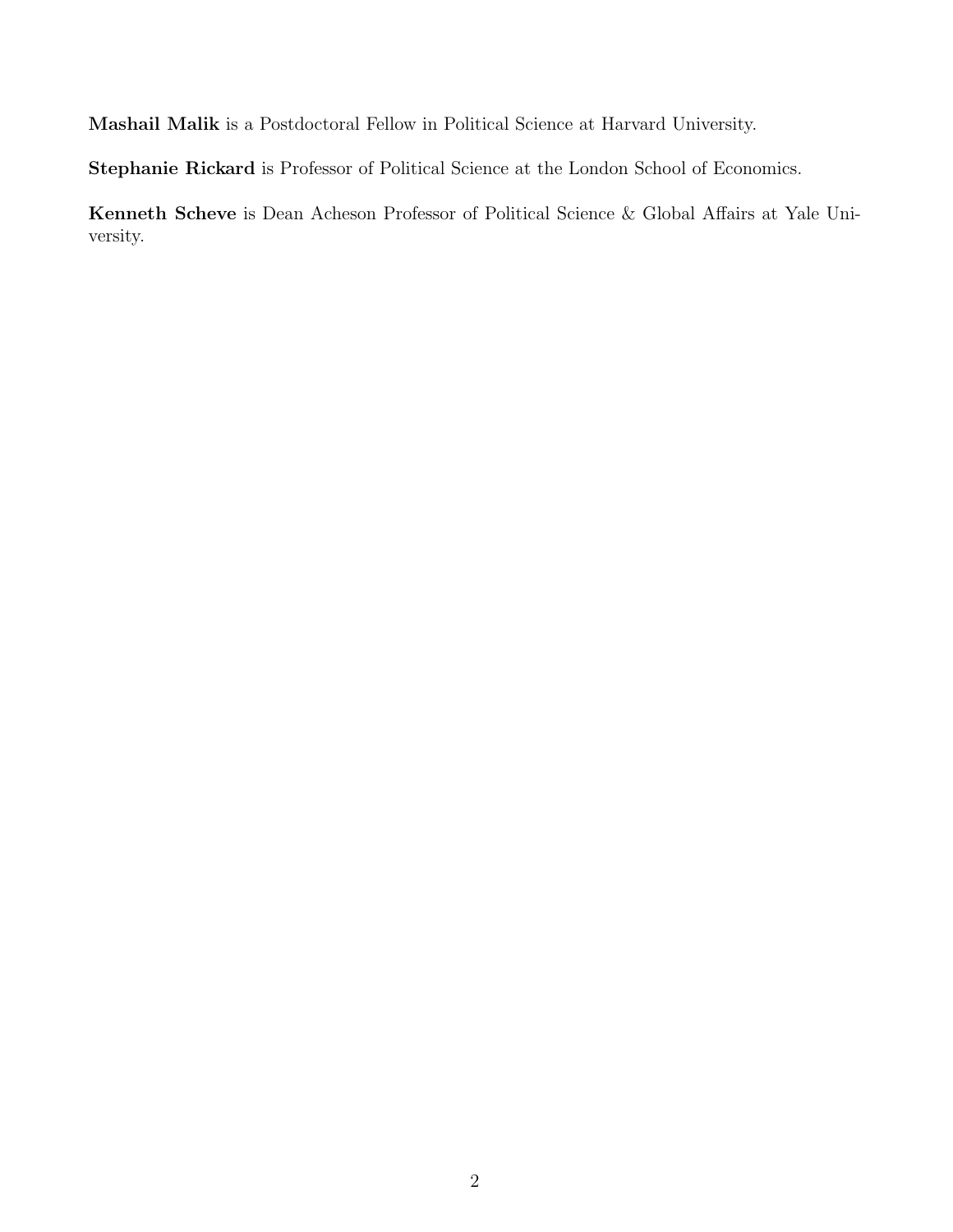### 1 Introduction

The liberal international economic order is threatened by a rising backlash against globalization across much of the developed world. The successful votes for Brexit and Donald Trump in 2016, as well as the strong performance of the far-right National Front in the 2017 French presidential elections and the March 2018 election results in Italy all represent, at least in part, a revolt against globalization (ORourke, 2019; Mansfield et al., 2021; Milner, 2021).

A major question for scholars and policymakers is whether the causes of the backlash are primarily economic or cultural. At stake in this question is not only how we understand this important phenomenon but what kind of policy interventions are most likely to be effective in responding to the backlash. If the origins are primarily economic, there are a host of potential policies that could be designed to address the insecurities faced by today's workers. If the story is primarily about a reaction to secular changes in modern culture, it is less clear what interventions would make a difference.

This article argues that cultural values can be in part consequences of economic change. This suggests that simply thinking of cultural and economic explanations—whether they are competing or complementary—as disjoint accounts invites misinterpretation of the role that these forces play in explaining the backlash against globalization. For scholars and observers who have emphasized the importance of economic conflict, the endogeneity of values to economic pressure suggests an important mechanism that is often ignored in these accounts. Economic change may influence behavior by, as is usually suggested, affecting the economic policies that individuals support or by affecting their economic evaluations of politicians, but it also may shape the values that they hold and in turn the types of leaders and policies that they favor.

For scholars and observers who have emphasized the importance of values, the endogeneity of values to economic threats does not mean that values are not important. To the contrary, it is impossible to understand the backlash against globalization without their consideration. But it does suggest that in addition to the forces that socialize individuals into value orientations that are fixed from an early age, contemporary threats also influence the values that individuals hold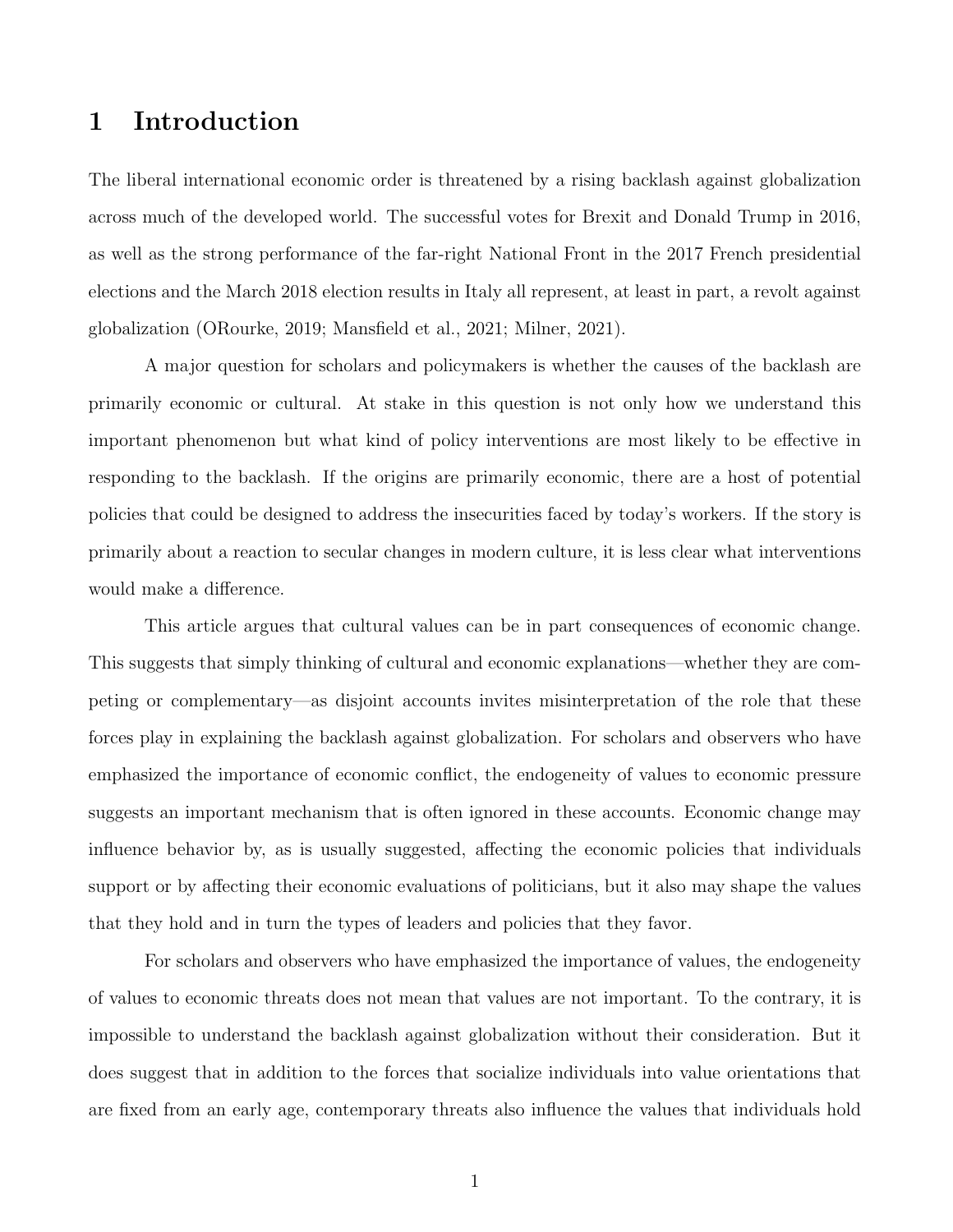and in turn how they behave. This distinction suggests that even for political phenomena for which it is abundantly clear that values are motivating behavior, understanding the underlying conflict may, nonetheless, be important for explaining behavior and constructing effective policy interventions.

One set of individual values that has received renewed attention in understanding the backlash against the liberal international order is a bundle of characteristics often referred to as "authoritarian values," understood as an individual preference for order and conformity and belief that these value outcomes should be achieved by force if necessary. This definition draws directly from Altemeyer (1981) but builds on a long literature before that and resonates with many subsequent treatments of authoritarianism.

Our particular interest in authoritarianism is motivated, in part, by its role in the surprise outcome of the 2016 UK referendum on European Union membership. Fifty-two percent of UK voters chose to leave the EU in one of the most conspicuous expressions of anti-globalization sentiment seen in recent decades. Authoritarian values are one of the best predictors of how people voted in the Brexit referendum. The role of authoritarian values in the Brexit vote is illustrated by Figure 1, which presents a smoothed locally-weighted average—drawn from a nationally-representative sample of adults in the United Kingdom that was fielded by the authors—of the proportion of respondents voting Leave against a measure of authoritarian preferences which we describe in detail below. As can be seen in the figure, there is a remarkably strong bivariate association between individuals with greater authoritarian tendencies and the likelihood of voting in favor of the United Kingdom leaving the European Union: while individuals at the lowest observed values of authoritarianism have under a 20% likelihood of voting for Brexit, respondents at the highest values have over a 90% likelihood of doing so, with the figure demonstrating a clearly positive slope.

Authoritarian values correlate with anti-globalization and protectionist sentiments more generally. In the United States, Jedinger and Burger (2020) show that right-wing authoritarian values correspond with protectionist attitudes and, in fact, authoritarianism is the strongest pre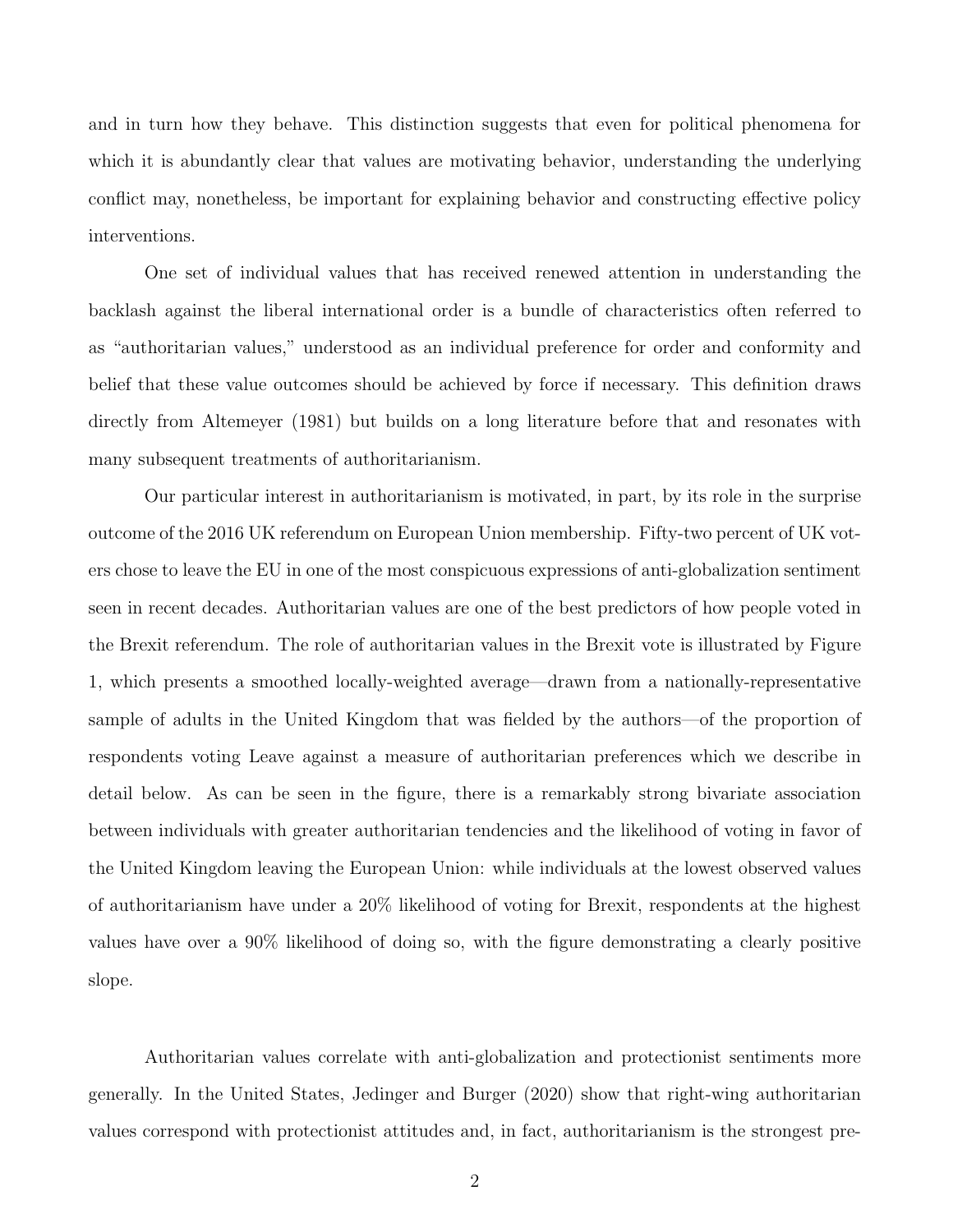Leave\_vote\_by\_ASC.png

Figure 1: Smoothed locally-weighted average of the proportion of respondents voting Leave in the Brexit referendum by authoritarian values as measured by the ASC scale. Grey bars represent the empirical distribution of the ASC measure.

dictor of economic protectionism in their models. Using data from the American National Election Studies from 2000 to 2008, Johnston (2013) finds that authoritarian values are the most consistent indicator of individuals' support for import restrictions across all years and models. In Germany, Jedinger and Burger (2020) find that authoritarian values correlate with support for restrictions on foreign trade, controlling for a wide range of other factors.

To interpret these correlations, however, we need to ask what is driving authoritarian values. From the publication of Adorno et al. (1950)'s seminal The Authoritarian Personality, most treatments have viewed authoritarianism as a fixed characteristic formed in childhood and early adult socialization. In this article, we build on the early work of Fromm (1941), Lipset (1959), and Rokeach (1960) and argue that contemporaneous economic threats increase the adoption of authoritarian values – i.e., authoritarianism is not a fixed disposition, and is at least partly shaped by economic conditions.

We focus on one potential source of economic threat: the impact of Chinese imports on local labor market outcomes in the United Kingdom. We pursue this line of inquiry for two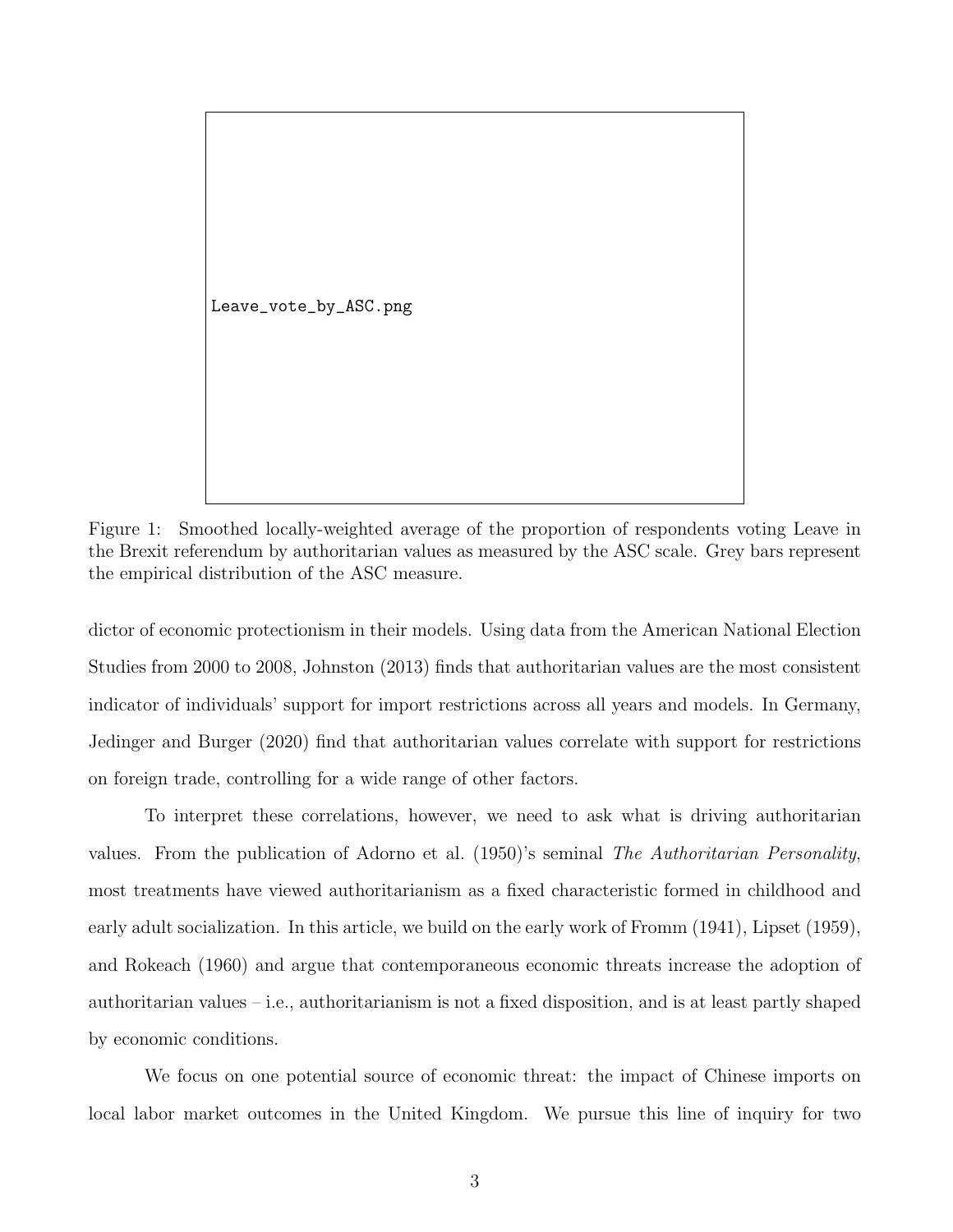reasons: first, given our interest in better explaining the backlash against globalization, there is inherent conceptual interest in understanding whether international economic competition is indeed associated with individual values that in turn help shape the backlash. Second, the focus on Chinese import shocks lends itself to a credible research design for estimating the causal effect of increased import competition from China on authoritarian values. Our research design follows Autor et al. (2013) and a growing number of studies (Feigenbaum and Hall, 2015; Dippel et al., 2015; Autor et al., 2016; Pierce and Schott, 2016; Jensen et al., 2017; Colantone and Stanig, 2018a) that use the impact of China's internal economic reforms on imports to the developed world as an exogenous economic shock to local labor markets.

Our focus on trade is not, however, because we think globalization has necessarily been the most important economic shock facing citizens in the UK or other developed democracies. Technological change, financial crises, and changing equity norms have also been sources of economic stress that likely rival or even surpass the effects of trade competition, suggesting that any relationship we uncover between economic threats and individual values may be, if anything, a lower bound on the size of such effects from other sources.<sup>1</sup> One important distinction that we make here is that we have in mind economic shocks that have a sustained long-term effect on local communities and especially local labor demand, like China's integration with the world economy, as opposed to less permanent business cycle changes (see also Carreras et al. (2019)). As Margalit (2019) documents in an extensive review of research on political responses to economic shocks, both can affect behavior but for the value change process that we investigate here, the focus is on long-run economic decline.

Using an original 2017 survey representative of the British population and a measure of Chinese imports to capture localized economic shock, we estimate the effect of economic threat on authoritarian values. We build off recent psychometric work that argues, following Altemeyer (1981)'s original conceptualization, that authoritarianism is actually comprised of three separate sub-dimensions: authoritarian aggression, submission, and conventionalism (Duckitt et al., 2010;

<sup>1</sup>Long-run economic change, especially if concentrated in geographic communities, also may affect political behavior through its impact on local property values (Adler and Ansell, 2019; Scheve and Slaughter, 2001).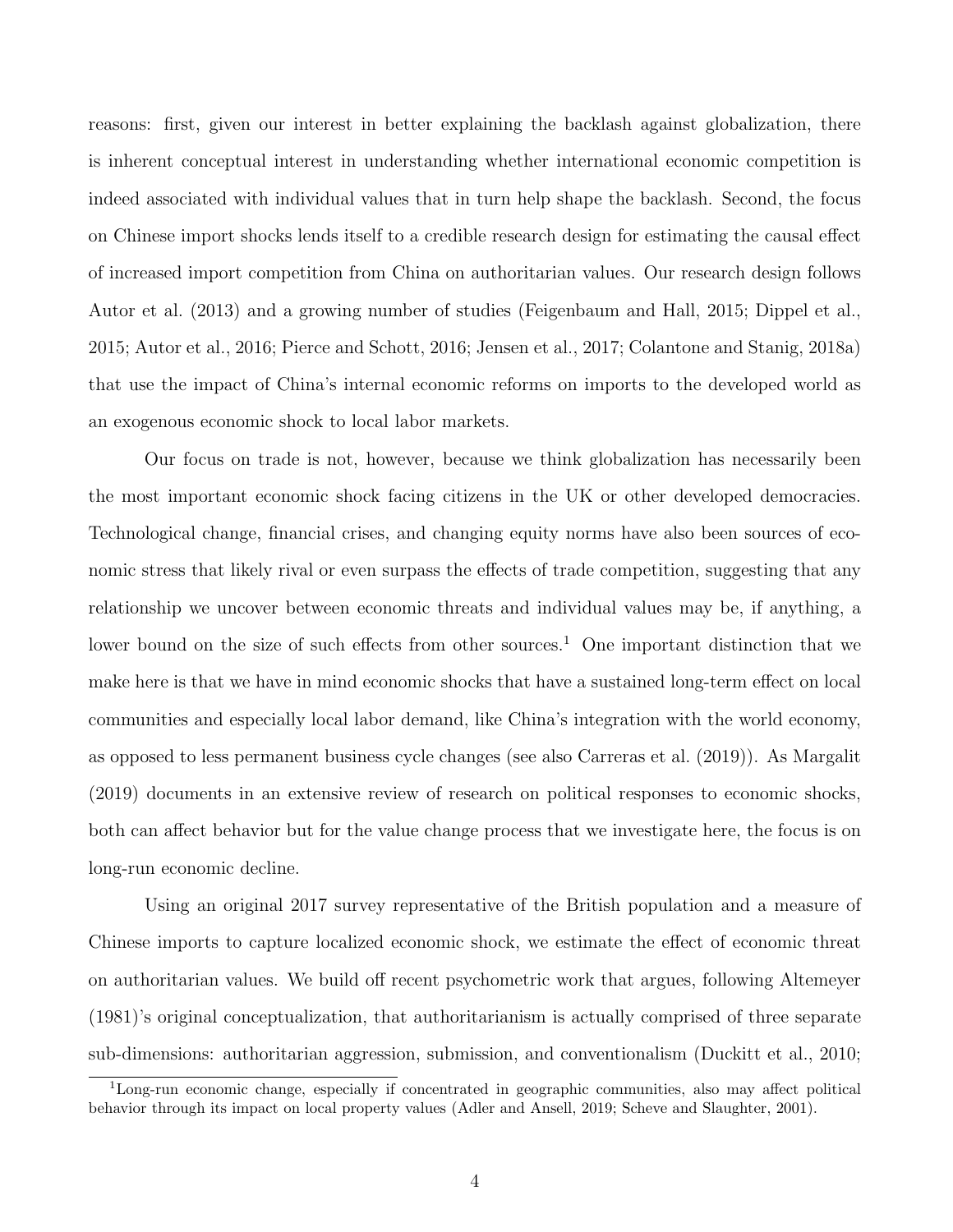Dunwoody and Funke, 2016). We adopt Dunwoody and Funke (2016)'s Aggression-Submission-Conventionalism (ASC) scale which is explicitly designed to measure these three components. We find that individuals living in regions where the local labor market was more substantially affected by imports from China have significantly more authoritarian values as measured by the ASC scale. Our estimates are robust to the inclusion of a wide variety of demographic variables and controls for immigration patterns. We also use Chinese imports into the United States to instrument for Chinese imports to the United Kingdom and again find that individuals that experienced greater negative shocks to their local labor markets had more authoritarian values. We consider the possibility that this relationship is due either to individual-level sorting prior to the rise of Chinese imports or following it. Controlling for initial regional manufacturing, and using aggregated data on population change and individual-level data identifying moving histories, we find little evidence consistent with these alternative interpretations. Moreover, we present data from the British Social Attitudes Survey that suggest there was little difference in related measures of authoritarian values between high and low shock regions before China's integration with the world economy.

We also estimate the impact of Chinese imports on each of the three components of the ASC scale: aggression, submission, and conventionalism. We find a strong effect for the authoritarian aggression measure but not submission or conventionalism. This pattern of results is consistent with the idea that the primary effect of the China shock in the UK was to thwart individuals' achievement of their expected goals as providers and consumers and this interference increased aggression through a frustration-aggression mechanism.

Our study makes three important contributions. First, we contribute to the literature on the determinants of the backlash against globalization (Norris and Inglehart, 2019; Rodrik, 2017; Iversen et al., 2018; Milner, 2021). Several studies empirically link negative economic shocks with opposition to globalization and the large body of research on embedded liberalism assumes that precisely such a connection exists. Of particular relevance to our work, Colantone and Stanig (2018a) find evidence that individuals more exposed to China's integration in the world economy were more likely to vote Leave in the UK's 2016 referendum on EU membership. They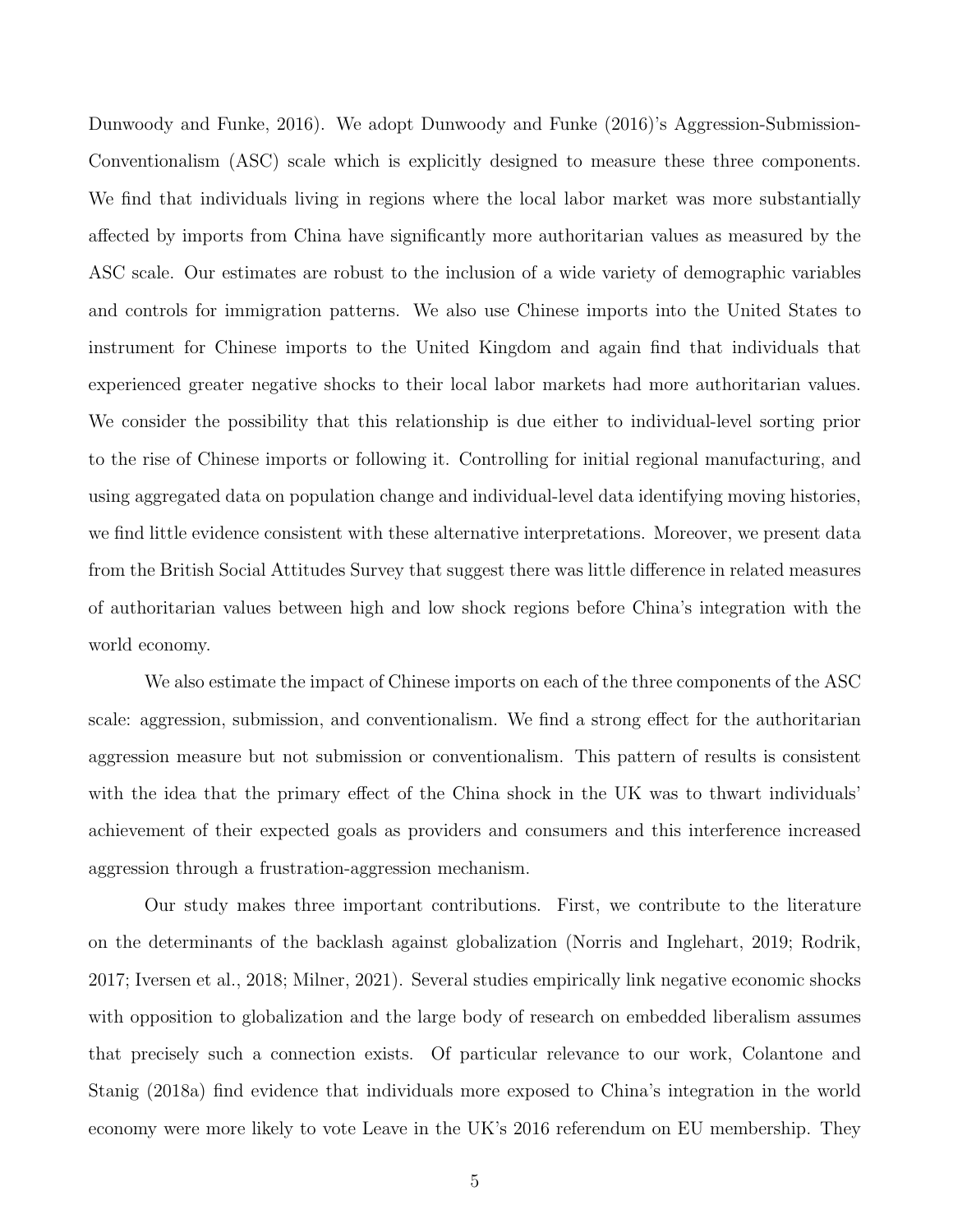argue this relationship emerges because of a combination of negative retrospective evaluations of incumbent politicians, skepticism about international economic integration, and antipathy towards immigrants.<sup>2</sup> This account is descriptive but does not explain why a trade-induced economic shock originating in China would lead to these sets of preferences. What mechanism connects Chinese imports with frustration over immigration and the desire to have more sovereignty over economic policymaking? Why would voters exposed to the China shock support a campaign that said it would sign more trade agreements not fewer?<sup>3</sup>

Our article provides a unified theoretical mechanism that accounts for these preferences by demonstrating the effect of the China trade shock on the adoption of more authoritarian values. These values in turn help account for the opinions and behaviors of Leave voters who in seeking order and conformity desired to reduce immigration and "take back control" of policymaking (Owen and Walter,  $2017$ ).<sup>4</sup> Moreover, our connection of contemporaneous economic threats with authoritarian values applies more generally for understanding how economic pressures—whatever their origin—can drive populist movements.

Second, our study contributes to the debate over the relative explanatory power of economic interests and cultural values in driving policy opinions about international economic integration. Even accounts that recognize economic interest and values may be complementary typically treat these explanatory frameworks as separate from each other. Our study suggests that this debate may be misguided. As we demonstrate, economic change can shape peoples' values and value change may be an important mechanism linking economic change with opposition to economic

<sup>&</sup>lt;sup>2</sup>Similarly, Colantone and Stanig (2018b, 3) find that citizens in European regions more exposed to Chinese import competition were more likely to support rightwing nationalist and autarkic parties due to "insufficient compensation of losers, and to an overall loss of credibility of embedded liberalism" which led voters to support more protectionist and nationalist candidates.

<sup>3</sup>One of the arguments put forth by a group called "Economists for Brexit" was that the EU was a protectionist bloc that maintained high trade barriers. They argued that Brexit would enable Britain to cut trade barriers, sign more liberalizing trade agreements, and reap large gains by trading at world market prices. For more discussion, see, e.g., Owen and Walter (2017).

<sup>4</sup>Our article also provides complementary empirical evidence in that Colantone and Stanig measure trade shocks at a regional level that does not correspond directly to local labor markets, whereas our article measures the China shock at the local labor market level as in the original Autor et al. (2013) study. Primary analyses in Colantone and Stanig (2018a) are performed at the "NUTS-2" regional level, which is much larger than our regional measure constructed at the level of the "Travel to Work Area" (TTWA), the British government's official statistical measure of local labor markets. See below for more detail.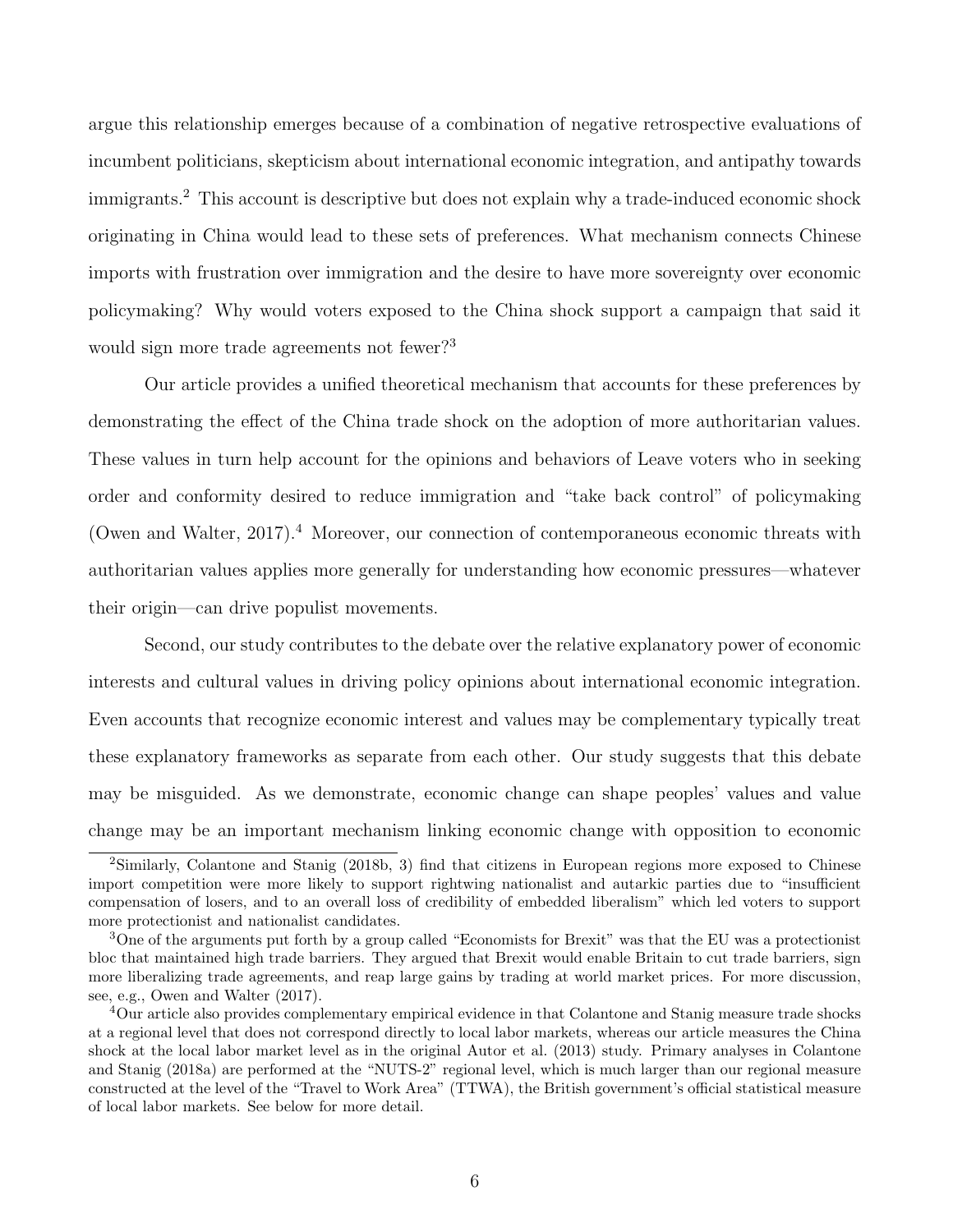integration (Gidron and Hall, 2017; Carreras et al., 2019; Hays et al., 2019). This insight may also have important policy implications for the design of compensation policies (Kim and Pelc, 2021; Milner, 2021). The economic origins of value change suggest a potential constructive role for policies that compensate those harmed by globalization. At the same time, those policies may need to be designed to be sensitive to how economic disruptions affect the life plans and roles of citizens with jobs and training being relatively more important than monetary transfers.

Finally, our results provide novel evidence linking economic threat to authoritarian values. Previous empirical work showing that economic change fosters authoritarian values has primarily been based on aggregate correlations across countries or across time within countries (Sales, 1973; Doty et al., 1991; Perrin, 2005; Norris and Inglehart, 2019) or individual-level correlations between economic characteristics and authoritarian values (Sniderman et al., 2002; Feldman, 2003; Stenner, 2005). Our study provides credible causal estimates that Chinese imports had a positive effect on authoritarian values and that this effect was due to the impact of Chinese imports on authoritarian aggression but not conventionalism or submission. This result suggests that in addition to socialization, contemporary economic threats can affect levels of authoritarian values as theorized in early work by Fromm (1941), Lipset (1959), and Rokeach (1960).

### 2 Economic Threat and Authoritarian Values

This article addresses whether and how negative economic shocks influence the adoption of more authoritarian values, which have been suggested as potential determinants for a number of antiglobalist and populist political movements. In this section, we first examine the importance of answering these questions in the context of the existing literature. We then present a theoretical framework for explaining the mechanisms by which economic shocks might affect authoritarian values.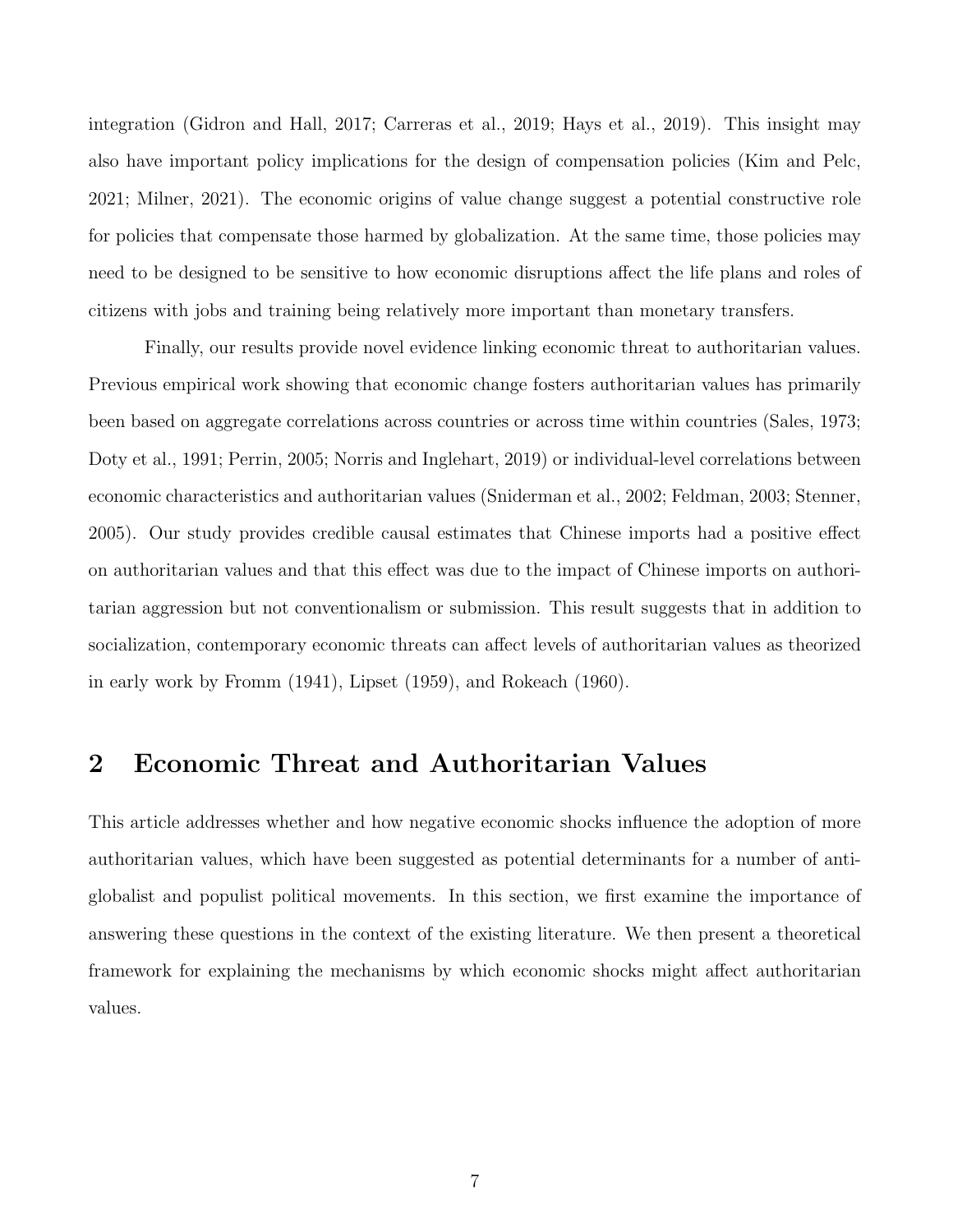#### 2.1 Authoritarian Values and Political Behavior

Authoritarian values are defined here as an individual preference for order and conformity joined with the belief that these outcomes should be achieved by the application or threat of violence if necessary (Altemeyer, 1981). Much of the literature studying authoritarianism has focused on measuring these values and demonstrating that they are associated with political behavior and attitudes. This research has strongly suggested that authoritarian values are associated with support for extreme political parties, attitudes toward racial and ethnic minority groups, and economic protectionism (Hetherington and Weiler, 2009; Lubbers and Scheepers, 2000; Pettigrew, 2016; Jedinger and Burger, 2019).

The interpretation of this association, however, depends on the origins of authoritarianism. The most straightforward approach is to view authoritarianism as a fixed value disposition of individuals that is the product of childhood and early-adulthood socialization. This is the view taken by one of the most important and influential early contributions to this literature—The Authoritarian Personality—by Theodor Adorno and colleagues (Adorno et al., 1950). They argue that authoritarian personalities are developed as a result of early childhood experiences with strict parenting. In this view, parents who threaten and dominate children foster in them a repressed hostility that is later projected on outgroups. Subsequent work later jettisoned most of the Freudian elements of Adorno et al.'s account of authoritarianism but retained the view that it was a fixed value disposition acquired early in life.

If these types of approaches are the right way to think about the origins of authoritarianism, it suggests an important conclusion for interpreting the association between authoritarian values and political behavior and attitudes. Because these values are pre-determined, it may be compelling to think about these fixed dispositions as explaining behavior and opinion. While some of the work that treats authoritarianism as the product of early socialization has emphasized the potential importance of economic, security, and social threats in this process, it is the presence of these threats early in life that matters for acquiring an authoritarian disposition. Therefore, while economic, security, and social factors may be important, it is their impact on the values formed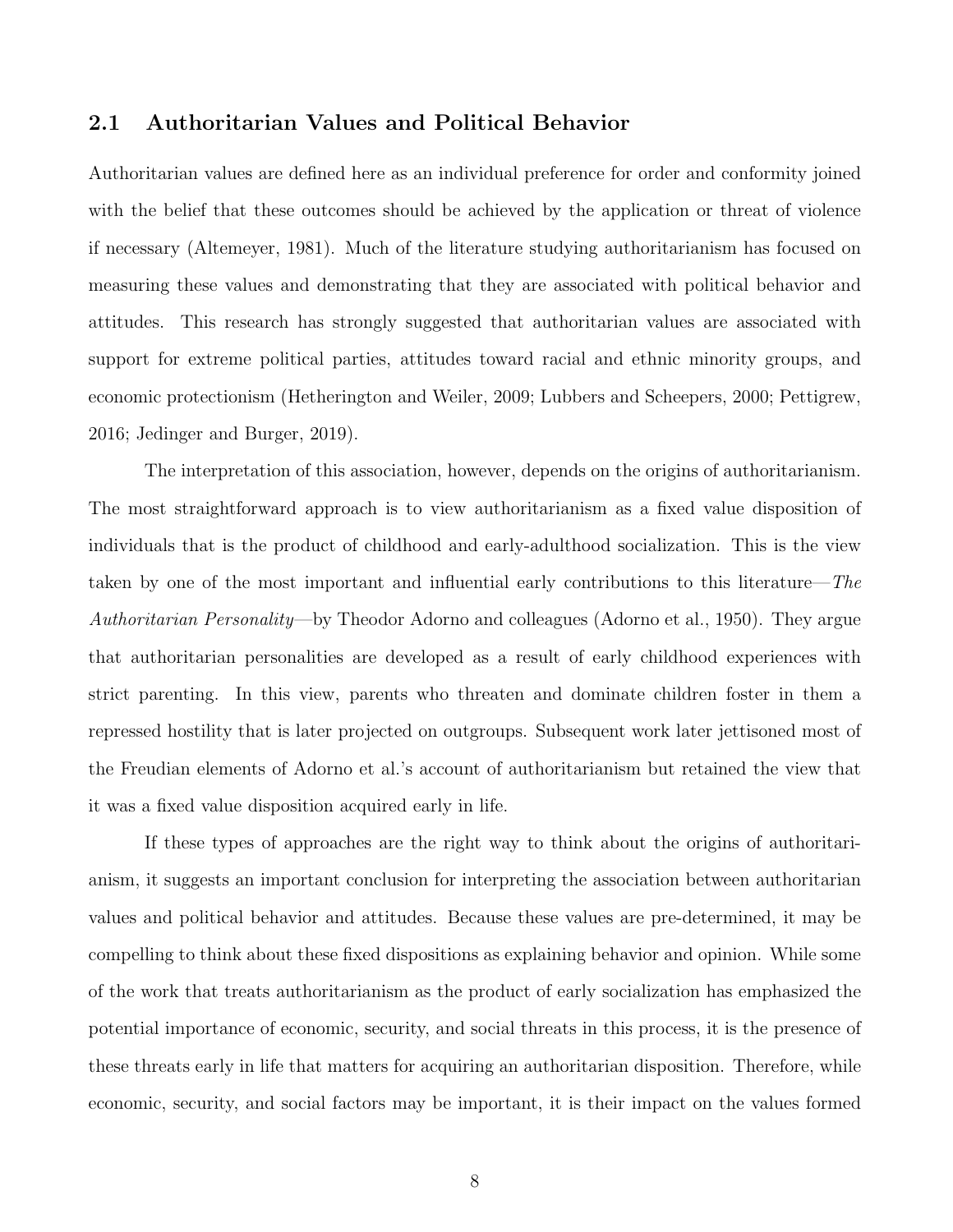well before the political behaviors and opinions to be explained that matter.

An alternative approach to understanding the origins of authoritarian values emphasizes the importance of contemporary economic, security, and social threats on political behavior and opinion. In one of the earliest analyses of authoritarianism, Fromm (1941) claimed that a chief factor in the development of authoritarian values is perceived insecurity. In his account, authoritarian tendencies arise as a coping mechanism to deal with the threat and uncertainty associated with rapidly changing modern capitalistic societies. Rokeach (1960) built on this perspective, emphasizing how intolerant and dogmatic views are borne out of anxiety caused by external threats and uncertain environments. Similarly, Lipset (1959) argued that one reason authoritarianism is concentrated among poorer individuals is because they experience higher levels of economic anxiety.

This understanding of the origins of authoritarian values suggests a rather different interpretation of the correlation between authoritarianism and political behavior and opinion. If authoritarian values are in part endogenous to economic, security, and social threats, then such correlations cannot be simply interpreted as evidence that values explain these behaviors and opinions – the perceived contemporary threat is fundamental to explaining the outcome.

It should be clear that these approaches to the determinants of authoritarianism may be complementary. In our view, it seems self-evident that values are in part determined through childhood and early-adult socialization.<sup>5</sup> The question that seems less clear, especially given the use of authoritarianism as an explanatory variable, is whether the origins of authoritarian values include contemporary economic, security, and social threats. If these are even part of the story, it has substantial implications for how we understand the role of authoritarian values and environmental threats in accounting for an array of political and social attitudes and behaviors.

Evidence that contemporary threats generally and economic threats specifically foster authoritarian values has primarily been based on aggregate correlations across countries or across time within countries or individual-level correlations between economic characteristics and author-

<sup>&</sup>lt;sup>5</sup>Norris and Inglehart (2019) demonstrates evidence for higher levels of authoritarian values among older cohorts who came of age during periods of heightened economic and social distress.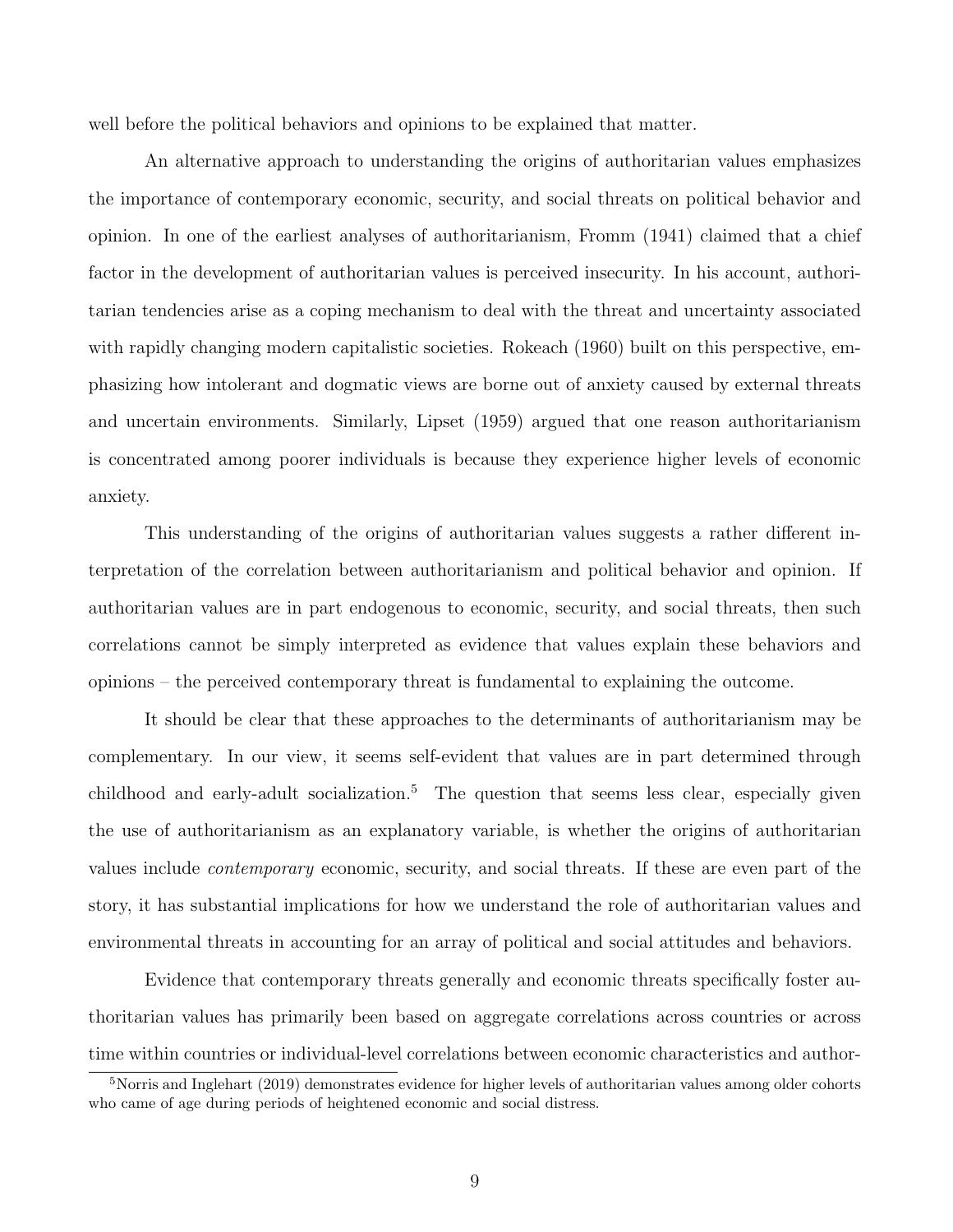itarian values. Sales (1973) found that several archival indicators of authoritarianism (such as the size of police budgets, power themes in comic books, and the length of prison sentences for sex offenders) were significantly higher during the elevated societal threat periods of the 1930s and the late 1960s compared to the years immediately prior. Doty et al. (1991) performed a similar study using different time periods and found comparable results. Perrin (2005) studied authoritarian sentiment in letters to editors before and after 9/11 and found increases in both authoritarianism and anti-authoritarianism and thus greater value polarization. Feldman (2003) and Stenner (2005) show that individual-level variation in exposure to threat is correlated with the activation of authoritarian values among those pre-disposed to be authoritarian. In contrast, Hetherington and Suhay (2011) argue that low authoritarians are more affected by perceptions of security threats and therefore threat decreases the differential effect of authoritarianism on behavior. It is worth noting that these works tend to think of authoritarian values as a fixed characteristic of individuals and interpret their results as evidence that threats activate pre-determined values as opposed to evidence that the values themselves are influenced by contemporary threats.

A number of experimental studies have attempted to manipulate the saliency of threats to assess their influence on authoritarian values and/or political behavior (Duckitt and Fisher, 2003; Lavine et al., 2005; Richey, 2012). These experiments generally focus on physical threats such as terrorism rather than economic factors. Further, they manipulate saliency rather than the actual threat. Taken together, there is little in the way of credible causal evidence that contemporary threats cause increased authoritarianism and certainly none for economic threats specifically. The question of the origins and assignment of authoritarian values remains an open one (Lavine et al., 2005).

#### 2.2 Economic Change and Authoritarianism

The foregoing discussion advances the claims that understanding whether authoritarianism is sensitive to economic change is consequential for understanding mass political behavior, including in our case the backlash against globalization. The remainder of this section provides a theoretical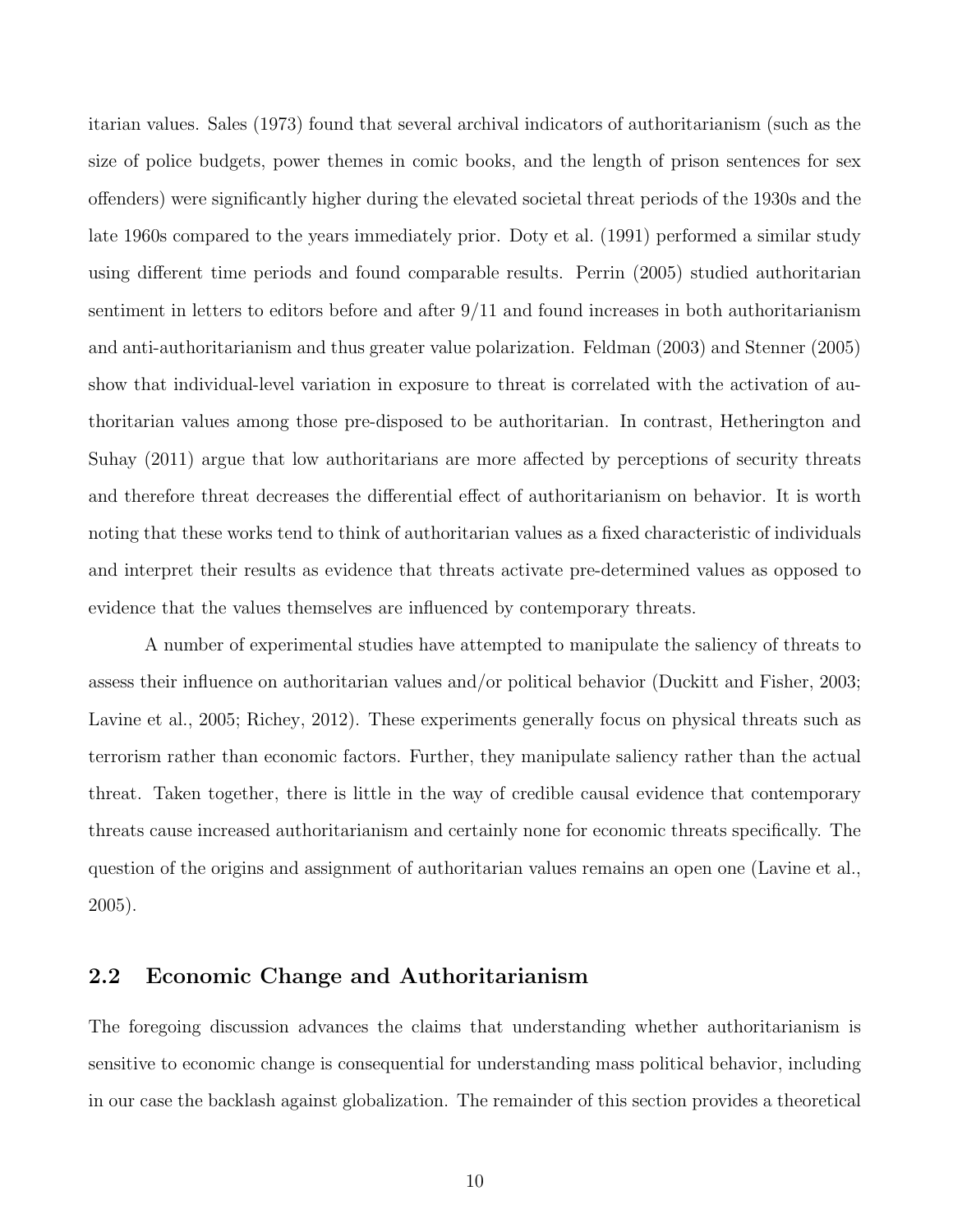framework for why there might be such a relationship.

Altemeyer (1981)'s three-component definition of authoritarianism provides a natural starting point for identifying how economic shocks might influence the adoption of these values. Altemeyer argued that there were three components to authoritarianism: aggression, submission, and conventionalism. Negative economic shocks may have varied effects on these three facets of authoritarianism, as we outline below.

First, a shock may be experienced as a problem that needs fixing and induce individuals to want to submit to a strong leader who is going to solve the problem. This suggests how a negative economic shock may affect the submission component of authoritarianism. Alberto Fujimori's 1990 campaign for President of Peru and subsequent early rule provides a familiar example of this phenomenon. In the context of a deep economic crisis, Fujimori ran on an ambiguous economic platform that promised an end to hyperinflation and high unemployment without the painful shock therapy advocated by the leading establishment candidate in the election. His background was that of an engineer and mathematician, non-politician, and non-European child of immigrants and his campaign capitalized on these characteristics by portraying him as a problem-solver who could be trusted by the people even if it was unclear what his solutions would be. Facing established candidate parties on the left which seemed to have no hope of solutions and parties on the right who were promising shock therapy, voters overwhelming opted to place their faith in Fujimori. Obviously, whether the economic crisis led to authoritarian submission in this case cannot be established in a narrative but this account of Fujimori's campaign illustrates one possible mechanism through which negative economic shocks might increase the adoption of authoritarian values.

Second, a shock may force comparisons between an unsatisfactory present and an idealized past and push individuals to value convention and how things used to be. An exemplar of this phenomenon can be found in the rhetoric of the National Front and Marine Le Pen in France. An important comparison informs the National Front's economic analysis—the unsatisfactory economic performance of the last several decades compared to a somewhat mythical thirty years of high growth following World War II. The National Front's critique of the EU, globalization, and much more is closely tied to a desire to return France, its economy and its culture, to those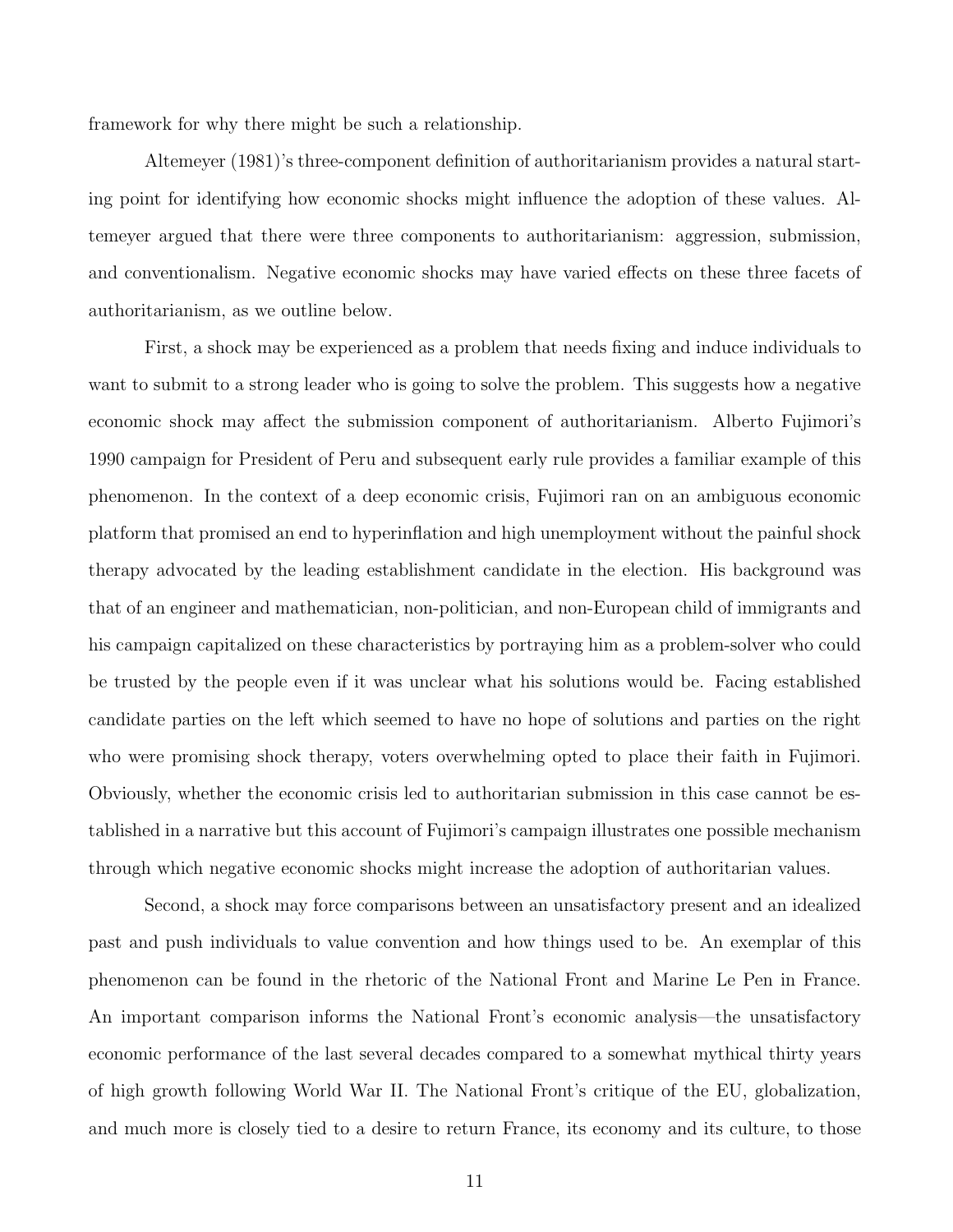post-war years. It is an open question whether negative economic events push individuals to value convention more or that it is simply among those with these values that the National Front's analysis is more likely to resonate. That said, it illustrates well the idea that economic change may make convention and tradition more attractive and lead to greater authoritarianism.

Third, an economic shock can hinder individuals' expected attainment of their goals as economic providers and consumers and this interference increases generalized aggression through a frustration-aggression mechanism (Dollard et al., 1939; Berkowitz, 1989). One of the key men highlighted in Lane (1962)'s classic qualitative analysis of the political beliefs of the American "common man" is Ferrera. As described by Lane, Ferrera was a star high school athlete who attended college for two years and who had high expectations for himself (Lane, 1962, pp. 104- 108, 181-182). Interviewed in his late thirties, Ferrera had drifted from one job to the next, had recently been unemployed, was currently a shoe salesman, and had not found success in any of his career choices. Lane emphasizes Ferrera's profound sense of disappointment "in himself, in his status in the eyes of the world" (Lane, 1962, p. 107). Based on the use of a ten-item authoritarianism scale similar to the "F-scale," Ferrera is coded as one of the most authoritarian men in Lane's sample (Lane, 1962, p. 185) and the discussion reveals a man who exemplifies authoritarian values and the political ideologies associated with such values. While Lane has his own interpretation of the connection between Ferrera's disappointments and his political beliefs and attitudes, it is a connection that resonates with the frustration-aggression hypothesis. It is not so much low wages or poverty or unemployment that lead to authoritarian aggression but the process of expecting certain roles and status in the family and community through one's job and role as a provider and those expectations being blocked that translates to authoritarian aggression.

We argue that each of these mechanisms are logically plausible and may complement one another in describing how authoritarian values respond to economic threats. The empirical question then is whether there is evidence that economic shocks cause more authoritarian values and if so which of these mechanisms provides the most plausible account.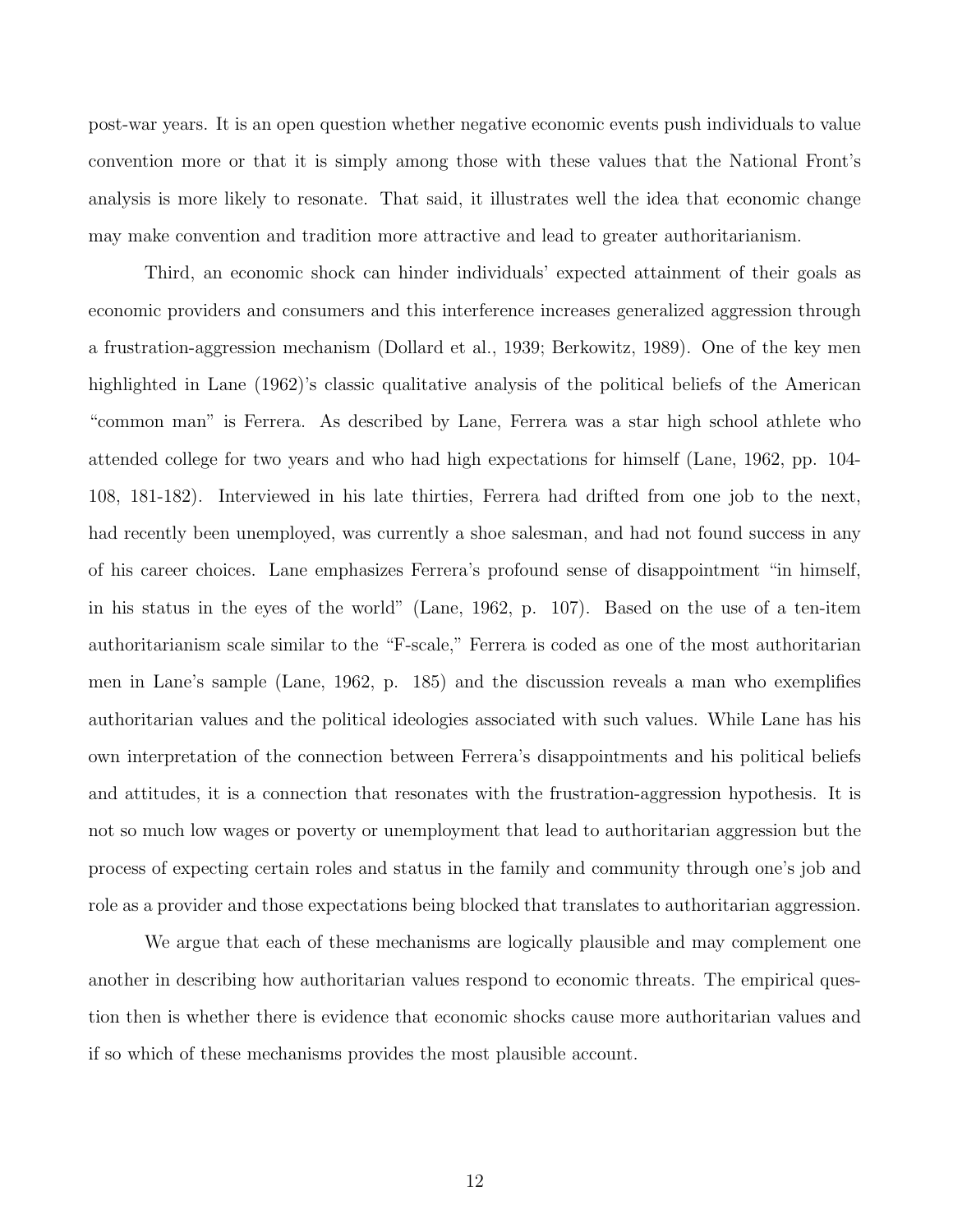#### 3 Research Design

The empirical goal of this article is to estimate the effect of one type of economic threat on individual authoritarian values. A body of recent work demonstrates that across a number of developed economies rising Chinese import competition has been associated with a host of negative consequences for local labor markets, including reduction in manufacturing employment, lower wages, and worse health outcomes. Given this work, our research strategy is to focus on the impact of China's integration with the world economy on authoritarian values in Great Britain. Our general approach is to follow a now commonly-employed identification strategy originally developed by Autor et al. (2013) for estimating the effect of Chinese import shocks on labor market outcomes in the United States. In addition to obviously being applied to Great Britain, our analysis differs from theirs in that the dependent variable is authoritarian values and is measured at the individual level by employing an original survey.

We select Great Britain as our case for two reasons. First, one of the most conspicuous expressions of anti-globalization sentiment occurred in the United Kingdom in 2016 when fifty-two percent of voters chose to leave the European Union. Further, as explored in Walter (2021), the UK's exit from the EU may have exacerbated concerns about globaliation throughout the region. Authoritarian values seem to have played a role in the referendum. Figure 1 in the introduction and Table A-5 in the Appendix show that authoritarian values are highly predictive of voting leave in the Brexit referendum.<sup>6</sup> Given the importance of Brexit to international economic and political relations, it is essential to understand whether the relationship between authoritarianism and political behavior should be seen as the result of long standing, socialized values or that an important part of the story is the endogenous adoption of authoritarian values in reaction to economic threat.

Second, Britain's exposure to the world economy and outstanding data provide an opportunity for a convincing research design for estimating the relationship between economic shocks from trade with China and authoritarian values. We believe our findings from the UK are likely to

<sup>&</sup>lt;sup>6</sup>Based on our original national survey described in more detail below.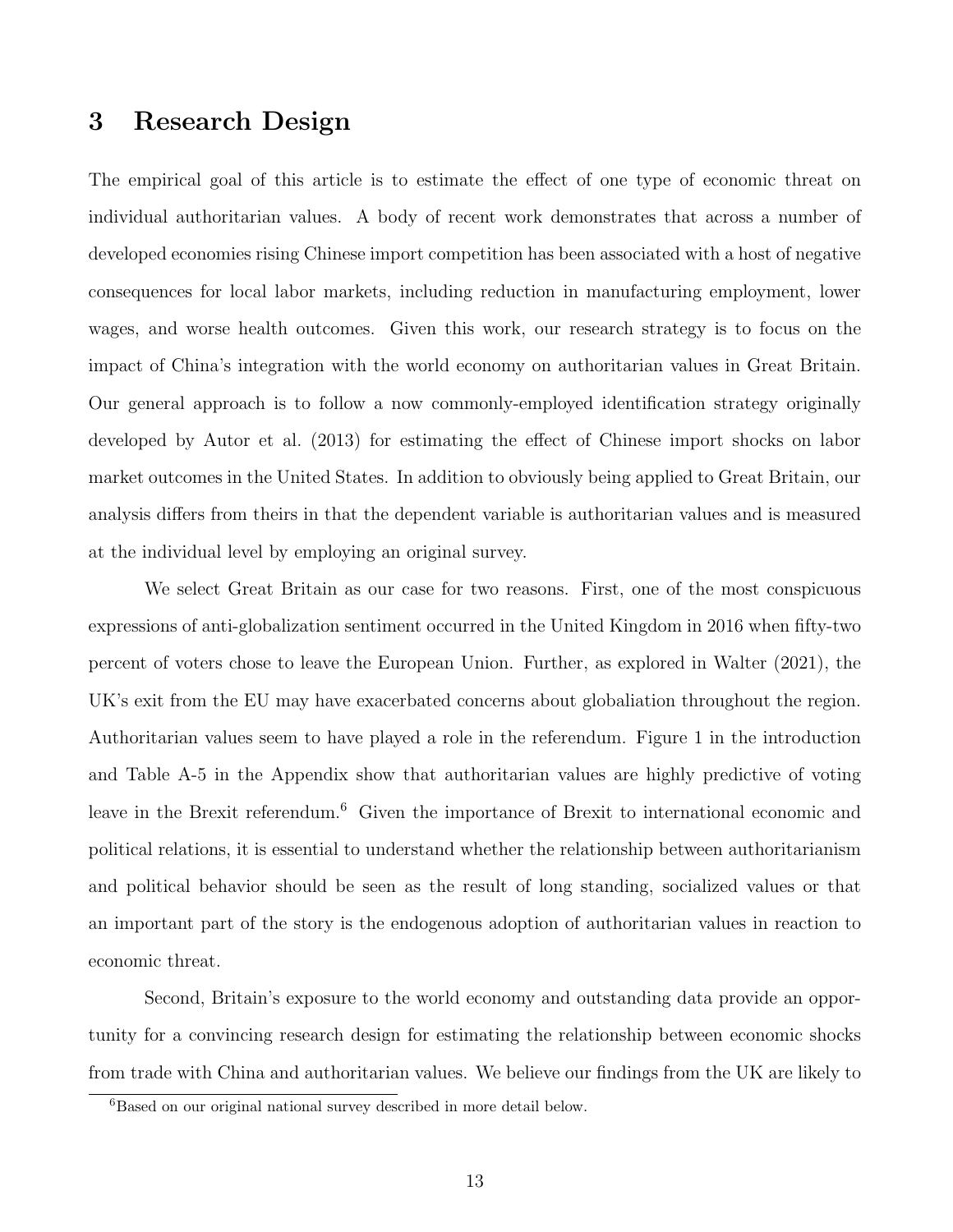generalize to other advanced democracies. Because of its membership in the European Union (EU) during the period under investigation, and the EU's common external tariff, the UK is equally open to foreign imports as other EU member-states; British citizens are unlikely to encounter abnormal shares of imports relative to what other Europeans experienced. Furthermore, there is no reason to think that UK citizens' values are, on average, more or less changeable than those of citizens of other rich, economically developed countries. Nevertheless, empirically assessing the generalizability of the results of this study is an important task for future research.

#### 3.1 Data

Our empirical approach requires individual-level survey data that measure authoritarianism. Although there are existing surveys that contain certain measures of authoritarian values, we fielded an original survey so that we could select our preferred multidimensional measures of individual characteristics and most importantly identify the geographic location of each respondent in a way that would allow us to assign him or her to local labor markets as defined by the UK's Office for National Statistics. This assignment is critical for determining the extent to which each individual in our survey faced a labor market that had been substantially impacted by Chinese imports.

Our nationally-representative survey of 1,913 UK adults was implemented by YouGov in July 2017 using matched sampling.<sup>7</sup> As reported in the Appendix, the demographic characteristics of our sample matched closely the overall distribution of such characteristics in the UK population. It is, however, not possible to collect the data necessary to measure local import shocks for Northern Ireland (see Appendix for discussion). Consequently, the 57 respondents from Northern Ireland are excluded from our analyses.

The main dependent variable in our analysis is a combined index of measures designed to capture authoritarian aggression, submission, and conventionalism (ASC). While past scholarship on authoritarianism is replete with multiple suggestions of potential measurement approaches, we follow what we regard as current best practices suggested by recent research in the psychomet-

<sup>7</sup>The survey was reviewed by the Institional Review Boards at Stanford University and the University of North Carolina.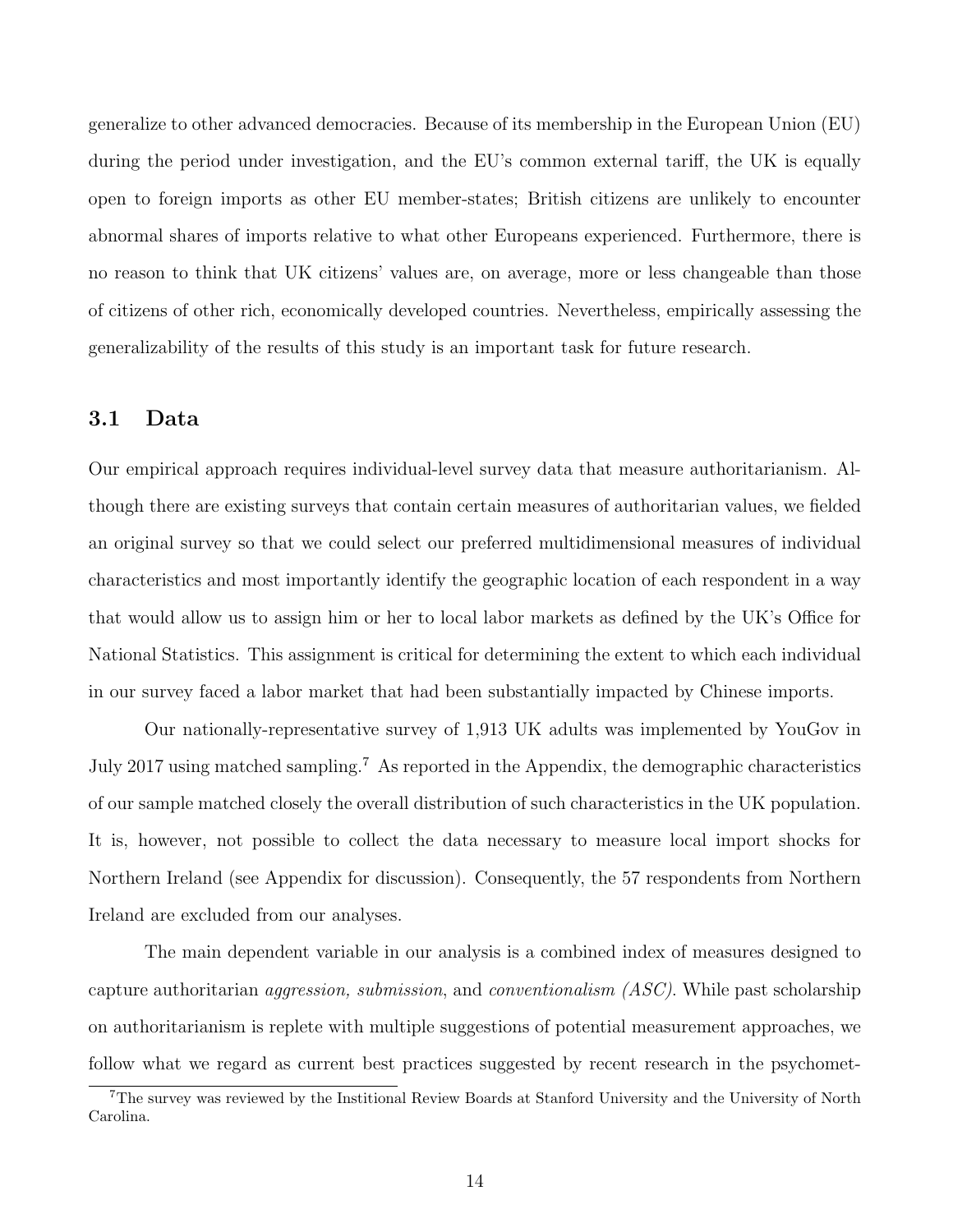ric literature emphasizing the importance of separating out each of the three subdimensions of authoritarianism identified by Altemeyer (1981). Specifically, we follow the design proposed in Dunwoody and Funke (2016), who develop three sets of six questions for each sub-dimension of authoritarianism. Example questions for the aggression dimension included statements like "It is necessary to use force against people who are a threat to authority" and "Strong punishments are necessary to send a message;" questions for the submission dimension included "Our leaders know what is best for us" and "We should believe what our leaders tell us;" questions for the conventionalism dimension included "People should respect social norms" and "Traditions are the foundation of a healthy society and should be respected." The order of the statements was randomized, and the entire battery of questions is provided in the Appendix. For each statement, there was a five-point scale from "strongly disagree" to "strongly agree;" we take the arithmetic mean of each subset to generate measures of *average aggression*, *average submission*, and *average* conventionalism and subsequently take the average of these three components to generate our baseline outcome  $ASC$ <sup>8</sup>

In order to implement Autor et al. (2013)'s empirical strategy in the British context, it is first necessary to identify local labor markets that correspond to the commuting zones that they use for the United States. The UK's Office for National Statistics employs a similar methodology for defining Travel to Work Areas (TTWAs) based on actual commuting patterns (see Appendix for further description). We employ 1991 TTWAs and match each respondent's 2016 residence to a 1991 TTWA; the use of 1991 TTWAs is due to the fact that this is the baseline year that we use for measuring changes in Chinese imports by industry.<sup>9</sup> The matching process involved asking respondents to report their outward postcodes and then matching each postcode to a TTWA (or multiple TTWAs) using the boundary files for each provided by the Office for National Statistics (see Appendix for further description).

<sup>8</sup>The overall distribution of these data is described in Figure A-2. We also examine each of these sub-indices individually below. Descriptive statistics for each sub-component, and the correlation matrix across the subcomponents, are presented in Appendix Tables A-13 and A-14.

<sup>9</sup>Note that, when we instead contruct our shock measure over time periods beginning in the year 2000, we likewise employ 2001 TTWAs to maintain consistency. As reported in Appendix Table A-9, our primary results of interest are not affected by this alternative coding choice.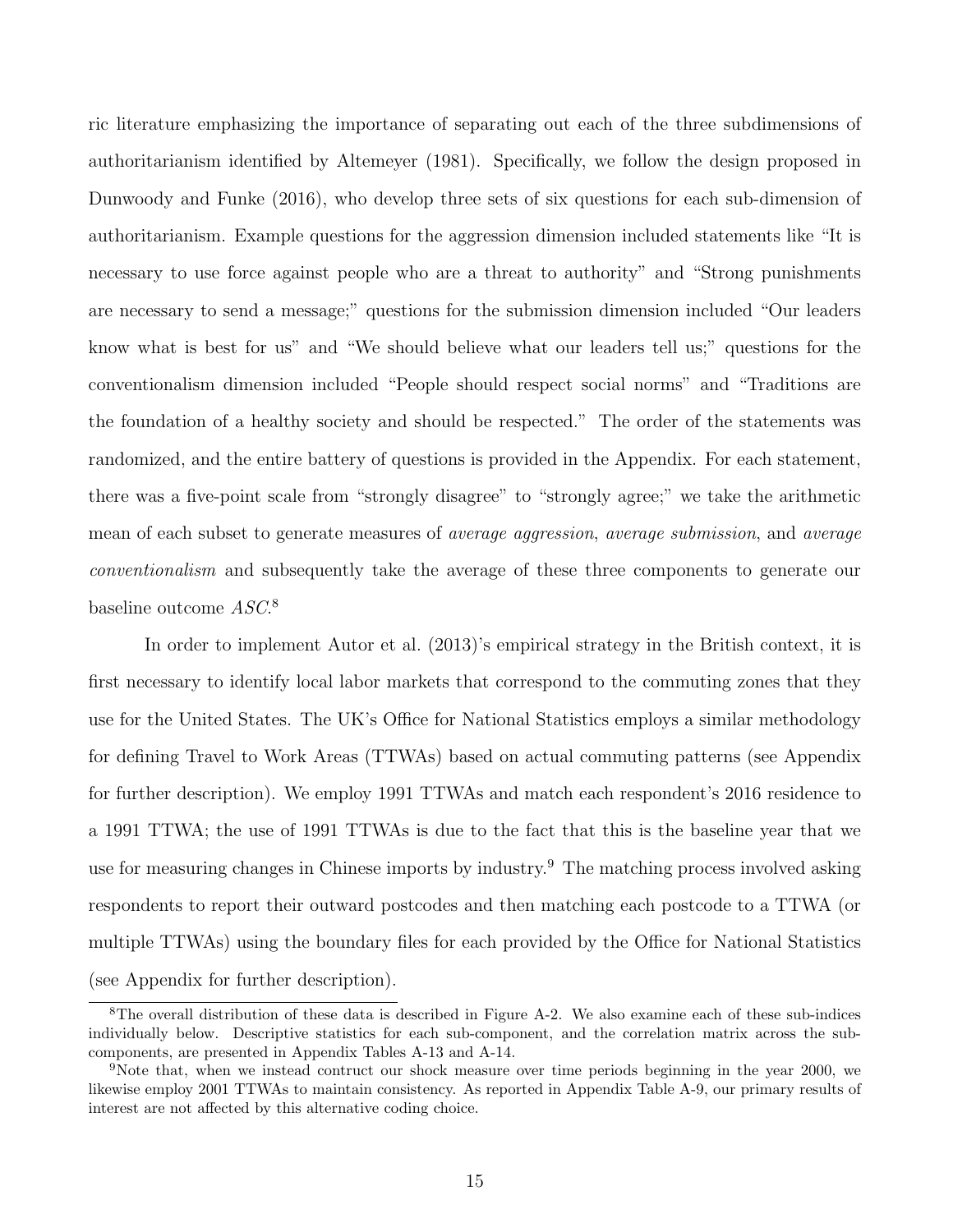We then constructed measures of local labor market exposure to import competition equal to the change in Chinese import exposure per worker in a TTWA with imports weighted in the TTWA by its share of national employment in a given industry (Autor et al., 2013). More precisely, we define

$$
\Delta IPW_{uit} = \sum_{j} \frac{L_{ijt}}{L_{ujt}} \frac{\Delta M_{ucjt}}{L_{it}}
$$

where L refers to the size of a workforce, M refers to imports, u refers to United Kingdom, c refers to China,  $i$  indexes TTWA regions,  $t$  indexes year, and  $j$  indexes 4-digit UK 1992 SIC industries. In essence, ∆IPW captures regional-specific exposure to rising Chinese imports in particular sectors, weighted by the importance of employment in that sector in a particular region. For example, if the shoe industry saw a large surge in imports from China, regions of the UK in which a greater fraction of employment is found in the shoe sector would record greater Chinese import competition, as captured by higher values of  $\Delta IPW$ . The employment data by industry and TTWA come from the ONS Business Register and Employment Survey (see Appendix for more details). The import data by sector come from the U.N. Comtrade database.<sup>10</sup> For our baseline specifications, we calculate change in import exposure for the time period 1991-2007 which matches the full period used in Autor et al.  $(2013).<sup>11</sup>$  Visual inspection of the distribution of the shock data indicated that it was log-normally distributed; therefore, for our primary specifications we take the natural log of these data and use  $\ln \Delta$  IPW (1991-2007) as our main independent variable.<sup>12</sup>

Figure 2 in Panel (a) maps the values of  $\Delta$  IPW (1991-2007) by quintiles across Great Britain. The geographic distribution of the China trade shock matches expectations with higher shock TTWAs in cities in northwest England such as Manchester and lower shock TTWAs in

<sup>10</sup>Accessible at https://comtrade.un.org/data/.

<sup>&</sup>lt;sup>11</sup>In the Appendix we report results for import shocks constructed over two other time periods (1991-2015, 2000-2007) to address the possibility that differential effects of Chinese import competition could have arisen only following the Great Recession of 2008-2011, as well as to address the possibility that import competition with China could have become particularly pronounced following Chinese accession to the WTO in 2000. As reported in Table A-9, our primary findings are not affected by consideration of alternative time frames.

<sup>&</sup>lt;sup>12</sup>The full distribution of this measure is provided in Figure A-3. As reported in Table A-8, our main findings of interest are unchanged if we instead use a simple dummy for above-average levels of IPW, or employ the untransformed measure directly.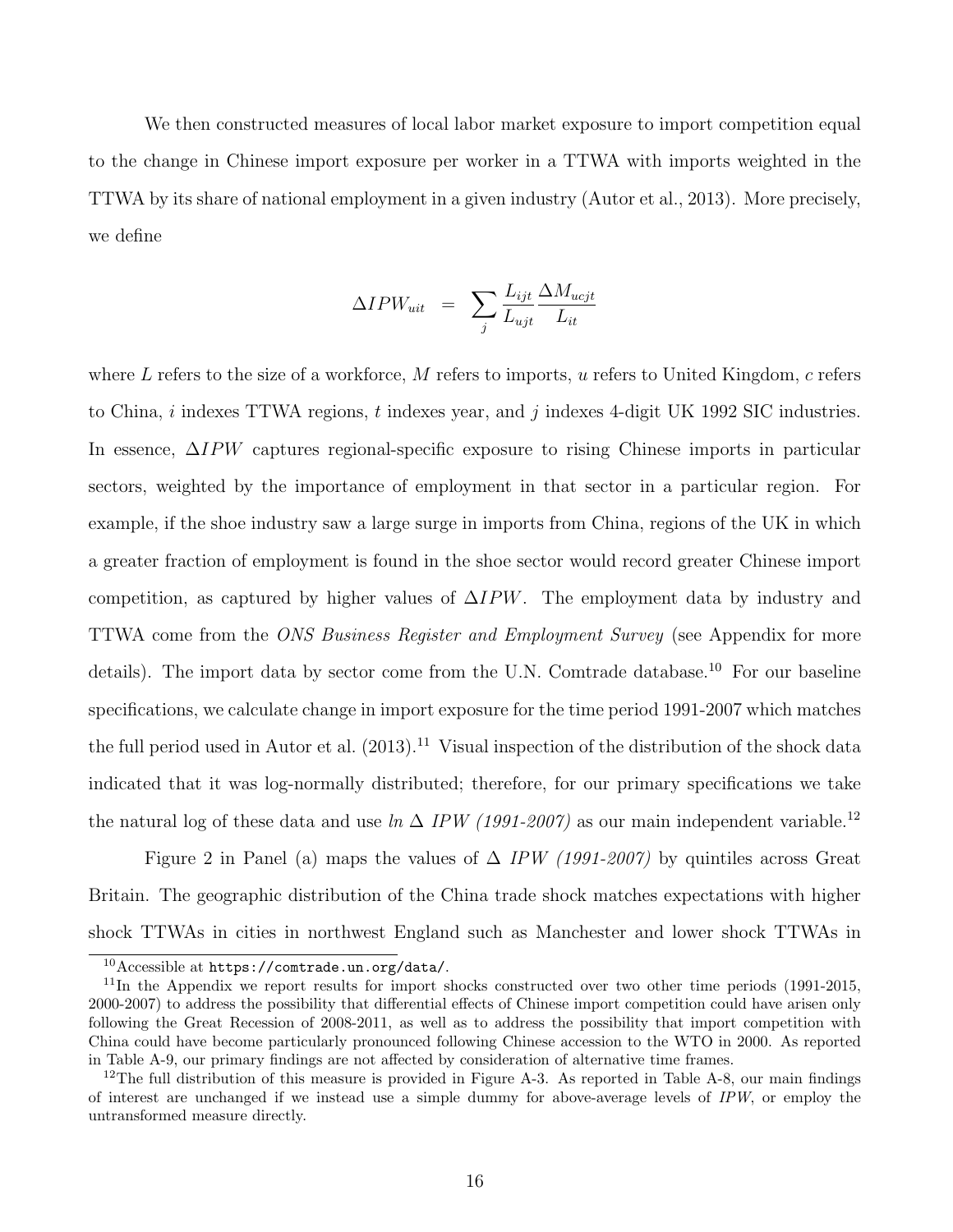

(a) Change in Chinese Import Penetration 1991-2007

(b) Change in Chinese Import Penetration 1991-2007, Controlling for Initial Manufacturing

Figure 2: Trade Shock Exposure Across Travel to Work Areas in the United Kingdom

the southeast. The figure does suggest some geographic clustering. Panel (b) provides a picture of one of our strategies for handling how such clustering might affect our empirical estimates by plotting the residuals from a linear regression of the China trade shock on initial manufacturing employment in 1991. This suggests that—controlling for the extent of manufacturing—there are high and low shock TTWAs within many regions across the UK.

As Autor et al. (2013) argue, the primary determinant of the surge in Chinese imports into western economies was internal reform to the Chinese economy. These reforms were taken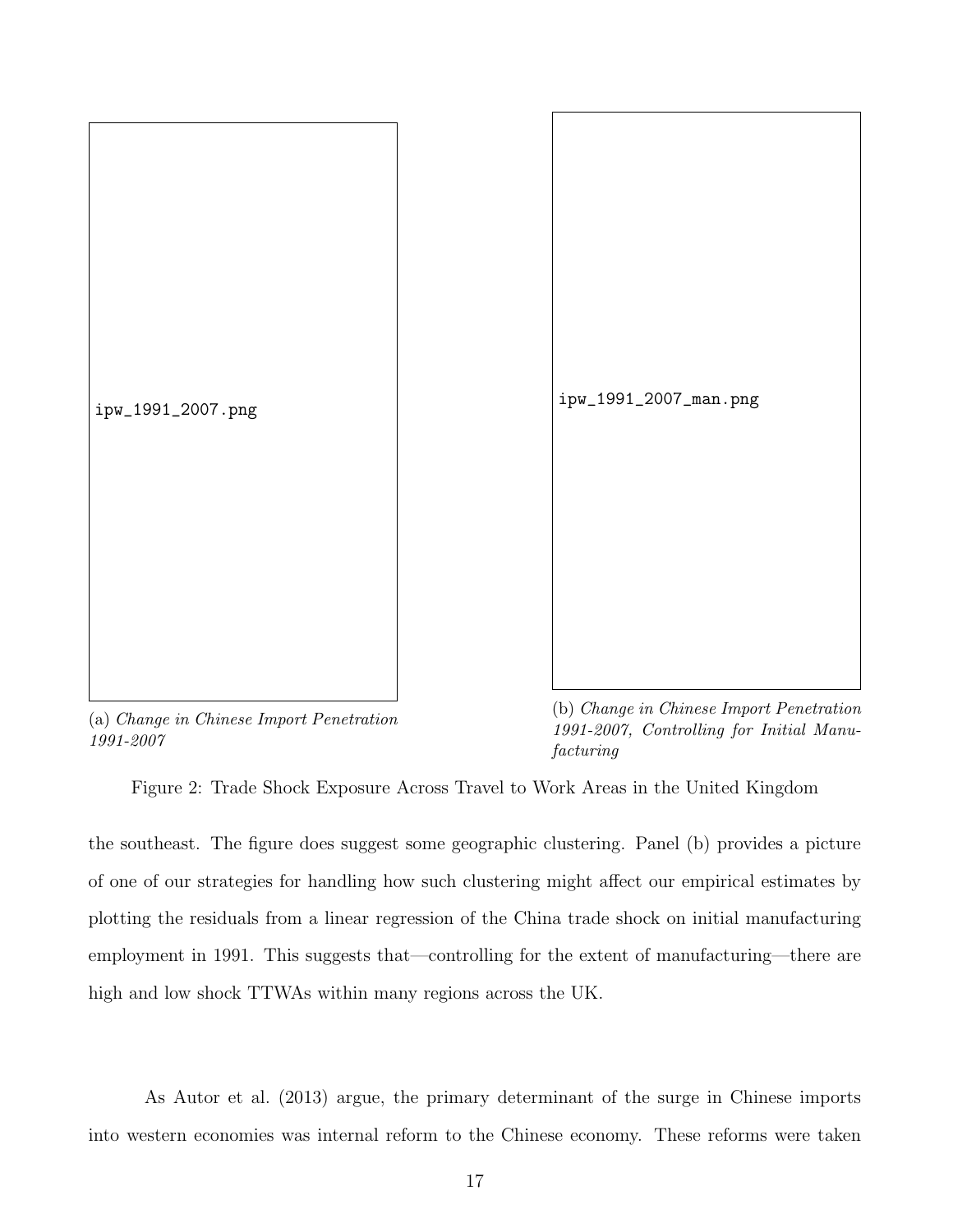for domestic economic and political reasons, exogenous to local economic and political conditions in western countries. That said, it is possible that trade policies in the EU, which could be influenced by domestic economic and political conditions in Great Britain, affect the extent of Chinese imports in some sectors and, therefore, the shock to local economies. We think this concern is likely less important in the context of our article than in the original Autor et al. (2013) study because our dependent variable is individual authoritarianism and trade policy for the UK is made at the EU level. Nonetheless, we follow their research design and construct an instrumental variable analogous to the one they propose for their US analysis. In the Autor et al. (2013) paper, they instrument for their import penetration measure with an equivalent measure based on Chinese imports to other wealthy economies. We construct the following instrument based on Chinese imports to the United States:<sup>13</sup>

$$
\Delta IPW_{ait} = \sum_{j} \frac{L_{ijt}}{L_{ujt}} \frac{\Delta M_{acjt}}{L_{it}}
$$

where a refers to United States (America), c refers to China, i indexes TTWA regions, t indexes year, and j indexes 4-digit UK 1992 SIC industries.  $\Delta$  IPW (US, 1991-2007) is equal to the change in Chinese imports to the United States per worker over this time period, weighted by each region's share of national employment by sector.<sup>14</sup>

In addition to ln  $\Delta$  IPW (1991-2007), we constructed a number of control variables that measure respondent socio-demographic and political characteristics and exposure to immigration. Female is equal to 1 if the respondent self-identifies as female and 0 otherwise. Age is a continuous count of respondent age in years.<sup>15</sup> Married is equal to 1 if the individual is currently married

<sup>13</sup>We do not use a larger set of comparable "other" countries because the likely other comparable cases, for example France, are in the EU customs union with the UK and therefore have common trade policies.

<sup>&</sup>lt;sup>14</sup>In addition to using Chinese imports to other countries in the construction of their instrumental variable, Autor et al. also lag the regional and industry employment weights by ten years. Here, we continue to use the employment data for 1991 due to data availability. Autor et al. were concerned about the possibility that beginning period employment may have already adjusted in anticipation of China's subsequent integration with the world economy and that this could induce an endogenous relationship between their dependent variables—primarily characteristics of the labor market such as levels of manufacturing employment—and Chinese import penetration. This seems much less of a concern for our dependent variable.

<sup>15</sup>We find very similar results if we include a quadratic term for age, or instead construct a series of dummies for different age ranges.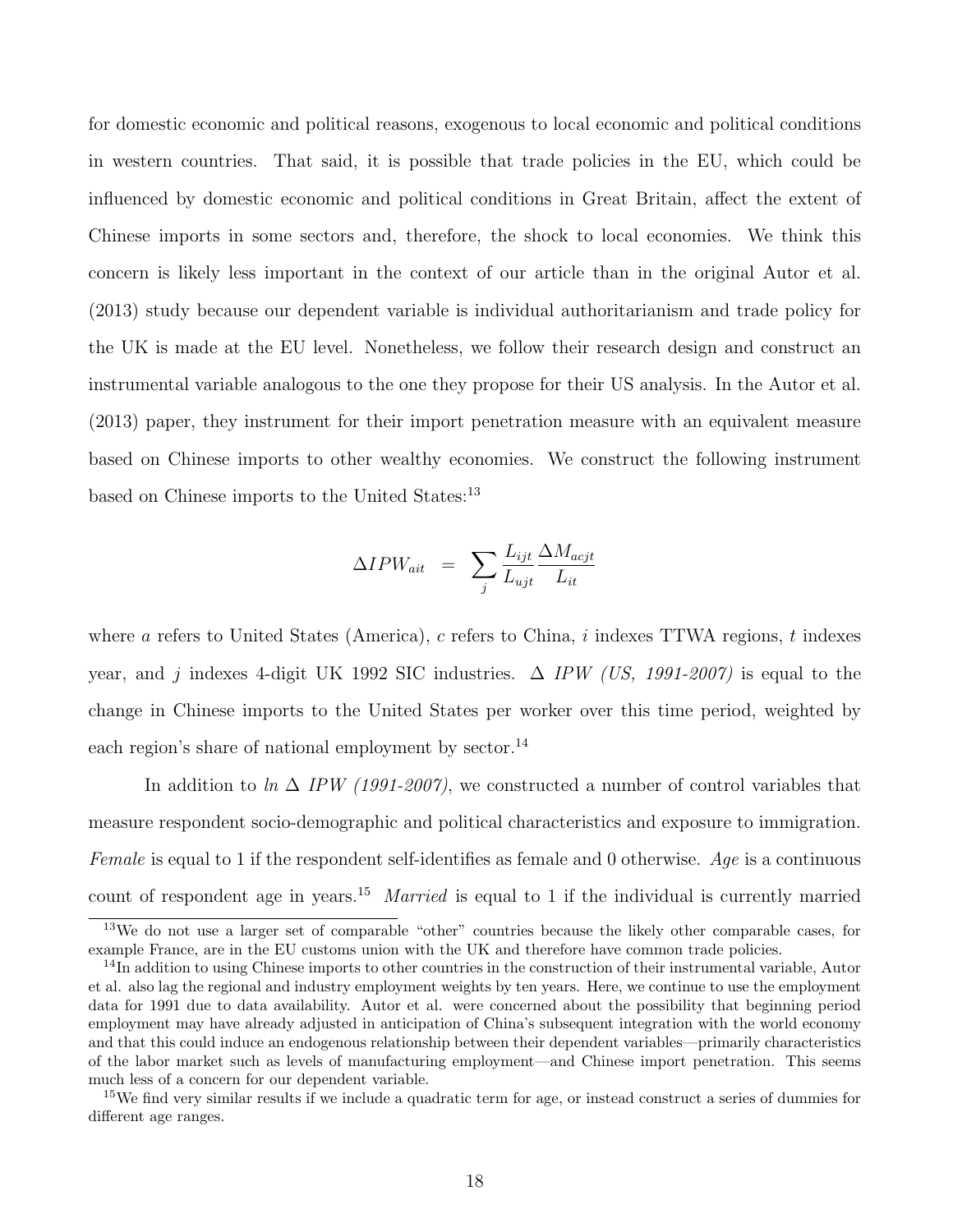and 0 otherwise. Higher Certification and University Degree are dichotomous indicator variables indicating whether or not the respondent has earned a higher certification or professional qualification (such as teaching or nursing) or a university degree, respectively.<sup>16</sup> The excluded category therefore is individuals who have achieved the GCE O-level—approximately equivalent to a high school diploma in the US—or less. To measure exposure to immigration, we measure the levels and changes in the non-UK born population in the local authority district in which the respondent lived. Local authority districts (LAD) are sub-national units that reflect local governmental boundaries.  $\%$  Non-UK Born is equal to the percent of the population in the local authority district not born in the UK in 2015.  $\Delta$  % Non-UK Born is equal to the percentage point change in this quantity from 2001 to 2015.<sup>17</sup>

#### 3.2 Econometric Model

We model authoritarian values as a function of exposure to trade shocks from China's integration into the world economy, individual socio-demographic characteristics, and exposure to immigration. Our baseline model is:

$$
ASCr = \beta_0 + \beta_1 * lnΔIPWi + \mathbf{X_r} \psi + \mathbf{Z_k} \phi + \epsilon_i
$$

where r indexes individual respondents,  $i$  indexes TTWA regions, and  $k$  indexes LAD regions. We initially estimate this equation by ordinary least squares and report standard errors clustered on TTWA regions.<sup>18</sup> These estimates for identifying the effect of trade shocks on authoritarian values rely on the usual assumptions for a shift-share or Bartik instrument. In this case, the national level shift in trade is due to domestically driven economic reform in China. It is important to

<sup>&</sup>lt;sup>16</sup>Individuals were coded as a 1 for *Higher Certification* if they had completed any of the following: GCE A level or Higher Certificate, Scottish Higher Certificate, Nursing qualification, or Teaching qualification (not degree). Individuals were coded as a 1 for *University Degree* if they had completed any of the following: University diploma, University or CNAA first degree, University or CNAA higher degree, or other technical, professional or higher degree.

<sup>&</sup>lt;sup>17</sup>The source for these data are the UK Census (Office of Population Censuses and Surveys 1997; Office for National Statistics 2011; Office for National Statistics, National Records of Scotland 2016).

<sup>&</sup>lt;sup>18</sup>All reported regression results employ population weights, although we find nearly identical results when using unweighted regressions. See Appendix for more information about the sample and population weights.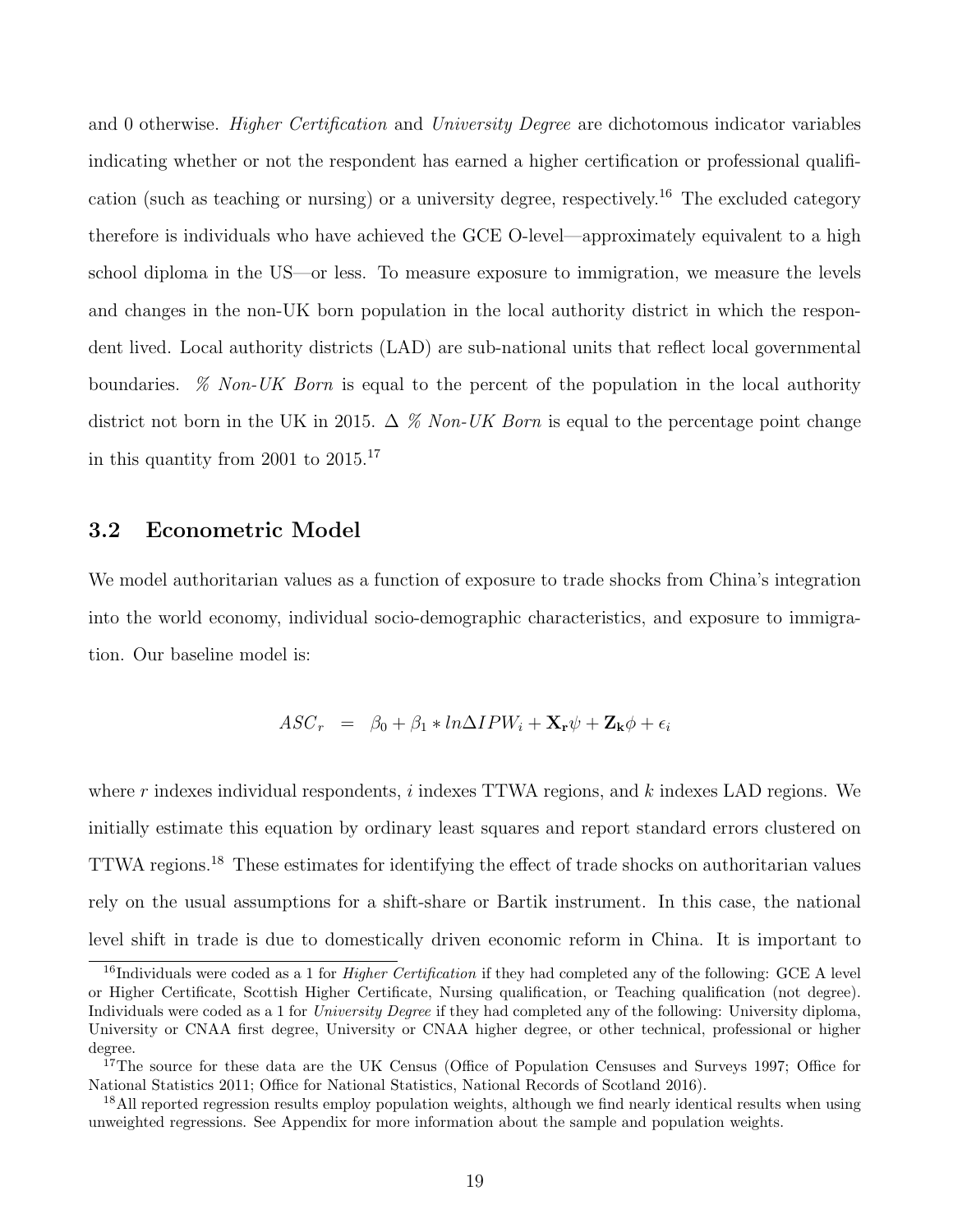keep in mind that the identification assumptions would be violated if the initial shares of labor concentration across industries are correlated with some other factor influencing authoritarian values. We implement a number of conditioning strategies such as controlling for initial levels of manufacturing to further strengthen the plausibility of this assumption.

As discussed above, we also estimate this equation using  $\ln \Delta$  IPW (US, 1991-2007) to instrument for  $\ln \Delta$  IPW (1991-2007) to address the possibility that the shift is in part endogenously determined by demand effects. The theory supporting the relevance of the instrument is that reforms in China led to a surge in its imports in many wealthy countries around the world and the US measure captures this general effect. For the instrument to be valid, we must also assume that changes in Chinese imports to the United States only have an effect on British authoritarianism through their impact on Chinese imports into Great Britain. This could be violated if, for example, British citizens paid attention to and responded to changes in the US economy directly. Given the low levels of information that citizens have about political and economic trends in other countries, this seems unlikely. It is important to emphasize that this instrument addresses the possibility of the national-level shift being endogenous but continues to rely on the same assumptions as the OLS estimates about the exogeneity of the initial shares of labor concentration across industries.

It should be clear that our empirical strategy relies on regressing contemporary levels of authoritarian values on changes in exposure to Chinese imports. Measuring levels of authoritarian values rather than changes is necessary to have a compelling measure of these values and one collected in our original survey that allows us to assign respondents geographically to local labor markets. But it is important to keep in mind that the research design does not allow us, as in Autor et al. (2013), to control for time-constant factors by studying changes in the outcome variable or including labor market (TTWA) specific fixed effects. As we present our results in the following sections, we will also consider evidence suggesting the absence of pre-existing differences of alternative indicators of authoritarian values across local labor markets as well as a variety of conditioning strategies that help bolster the assumptions of our analysis.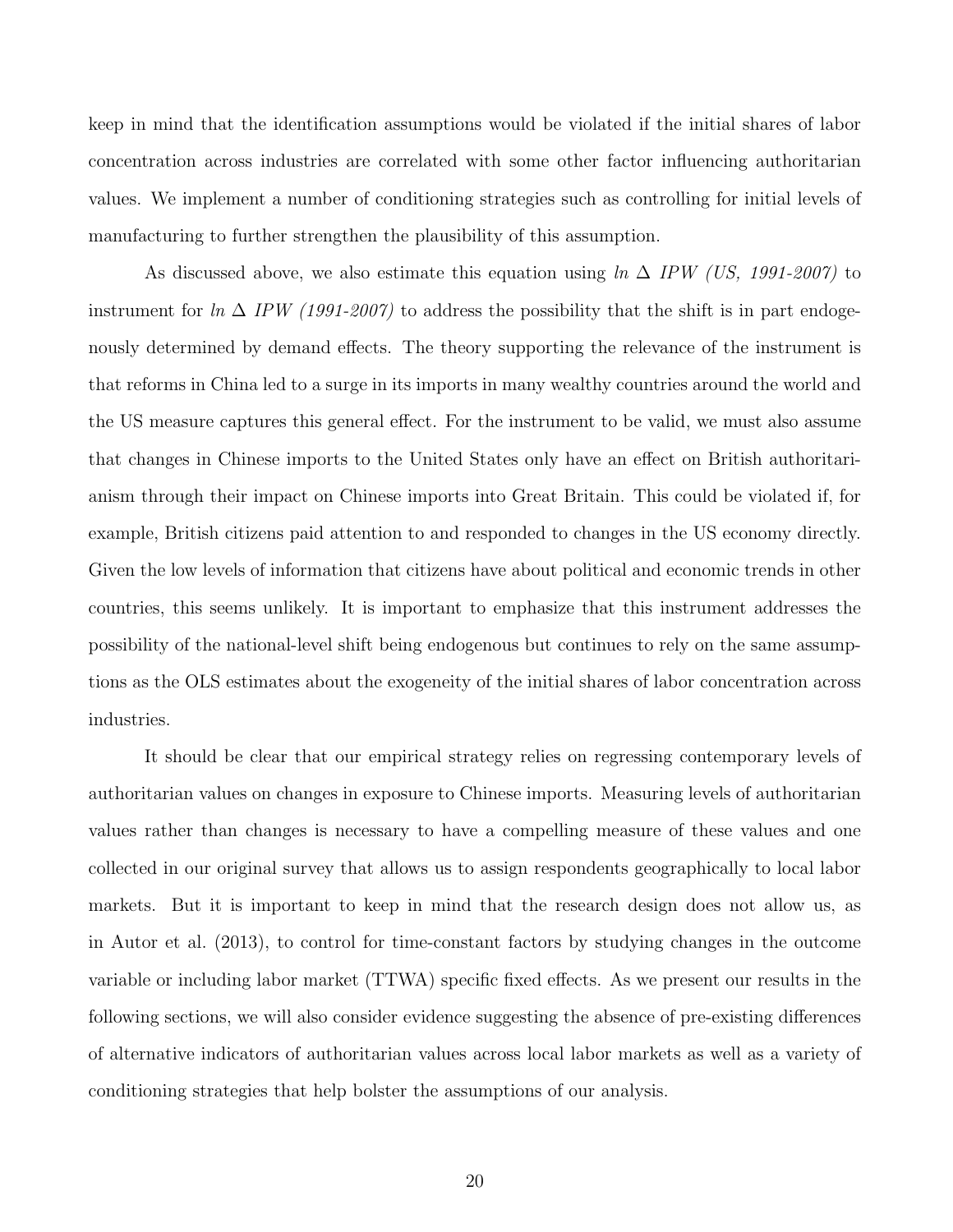# 4 Estimates of the Effect of Chinese Import Shocks on Authoritarian Values

Table 1 reports our OLS estimates for the  $\ln \Delta$  IPW (1991-2007) measure of local Chinese import shocks. Across all specifications, the estimates for  $\ln \Delta$  IPW (1991-2007) are positive and statistically significant. Larger import shocks to the local labor market in which an individual lives are positively correlated with greater authoritarian values, and the magnitude of this relationship is substantively important. For example, using the estimate in column 1 of Table 1, a two standard deviation increase in ln  $\Delta$  IPW (1991-2007) is associated with approximately one-third standard deviation increase in ASC. We believe that this is an effect of substantial political importance, especially when considered in light of the relationship between authoritarianism and voting for Brexit. Substituting in this one-third of a standard deviation increase in ASC into model 2 from Table A-5 predicting voting Leave suggests an increase of approximately four percentage points in support for Brexit – enough to have swung the outcome of a tightly fought election like the referendum on leaving the EU. We also emphasize that the shock affects the demand for workers generally in the local labor market, not just those employed directly in exposed manufacturing sectors and therefore the values of both those in and out of the impacted industries. Section 5 presents evidence supporting this interpretation. Estimates for the socio-demographic and political variables are generally consistent with correlations reported in previous research: older, less-educated and married respondents express greater authoritarianism on average.<sup>19</sup>

Given that our theoretical framework emphasizes how threat leads individuals to seek greater order and adopt authoritarian values, it is important to control for other types of threat that may have coincided with economic change due to globalization. Most saliently, Britain received significant numbers of immigrants from Europe and the rest of the world over this period: total net migration to the UK increased by 654 percent from 1991 to 2015. Net migration rose from 44,000 in 1991 to 332,000 in 2015 (ONS 2016). Previous work has argued that immigrants,

<sup>&</sup>lt;sup>19</sup>Prior work on authoritarianism has often argued that such values may only be malleable during an individual's "formative" youth. In Appendix E we report results of an interaction of  $\ln \Delta$  IPW (1991-2007) with respondent age that suggest, if anything, that the effect of the economic shock is largest for middle-aged respondents.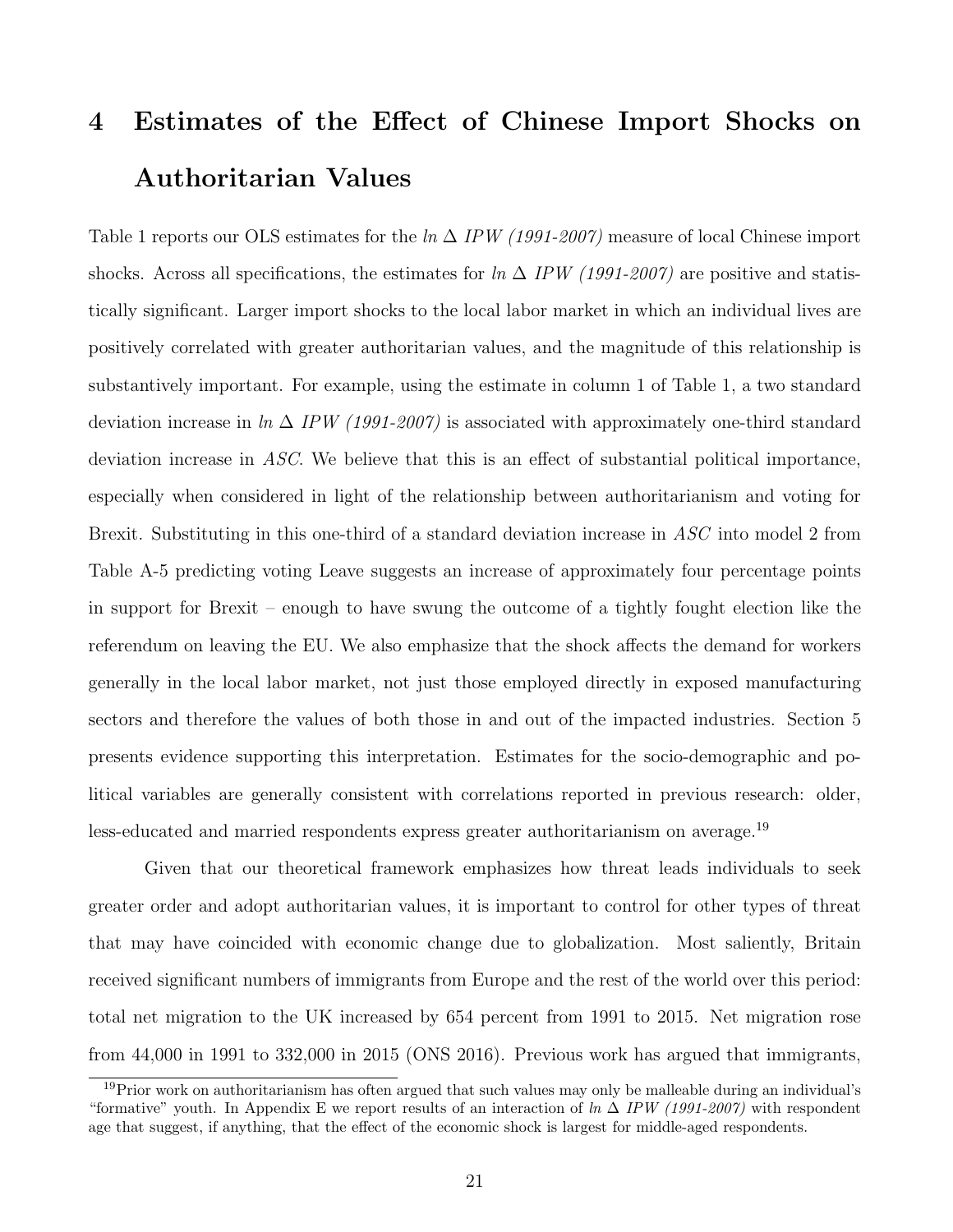especially those from different language, ethnic, or racial groups, are often perceived as social, political, and in some contexts economic threats that lead order-seeking individuals to adopt more authoritarian values. We investigate this possibility by adding % Non-UK Born and  $\Delta$  % Non-UK Born measuring the level and changes in the foreign born population in a local area district to our baseline specification. As reported in Table 1, the estimates for these coefficients are small and statistically insignificant; adding these measures has no impact on the magnitude of our estimates for ln  $\Delta$  IPW (1991-2007). We emphasize this latter point but also note that our analysis is not designed to determine the possible effect of immigration on authoritarian values and caution against focusing on our null results for the immigration coefficients.

There are several alternative covariates that we do not include in our baseline specifications for fears of introducing post-treatment bias. However, we demonstrate here the robustness of our general results to their inclusion. In Appendix Tables A-6 and A-7, we introduce measures for Personal Income,<sup>20</sup> local Inequality, Right Ideology,<sup>21</sup> as well as dummies for whether respondents identified as *Working Class* or *Middle Class*. The results reported in Tables A-6 and A-7 indicate being on the right of the ideological spectrum is positively correlated with authoritarian values but including ideology has little impact on our estimates for  $\ln \Delta IPW$  (1991-2007). This specification only makes sense if one views political ideology as predetermined. It seems more likely that it is, in part, a consequence of changing interests and values like authoritarianism. Somewhat surprisingly, once a control for ideology is included, we find that female respondents score slightly higher on authoritarian values.<sup>22</sup> Most importantly, when introducing these additional controls either singly or jointly, we still continue to find a strongly significant relationship between  $\ln \Delta$  IPW (1991-2007) and ASC. 23

 $20$ These are coded by dividing the sample population into income terciles to generate measures of Lower income for those respondents who report personal annual income less than £10,000, and Upper income for respondents who report personal annual income greater than £20,000.

<sup>&</sup>lt;sup>21</sup> Right Ideology is on an 11-point left-right scale ranging from 0 to 10. The exact wording of the questions was "In politics people sometimes talk of 'left' and 'right.' Where would you place yourself on this scale, where 0 means the left and 10 means the right?".

 $22$ While local inequality and self-identification as middle class are correlated with ASC when introduced individually, these results do not survive inclusion in the full set of additional robustness covariates.

<sup>&</sup>lt;sup>23</sup>An additional alternative account for the success of the Brexit campaign revolves around the vote as a fundamentally "anti-elite" act of defiance. While plausible as an explanation for individual behavior, we do not believe that this phenomenon is likely to be driving our main results. As reported in Appendix Table A-10, we do not find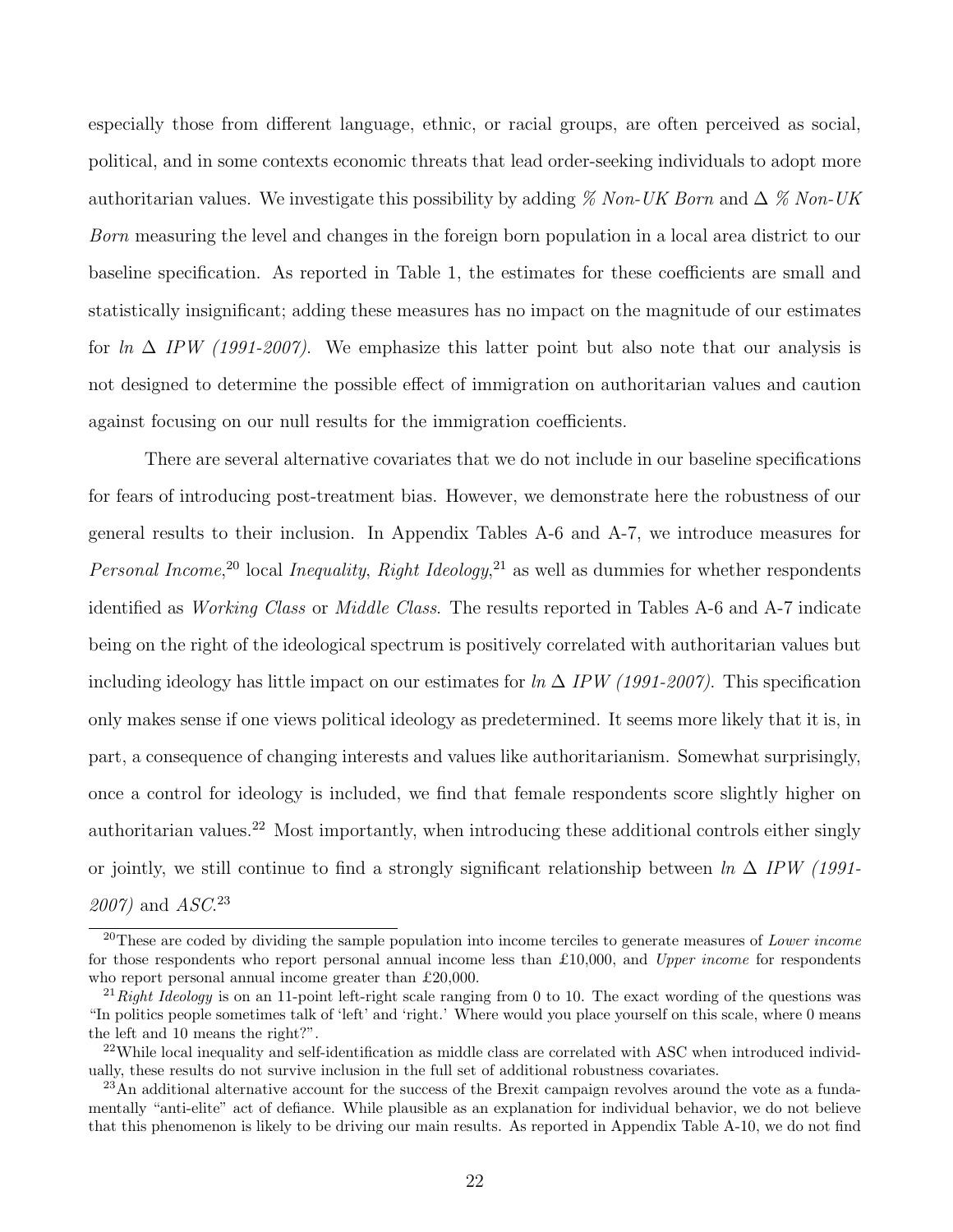|                              | (1)                                                 | (2)         | (3)         |  |  |  |  |  |
|------------------------------|-----------------------------------------------------|-------------|-------------|--|--|--|--|--|
| <b>VARIABLES</b>             | <b>ASC</b>                                          | <b>ASC</b>  | <b>ASC</b>  |  |  |  |  |  |
|                              |                                                     |             |             |  |  |  |  |  |
| $\ln \Delta$ IPW (1991-2007) | $0.082***$                                          | $0.068***$  | $0.067***$  |  |  |  |  |  |
|                              | (0.025)                                             | (0.021)     | (0.023)     |  |  |  |  |  |
| Female                       |                                                     | 0.027       | 0.027       |  |  |  |  |  |
|                              |                                                     | (0.029)     | (0.028)     |  |  |  |  |  |
| Age                          |                                                     | $0.005***$  | $0.005***$  |  |  |  |  |  |
|                              |                                                     | (0.001)     | (0.001)     |  |  |  |  |  |
| Higher Cert.                 |                                                     | $-0.106***$ | $-0.106***$ |  |  |  |  |  |
|                              |                                                     | (0.039)     | (0.039)     |  |  |  |  |  |
| University                   |                                                     | $-0.235***$ | $-0.233***$ |  |  |  |  |  |
|                              |                                                     | (0.032)     | (0.031)     |  |  |  |  |  |
| Married                      |                                                     | $0.104***$  | $0.103***$  |  |  |  |  |  |
|                              |                                                     | (0.023)     | (0.024)     |  |  |  |  |  |
| $\%$ non-UK born             |                                                     |             | $-0.001$    |  |  |  |  |  |
|                              |                                                     |             | (0.001)     |  |  |  |  |  |
| $\Delta$ % non-UK born       |                                                     |             | 0.002       |  |  |  |  |  |
|                              |                                                     |             | (0.002)     |  |  |  |  |  |
|                              |                                                     |             |             |  |  |  |  |  |
| Observations                 | 1,856                                               | 1,793       | 1,793       |  |  |  |  |  |
| R-squared                    | 0.01                                                | 0.13        | 0.13        |  |  |  |  |  |
| <b>TTWAs</b>                 | 241                                                 | 239         | 239         |  |  |  |  |  |
|                              | $\overline{***}$ p<0.01,<br>** $p<0.05$ , * $p<0.1$ |             |             |  |  |  |  |  |

Table 1: Chinese Import Shocks and Authoritarian Values in the United Kingdom, OLS Estimates, 1991-2007.

The table reports the results of OLS regressions of the variable ASC on ln  $\Delta$  IPW (1991-2007) and various control variables. The table reports OLS coefficient estimates and robust standard errors clustered by TTWA in parentheses.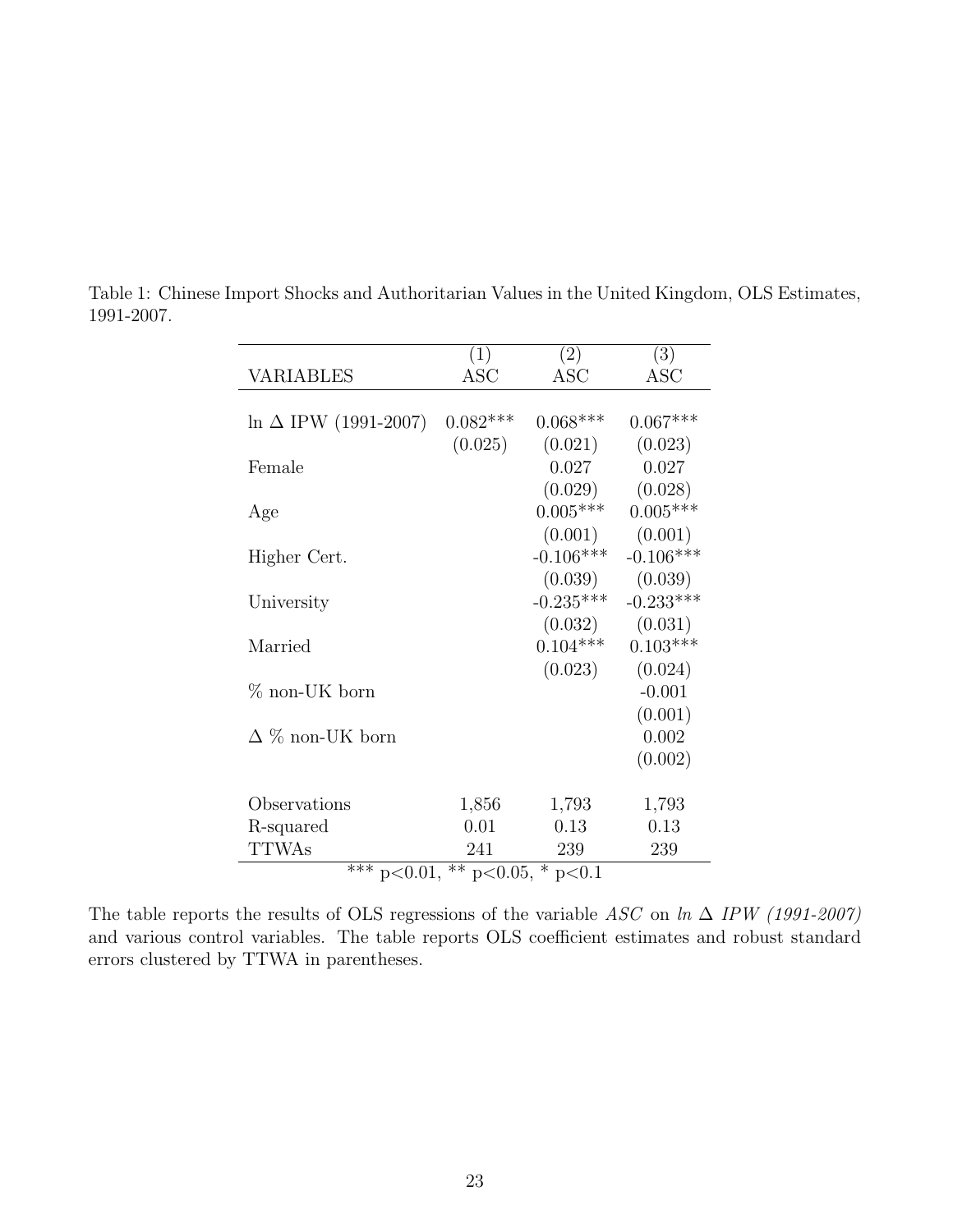Our OLS estimates suggest a strong positive partial correlation between local import shocks and authoritarian values. As discussed above, one concern about giving these estimates a causal interpretation is that the magnitude of Chinese imports are a function of both changes in the Chinese economy and demand factors in the UK. These demand factors in turn may be related to or even driven by differences in authoritarian values, although the direction of these potential biases is unclear. For example, places with greater authoritarianism might successfully lobby for more trade protection which would lead to lower imports or such places might be less likely to adopt new technologies which allow firms in relatively wealthy countries like the UK to compete with Chinese firms which would lead to higher imports in these regions.

Our IV estimates reported in Table 2 address this problem by instrumenting for Chinese imports by industry into the UK with Chinese imports by industry into the United States. The first stage results are reported in columns 1, 3 and 5 and indicate our instrument is highly correlated with our potentially endogenous regressor with an F-statistic for a test of weak excluded instruments of over 1300 in all cases. The IV estimates for our key coefficient of interest, ln  $\Delta$  $IPW$  (1991-2007), remain positive and statistically significant, with hardly any variation in effect magnitude across the estimation approaches.

### 5 Interpretation

#### 5.1 Dissaggregating ASC into sub-inidices

To this point, we have provided evidence that regional shocks from expanded import competition with China are associated with higher authoritarian values on average. Yet, drawing on recent psychometric work, our discussion above emphasized that several theoretical accounts of authoritarianism have suggested that there are three important sub-dimensions of this bundle of values: authoritarian aggression, submission, and conventionalism. As noted previously, there are reasons to suspect that any of these three dimensions could be at play in a linkage between economic

that our import competition measure is systematically correlated with a question on whether public officials "care about people like me" and our main estimates are robust to including this measure in our baseline specifications.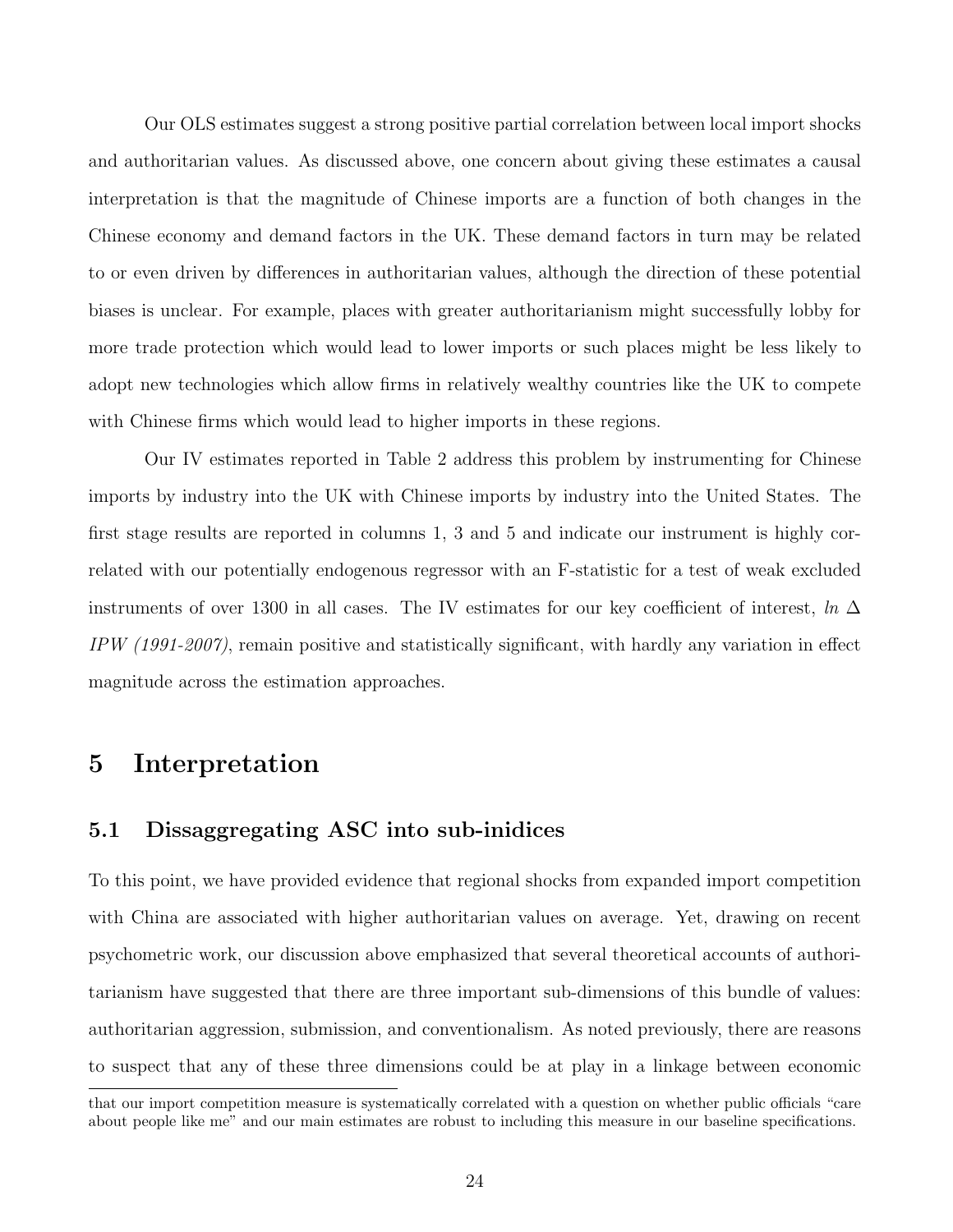|                                  | (1)          | (2)                                    | $\overline{(3)}$ | (4)         | $\overline{(5)}$ | $\overline{(6)}$ |
|----------------------------------|--------------|----------------------------------------|------------------|-------------|------------------|------------------|
| <b>VARIABLES</b>                 | $\Delta$ IPW | <b>ASC</b>                             | $\Delta$ IPW     | <b>ASC</b>  | $\Delta$ IPW     | <b>ASC</b>       |
|                                  |              |                                        |                  |             |                  |                  |
| $\ln \Delta$ IPW (US, 1991-2007) | $0.993***$   |                                        | $0.988***$       |             | $0.981***$       |                  |
|                                  | (0.027)      |                                        | (0.027)          |             | (0.026)          |                  |
| $\ln \Delta$ IPW (1991-2007)     |              | $0.081***$                             |                  | $0.069***$  |                  | $0.067***$       |
|                                  |              | (0.026)                                |                  | (0.023)     |                  | (0.024)          |
| Female                           |              |                                        | 0.002            | 0.027       | 0.006            | 0.027            |
|                                  |              |                                        | (0.010)          | (0.029)     | (0.010)          | (0.028)          |
| Age                              |              |                                        | $-0.000$         | $0.005***$  | $-0.000$         | $0.005***$       |
|                                  |              |                                        | (0.000)          | (0.001)     | (0.000)          | (0.001)          |
| Higher Cert.                     |              |                                        | 0.003            | $-0.106***$ | 0.003            | $-0.106***$      |
|                                  |              |                                        | (0.015)          | (0.039)     | (0.015)          | (0.039)          |
| University                       |              |                                        | $-0.016$         | $-0.235***$ | $-0.010$         | $-0.233***$      |
|                                  |              |                                        | (0.012)          | (0.032)     | (0.012)          | (0.031)          |
| Married                          |              |                                        | 0.005            | $0.104***$  | 0.004            | $0.103***$       |
|                                  |              |                                        | (0.010)          | (0.023)     | (0.010)          | (0.024)          |
| $\%$ non-UK born                 |              |                                        |                  |             | $-0.005***$      | $-0.001$         |
|                                  |              |                                        |                  |             | (0.001)          | (0.001)          |
| $\Delta \%$ non-UK born          |              |                                        |                  |             | 0.001            | 0.002            |
|                                  |              |                                        |                  |             | (0.001)          | (0.002)          |
|                                  |              |                                        |                  |             |                  |                  |
| Observations                     | 1,856        | 1,856                                  | 1,793            | 1,793       | 1,793            | 1,793            |
| R-squared                        | 0.88         | 0.01                                   | 0.86             | 0.13        | 0.89             | 0.13             |
| Weak ID F stat                   | 1328         | 1328                                   | 1334             | 1334        | 1423             | 1423             |
|                                  |              | *** $p<0.01$ , ** $p<0.05$ , * $p<0.1$ |                  |             |                  |                  |

Table 2: Chinese Import Shocks and Authoritarian Values in the United Kingdom, IV Estimates, 1991-2007.

The table reports the first and second stage results for IV regressions of the variable  $ASC$  on  $ln$  $\Delta$  IPW (1991-2007) and various control variables. The table reports coefficient estimates and robust standard errors clustered by TTWA in parentheses.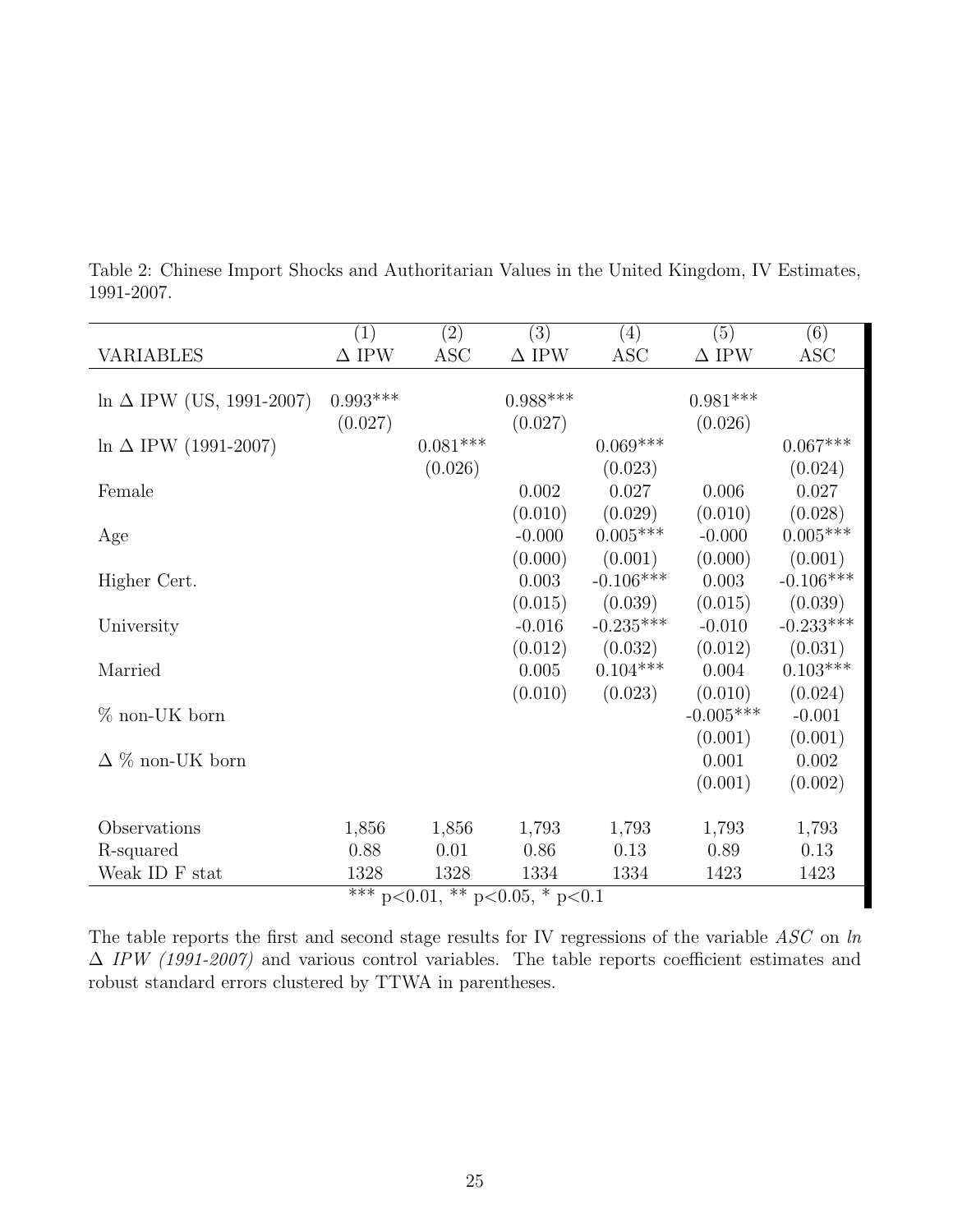shocks and authoritarianism. If worsening labor markets decrease respondent economic capacity, thereby reducing their ability to achieve economic goals, this could trigger a sense of frustration that has often been linked in prior work with heightened aggression as a response. Alternately, if economic troubles encourage individuals to submit to authorities who can provide solutions during tough times, we might expect Chinese import shocks to be associated with rising submission to authorities. Finally, if downturns in the economy drive individuals to lament for "the way things were," we would expect to find that greater trade competition should increase respondent preferences for conventionalism.

Although any or all of these mechanisms might be at play, which is actually at work is fundamentally an empirical question. To assess which of these mechanisms is driving our observed association between import shocks and authoritarian values, we re-estimate our baseline specifications—using both OLS and IV—on each of the sub-indices used to generate our average ASC measure. As shown in Table 3, we recover strongly significant evidence for a linkage between negative economic shocks and authoritarian aggression – columns 1 and 2 show that  $ln \Delta IPW$ (1991-2007) is a highly significant predictor of greater average aggression scores. In contrast to the strong results for aggression, we find no significant association between trade shocks and authoritarian submission, as reported in columns 3 and 4. Finally, while our shock measure is weakly associated with authoritarian conventionalism when estimated using OLS in column 5, this effect becomes no longer significant under instrumental variables estimation in column 6. We also note that, while our findings for aggression are strongly robust to alternative functional forms for our independent variable, we do not find support for a relationship between  $\Delta$  IPW and conventionalism using alternative specifications.

We take these results to suggest that our observed relationship between trade shocks and authoritarianism is driven almost entirely by higher rates of authoritarian aggression among respondents in areas more exposed to Chinese import competition. We argue that a frustrationaggression mechanism is the most likely mechanism for this effect. This mechanism requires that Chinese imports had a negative effect on labor market outcomes—again for all potential workers in a locality not just those in impacted industries—in a way that had the potential to block indi-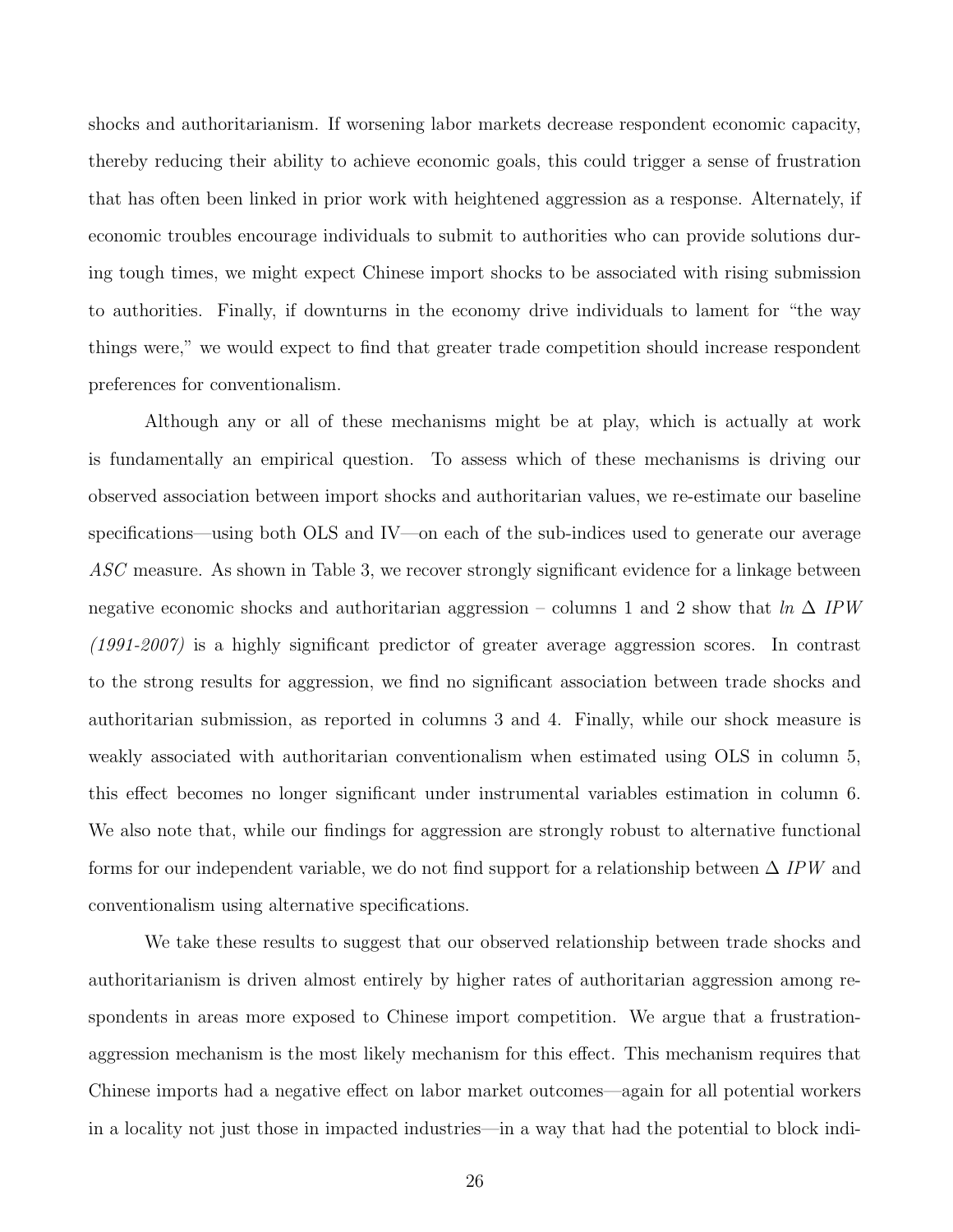|                              | (1)         | (2)         | (3)                                              | (4)        | (5)         | (6)         |
|------------------------------|-------------|-------------|--------------------------------------------------|------------|-------------|-------------|
| <b>VARIABLES</b>             | Aggr. OLS   | Aggr. IV    | Subm. OLS                                        | Subm. IV   | Conv. OLS   | Conv. IV    |
|                              |             |             |                                                  |            |             |             |
| $\ln \Delta$ IPW (1991-2007) | $0.104***$  | $0.106***$  | 0.036                                            | 0.041      | $0.060*$    | 0.054       |
|                              | (0.030)     | (0.031)     | (0.027)                                          | (0.030)    | (0.034)     | (0.035)     |
| Female                       | $-0.013$    | $-0.013$    | 0.024                                            | 0.024      | $0.070**$   | $0.070**$   |
|                              | (0.041)     | (0.041)     | (0.035)                                          | (0.035)    | (0.034)     | (0.034)     |
| Age                          | $0.006***$  | $0.006***$  | $-0.000$                                         | $-0.000$   | $0.011***$  | $0.011***$  |
|                              | (0.001)     | (0.001)     | (0.001)                                          | (0.001)    | (0.001)     | (0.001)     |
| Higher Cert.                 | $-0.207***$ | $-0.207***$ | $-0.023$                                         | $-0.023$   | $-0.088*$   | $-0.088*$   |
|                              | (0.055)     | (0.055)     | (0.057)                                          | (0.057)    | (0.052)     | (0.051)     |
| University                   | $-0.356***$ | $-0.356***$ | $-0.113**$                                       | $-0.112**$ | $-0.229***$ | $-0.230***$ |
|                              | (0.049)     | (0.048)     | (0.047)                                          | (0.047)    | (0.033)     | (0.033)     |
| Married                      | $0.113***$  | $0.113***$  | $0.106***$                                       | $0.106***$ | $0.089**$   | $0.089**$   |
|                              | (0.035)     | (0.035)     | (0.031)                                          | (0.031)    | (0.039)     | (0.039)     |
| $%$ non-UK born              | $-0.004**$  | $-0.004**$  | $-0.001$                                         | $-0.001$   | 0.003       | 0.003       |
|                              | (0.002)     | (0.002)     | (0.002)                                          | (0.002)    | (0.002)     | (0.002)     |
| $\Delta \%$ non-UK born      | $0.005**$   | $0.005**$   | 0.002                                            | 0.002      | $-0.001$    | $-0.001$    |
|                              | (0.002)     | (0.002)     | (0.002)                                          | (0.002)    | (0.002)     | (0.002)     |
|                              |             |             |                                                  |            |             |             |
| Observations                 | 1,793       | 1,793       | 1,793                                            | 1,793      | 1,793       | 1,793       |
| R-squared                    | 0.111       | 0.111       | 0.016                                            | 0.016      | 0.129       | 0.129       |
| <b>TTWAs</b>                 | 239         | 239         | 239                                              | 239        | 239         | 239         |
|                              | $***$       |             | $\overline{p<0.01, \ast\ast p}<0.05, \ast p<0.1$ |            |             |             |

Table 3: Chinese Import Shocks and the Components of Authoritarianism in the United Kingdom, OLS & IV Estimates, 1991-2007.

The table reports the results of OLS and IV regressions of the variables Avg Aggression, Avg Submission, and Avg Conventionalism on ln  $\Delta$  IPW (1991-2007) and various control variables. The table reports coefficient estimates and robust standard errors clustered by TTWA in parentheses.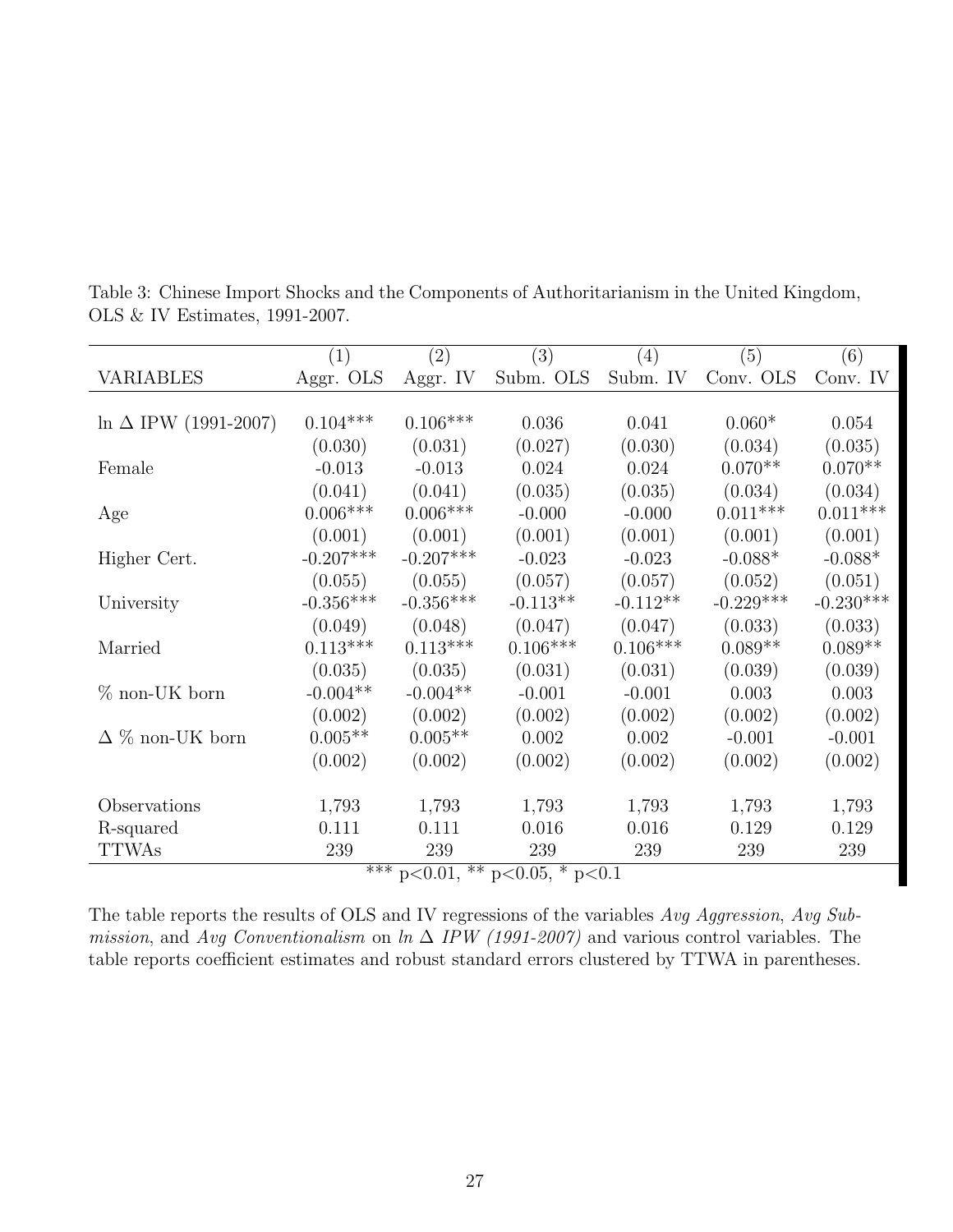viduals' anticipated outcomes as economic providers and consumers. While Autor et al. (2013)'s work has demonstrated substantial deleterious effects of Chinese import competition on commuting zones in the US, we evaluate in the Appendix the effect of the "China shock" on labor market outcomes in our data for the UK. We find strong evidence that Chinese imports had a negative effect on both manufacturing employment and average wages. Thus, we recover significant evidence that the "China shock" led to deteriorating local labor market outcomes in the UK in a way that could initiate the frustration-aggression mechanism.

#### 5.2 Challenges to Interpretation: Sorting

Yet, even finding that Chinese imports did in fact have consequences for local labor markets, can we be sure that the high level of authoritarian values in these regions that we document is due to value change induced by deteriorating labor market performance? What if, rather than localized labor market shocks leading to increased authoritarianism in respondents, instead individuals sorted themselves geographically by authoritarian traits following labor market dislocations? This might be particularly concerning if, for example, authoritarian individuals were less likely to relocate to different regions following economic downturns, whereas less authoritarian individuals might be more willing to move to follow new employment. Over time, such a process could hypothetically lead to more authoritarian types being "sorted" into regions that faced greater downturns due to trade shocks, but this would not be due to the adoption of authoritarian values in response to economic threat, as we argue. Similarly, if authoritarian values are correlated with, say, skill type, and if lower-skill individuals are more likely to have clustered in regions with greater manufacturing employment prior to being exposed to Chinese imports, we might again observe patterns similar to those we report that are not the result of changing individual authoritarian values.

We consider multiple approaches to address these concerns about ex ante and ex post sorting. In order to address worries that the pre-treatment distribution of authoritarian values may have already been different across places which would eventually be more impacted by the China trade shock, we conducted two sets of analyses. While we do not have our preferred measure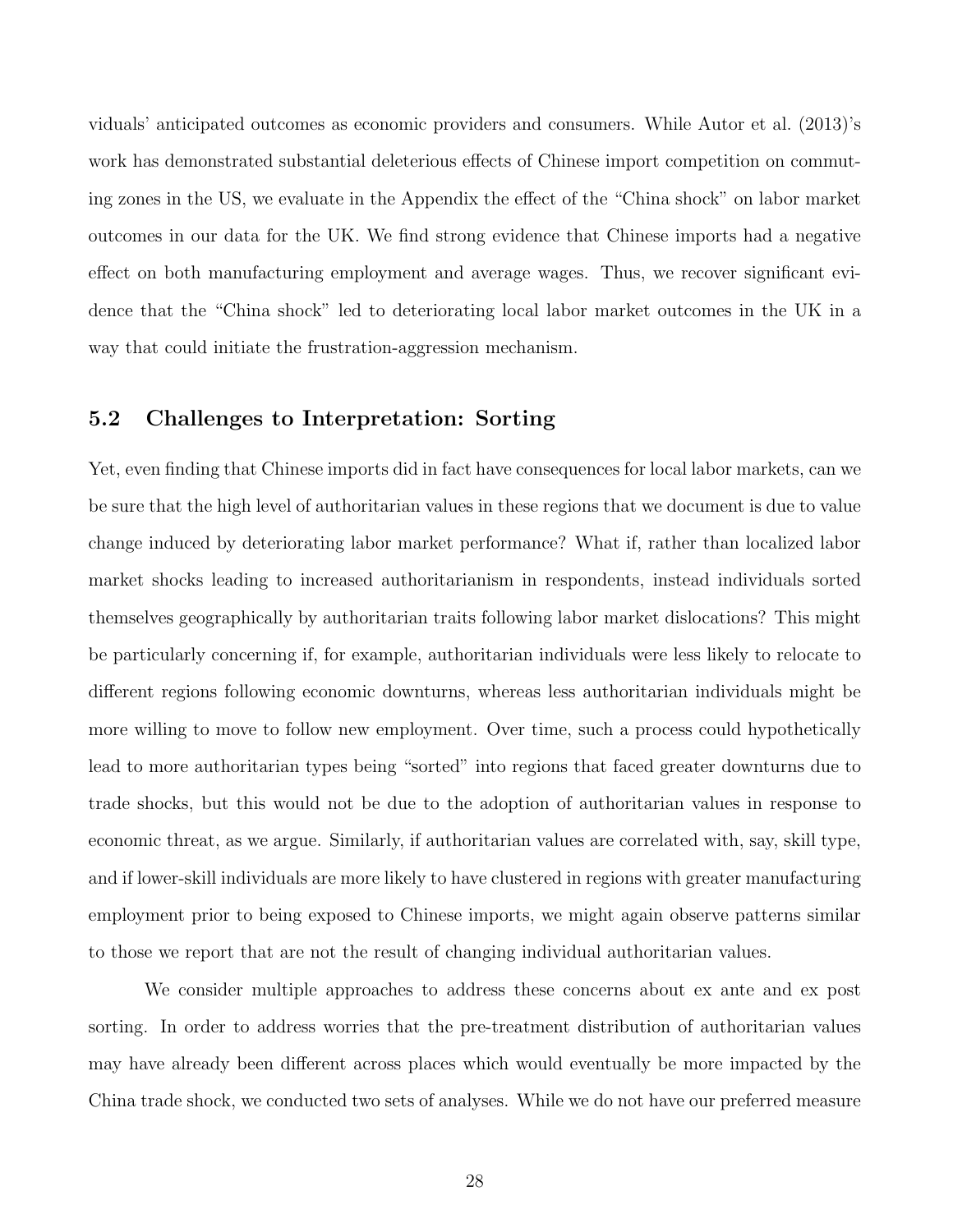of authoritarian values recorded in a survey before the shock, we first investigate whether there is evidence suggesting pre-treatment differences using alternative measures of authoritarian values from the British Social Attitudes (BSA) survey.

The BSA is an annual survey conducted by NatCen. Because we did not design the BSA surveys ourselves, we are restricted to their measures of values that we think most closely capture authoritarian values as defined in this study, and focus on six such questions. Respondents were asked how much they agree or disagree with the following statements: "Young people today don't have enough respect for traditional British values" (*Traditional Values*); "People who break the law should be given stiffer sentences" (*Stiff Sentence*); "For some crimes, the death penalty is the most appropriate sentence" (*Death Penalty*); "Schools should teach children to obey authority" (*Obey* Authority); "The law should always be obeyed, even if a particular law is wrong" (Obey Law); and "Censorship of films and magazines is necessary to uphold moral standards" (*Censorship*). For each, answers were scored from 1-5 where higher values indicate more authoritarian values.

Although the BSA began in 1983, the earliest survey that includes this battery of questions and the necessary geographic locators occurred in 1993. In 1993 and 1994, the BSA sampled respondents from the Postcode Address File and recorded their outward postcodes; using respondents' outward postcodes, we can identify BSA survey respondents' local labor market (TTWA). The number of local labor markets covered in a single year is relatively small because the BSA only selectively sampled people in certain areas of the country during these years, and so we pool observations from 1993 and 1994 to maximize the number of local labor markets.

Table 4 reports difference-in-means tests for each variable comparing average authoritarian values for the local labor markets whose China trade shock values were in the top quartile to those in the bottom quartile. The concern for analysis would be if the top quartile values were significantly larger than the bottom quartile values before the China shock. Across all measures, the differences are small in the context of a five-point scale and none is statistically significant.<sup>24</sup> There is thus no evidence in these data of pre-treatment regional differences in authoritarian values

<sup>&</sup>lt;sup>24</sup>While the values in high shock areas are slightly higher for the "death penalty" and "stiff sentencing" measures, we note that these differences are not statistically significant at the 0.05 level.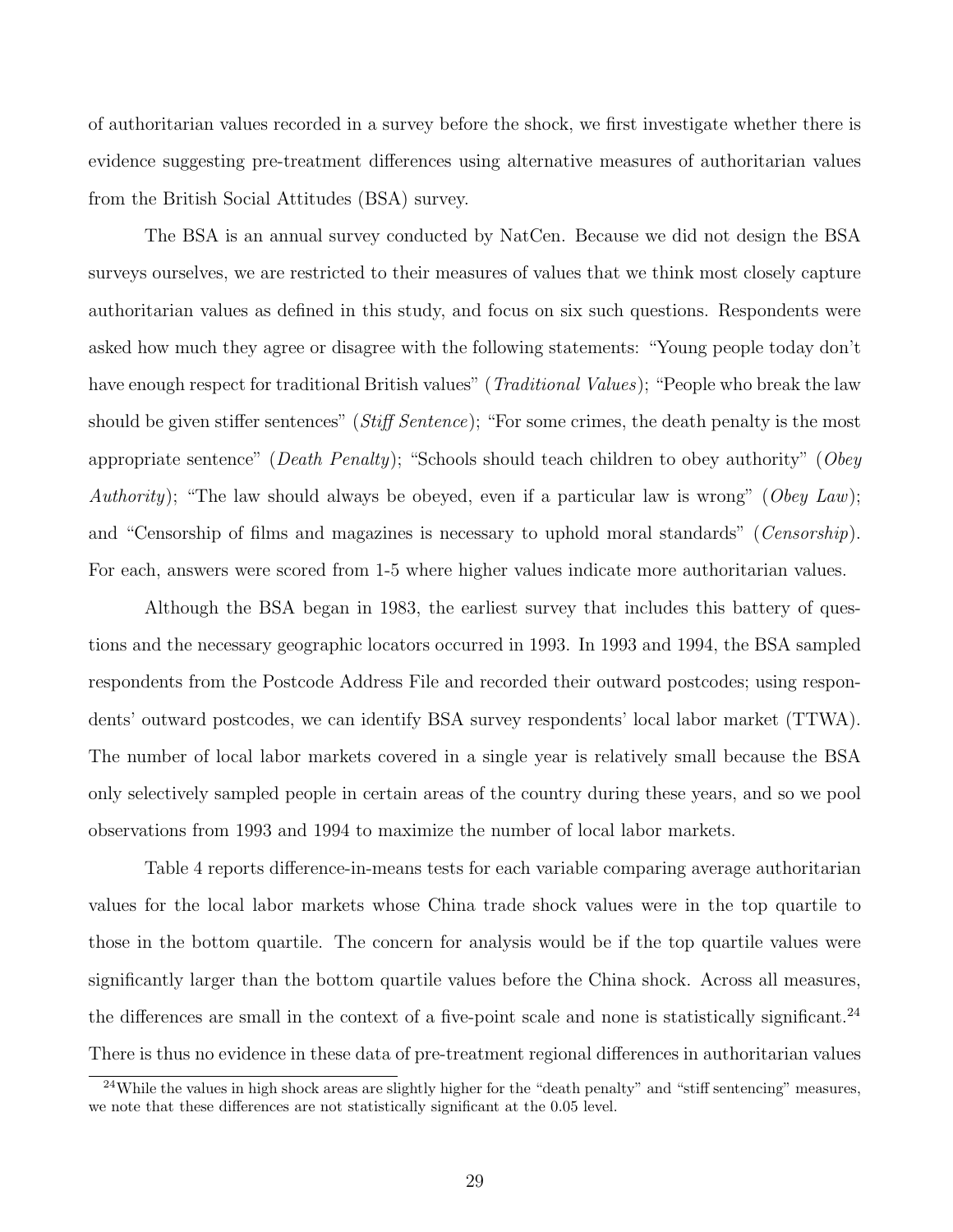that might explain the results of our analyses. The main caveats to this analysis are that these measures, while reasonable proxies, are not the same as our preferred battery of measures and the number of local labor markets covered in the survey with low and high shocks is not as many as we would like.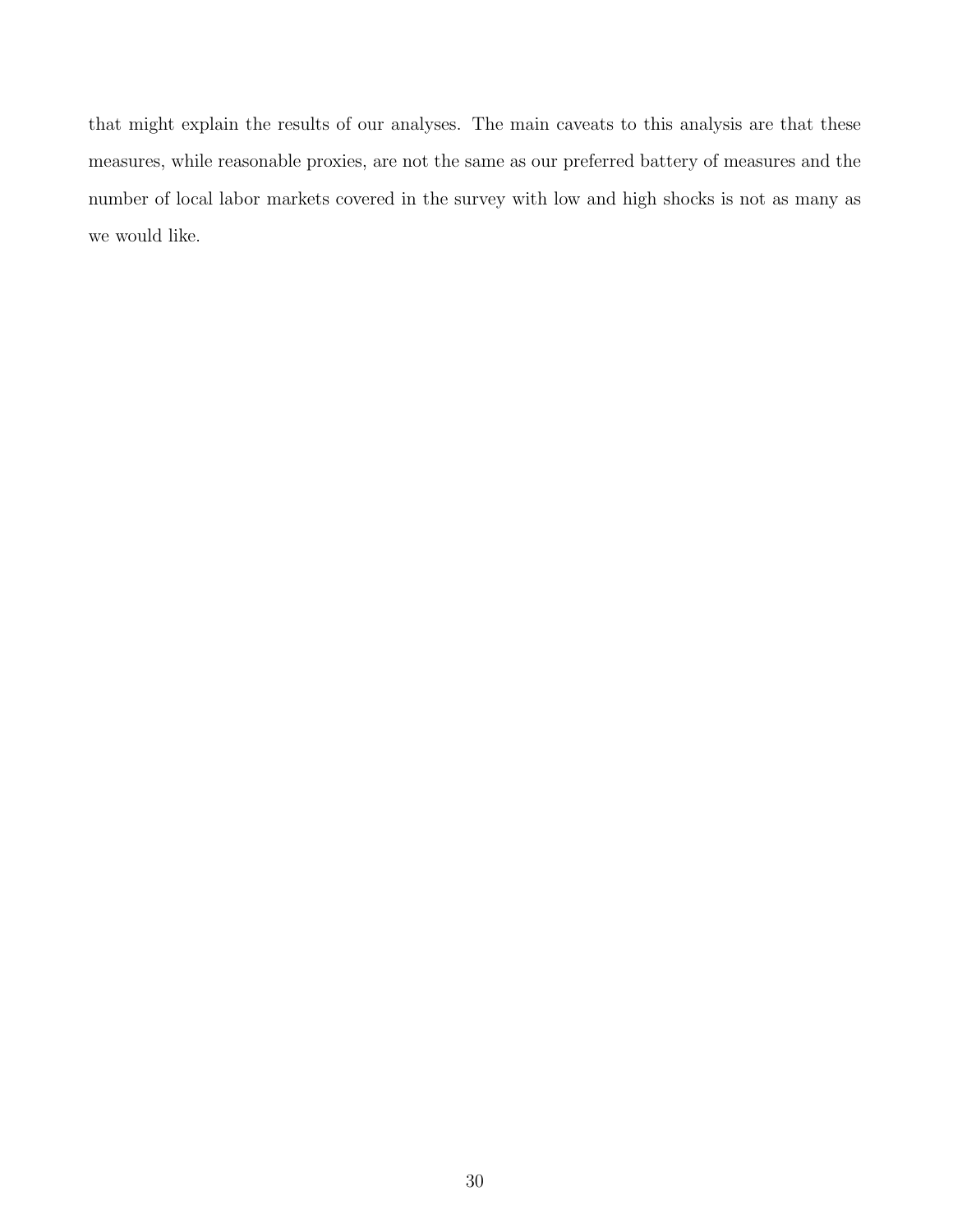|                                        |                           | $\left( 2\right)$ | (3)                                 | $\pm$                 | (5)      | (6)        |
|----------------------------------------|---------------------------|-------------------|-------------------------------------|-----------------------|----------|------------|
|                                        | <i>Traditional Values</i> |                   | <i>Stiff Sentence</i> Death Penalty | <i>Obey Authority</i> | Obey Law | Censorship |
|                                        |                           |                   |                                     |                       |          |            |
| Top Quartile IPW $(1991-2007)$ (Mean)  | 3.82                      | 4.21              | 3.92                                | 4.24                  | 3.25     | 3.64       |
| Bottom Quartile IPW (1991-2007) (Mean) | 3.77                      | 4.09              | 3.76                                | 4.22                  | 3.19     | 3.66       |
| Difference                             | 0.05                      | 0.13              | 0.16                                | 0.02                  | 0.07     | $-0.02$    |
| $P-value (2-sided)$                    | 0.52                      | 0.10              | 0.18                                | 0.72                  | 0.35     | 0.76       |
|                                        |                           |                   |                                     |                       |          |            |
| Observations                           | 64                        | 64                | 64                                  | 64                    | 64       | 64         |

Table 4: Evidence of the Absence of Pre-China-Shock Differences in Authoritarian Values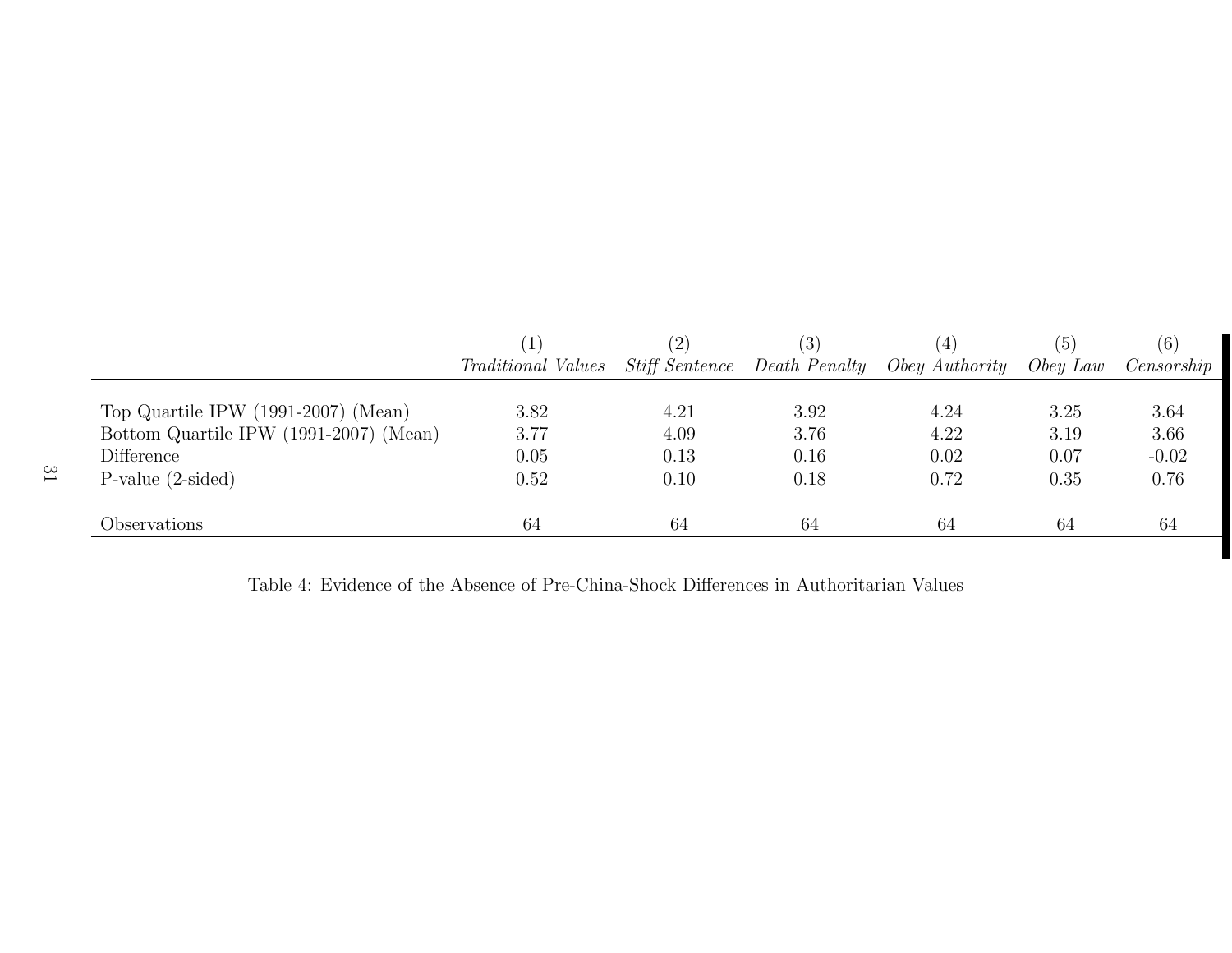Returning to our survey data, we next focus on the idea that pre-treatment differences would be most likely a function of the regional concentration of manufacturing. We add several measures of start-of-period manufacturing employment across regions in the UK to our baseline specifications; if this ex ante sorting is driving our findings of higher authoritarian values in regions exposed to Chinese imports, then direct inclusion of manufacturing employment prior to the China shock should remove any effect of  $ln\Delta IPW$ .<sup>25</sup> To preserve space, we report these estimates in the Appendix. Column 1 of Table A-11 reports our results after including a measure of the (logged) number of persons employed in manufacturing in 1991, by LAD region; inclusion of this pre-treatment regional manufacturing measure, however, is not itself significant and has no appreciable impact on the magnitude or significance of our primary independent variable. This holds true if we instead introduce dummies for low or high-manufacturing employment regions in column  $2<sup>26</sup>$  or a measure of the change in manufacturing employment over time in column 3. Given the stability of the effect of  $ln\Delta IPW$  on authoritarian values across these specifications, we believe it is unlikely that our primary effect of interest is the result of pre-treatment regional sorting by individuals.

We employ two additional strategies to address concerns over ex post regional sorting, drawing on data on reported and actual respondent mobility. For individuals that have been part of the YouGov respondent pool for many years, we generate a measure of whether that respondent has moved to a different postcode over the course of their time in the panel. If the observed association between import shocks and higher authoritarianism were the result of, say, less authoritarian respondents moving to more dynamic (and less trade competing) regions of the country, while more authoritarian respondents were "stuck" in areas with declining economies, we would expect to find that the effect of  $\ln \Delta$  IPW (1991-2007) on authoritarianism was less evident among movers than non-movers – more precisely, the coefficient on the interaction between respondent mobility and  $\ln \Delta$  IPW (1991-2007) should be negative. Column 1 of Table A-12

<sup>25</sup>Panel (b) of Figure 2 provides visual evidence of the advantages of controlling for initial manufacturing in making the distribution of the trade shock more randomly distributed across the UK.

<sup>&</sup>lt;sup>26</sup>"Low" manufacturing regions were those that fell in the bottom tercile of percentage employment in manufacturing, while "high" regions were those that fell in the upper tercile.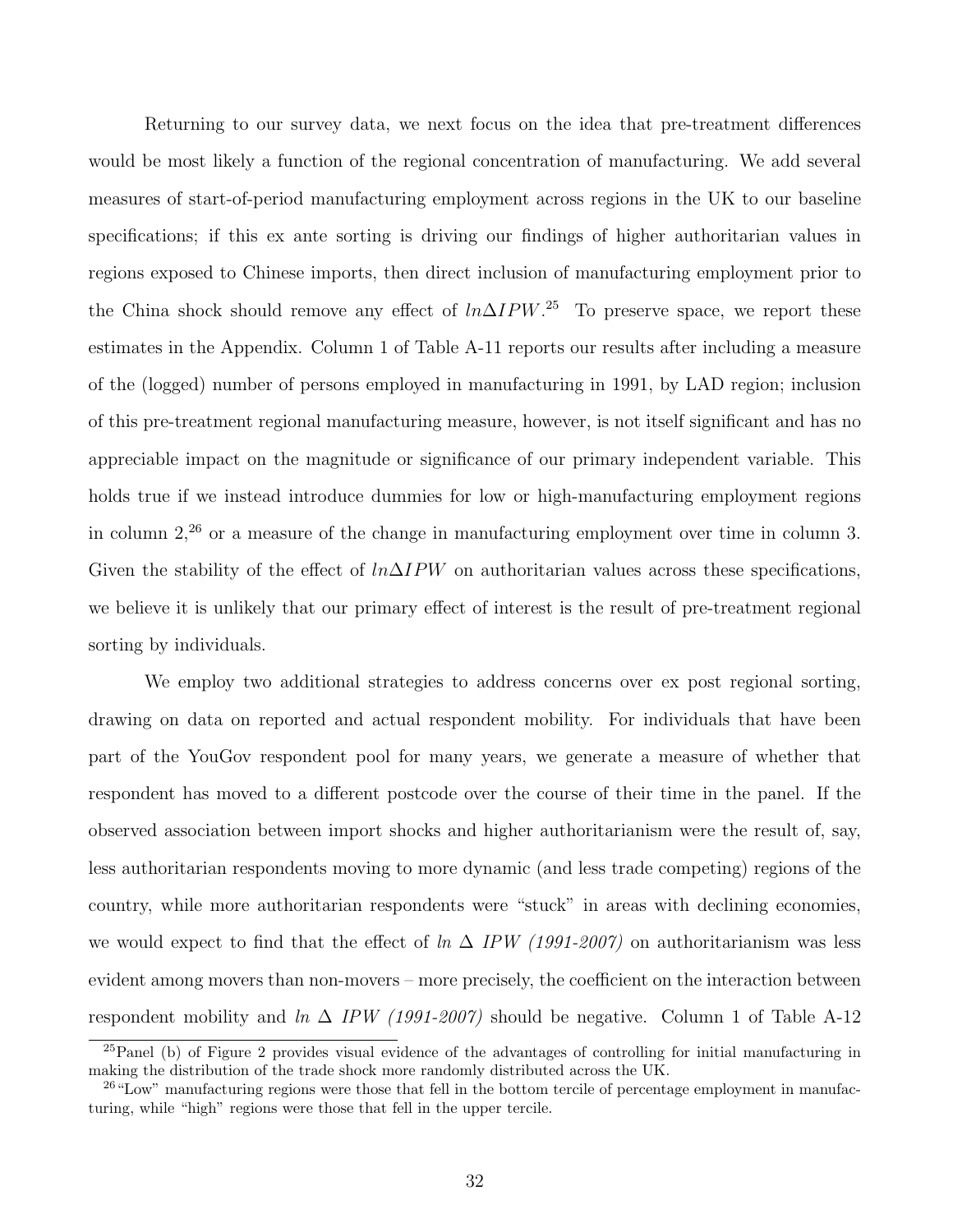reports results from OLS regression of ASC on ln  $\Delta$  IPW (1991-2007) and its interaction with a dummy for whether a respondent has *changed postcode* according to Yougov data. As can be seen, we do not find that mobility itself is significantly associated with authoritarian values, nor do we find that the effect of trade shocks is significantly different after conditioning on respondent mobility. We take this as initial evidence that our primary finding seems less likely to be the result of regional sorting by respondents; however, we note that this approach has drawbacks insofar as the earliest entry of respondents in our sample to YouGov's pool occurs in 2009, and that sorting by respondents could have occurred prior to joining the pool. To address this concern, we separately asked respondents as part of our survey whether they had moved homes in the past 20 years, and if they answered affirmatively, whether any of these moves were to or from "places outside your current area." We combine this information to generate a dummy for whether respondents report having moved in last 20 years; inclusion of this more long-term measure of mobility along with its interaction with our trade shock measure in column 2 produces very similar findings.<sup>27</sup> We believe these findings help alleviate the concern that our established relationship between import competition and authoritarianism is driven by "sorting" by types of individuals into different regions, and is more consistent with our theoretical account of individual authoritarian values changing in response to localized economic threats.

### 6 Conclusion

This article provides novel evidence linking economic change to authoritarian values. Economic threat is measured using Chinese imports. The dramatic growth in Chinese imports occurred primarily because of China's internal reforms and consequently provides an exogenous shock to local labor markets. We exploit this shock to estimate the effect of economic change on individuals' authoritarian values. Using an original survey fielded in the United Kingdom, we find that individuals living in regions where the local labor market was more substantially affected by imports from China have significantly more authoritarian values. The primary effect of the China shock in

 $^{27}$ In Appendix G, we also demonstrate that there is no evidence of systematic depopulation of regions more exposed to the China shock, as might be suggested by the ex post sorting argument.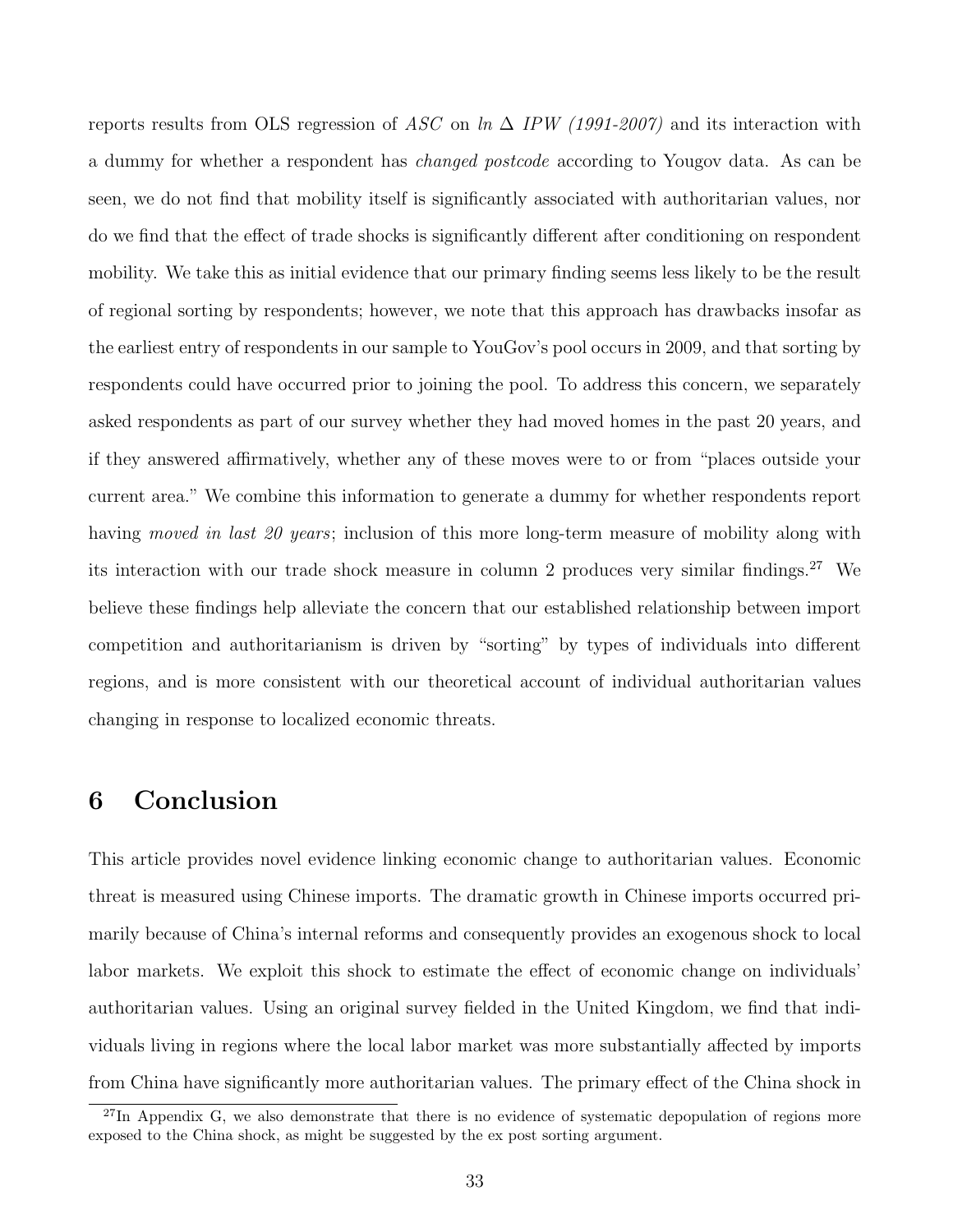the UK was to thwart individuals' achievement of their expected goals as providers and consumers and this interference increased aggression. In turn, these values engendered anti-globalization sentiment, which ultimately led a majority of voters in the United Kingdom to vote to leave the European Union in a 2016 referendum on EU membership. Leave voters who in seeking order and conformity desired to reduce immigration and take back control of policymaking.

Our evidence shows that economic factors, like import shocks, can shape individual values. This finding sheds new light on the determinants of policy preferences and political behavior. Previous research seeking to explain variation in the backlash against globalization or a variety of policy opinions typically focuses on either economic interests or non-economic values, like authoritarianism. Many studies pit these two explanations against each other and work to determine which has the larger effect. Our study suggests that such efforts are at best incomplete and very well may suggest incorrect accounts of what explains opinion and behavior. One has to ask: what accounts for the values that we observe? In the case of authoritarianism, an important determinant is contemporaneous economic change.

We argue that authoritarian values are a mechanism linking negative economic shocks with the anti-globalization backlash. People adopt authoritarian values in response to negative economic shocks and, in turn, these values influence their political behavior. Our study, echoing the arguments of an earlier generation of scholars including Fromm (1941), Lipset (1959), and Rokeach (1960) suggests that economic change is an important source of the growth in authoritarian values. There is substantial potential for this trend to continue. To the extent that increasing numbers of individuals lose their jobs, fear losing their jobs, or otherwise feel left behind because of competition from foreign imports, offshoring, technological change, and automation, there is the potential that they will adopt authoritarian values to cope with rising anxiety from these transformations.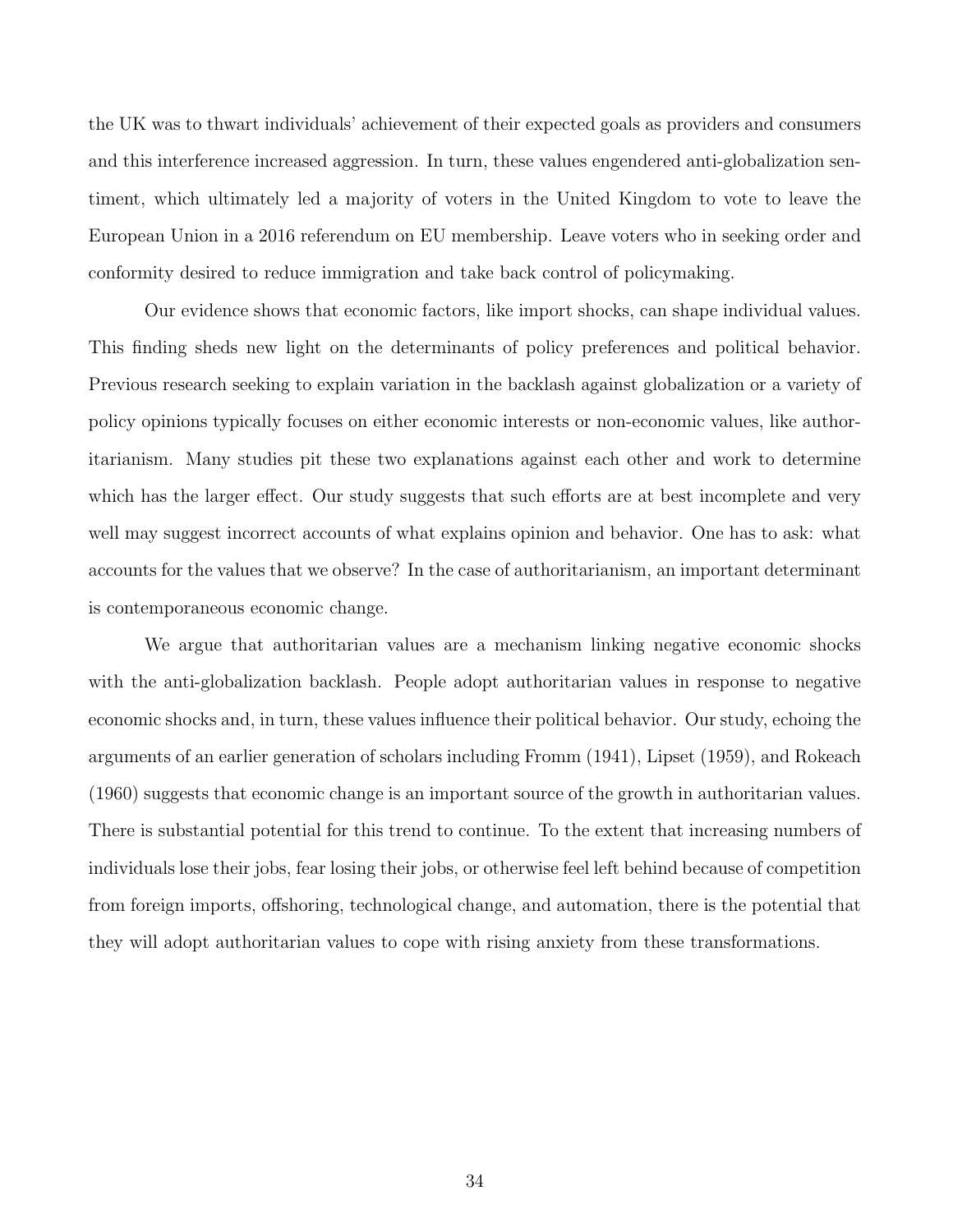#### References

- Adler, D. and Ansell, B. (2019). Housing and populism. West European Politics, pages 1–22.
- Adorno, T. W., Frenkel-Brunswik, E., Levinson, D. J., and Stanford, N. R. (1950). The Authoritarian Personality. Harper New York.
- Altemeyer, B. (1981). Right-Wing Authoritarianism. University of Manitoba Press.
- Autor, D., Dorn, D., Hanson, G., and Majlesi, K. (2016). Importing political polarization? the electoral consequences of rising trade exposure. Technical report, National Bureau of Economic Research.
- Autor, David, H., Dorn, D., and Hanson, G. H. (2013). The China syndrome: Local labor market effects of import competition in the United States. American Economic Review, 103(6):2121–68.
- Berkowitz, L. (1989). Frustration-aggression hypothesis: Examination and reformulation. Psychological Bulletin, 106(1):59.
- Carreras, M., Carreras, Y. I., and Bowler, S. (2019). Long-term economic distress, cultural backlash, and support for brexit. Comparative Political Studies, 0(0):0010414019830714.
- Colantone, I. and Stanig, P. (2018a). Global competition and Brexit. American Political Science Review, 112(2):201–218.
- Colantone, I. and Stanig, P. (2018b). The trade origins of economic nationalism: Import competition and voting behavior in Western Europe. American Journal of Political Science.
- Dippel, C., Gold, R., and Heblich, S. (2015). Globalization and its (dis-) content: Trade shocks and voting behavior. Technical report, National Bureau of Economic Research.
- Dollard, J., Miller, N. E., Doob, L. W., Mowrer, O. H., and Sears, R. R. (1939). Frustration and Aggression. Yale University Press.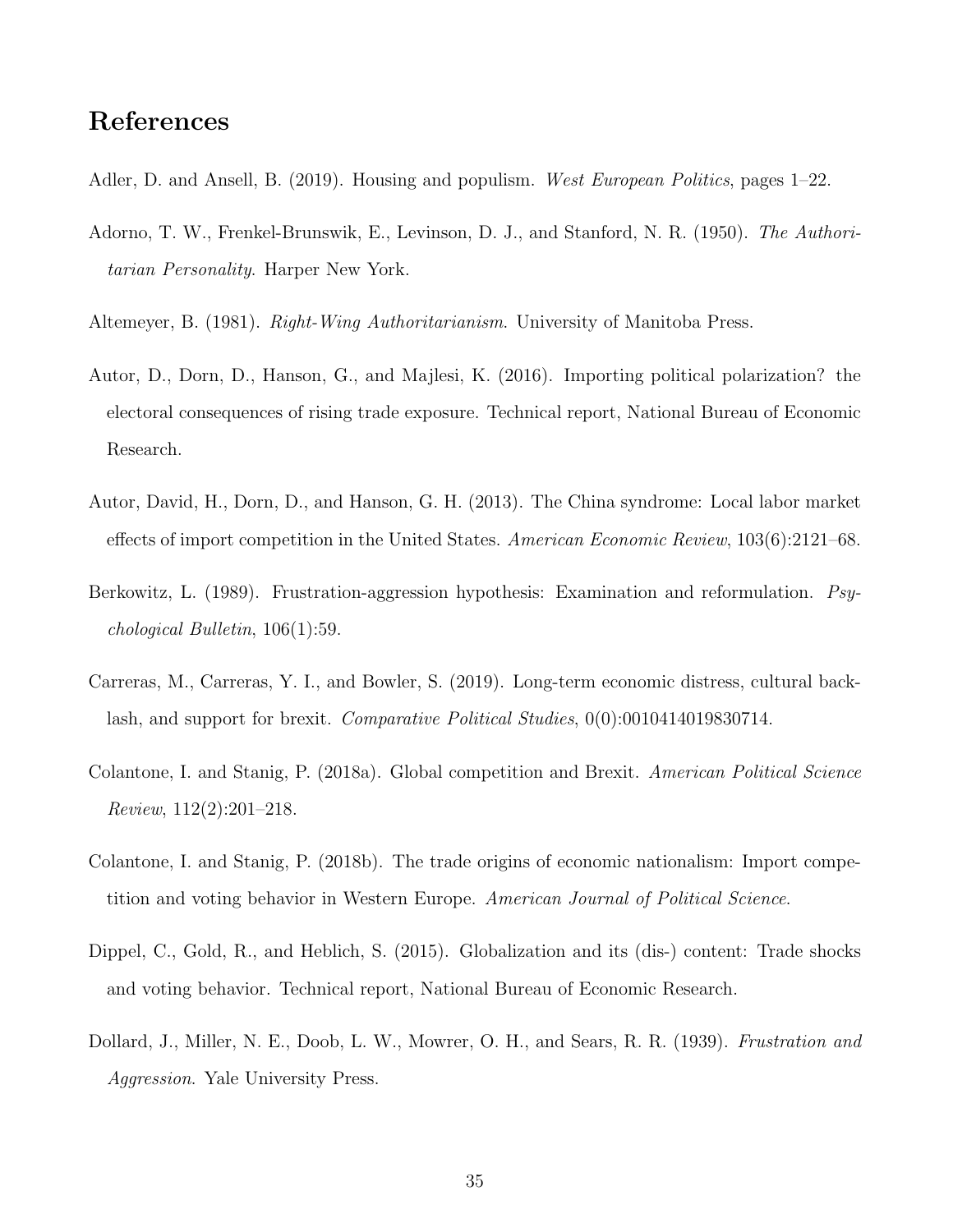- Doty, R. M., Peterson, B. E., and Winter, D. G. (1991). Threat and authoritarianism in the United States, 1978–1987. Journal of Personality and Social Psychology, 61(4):629.
- Duckitt, J., Bizumic, B., Krauss, S. W., and Heled, E. (2010). A tripartite approach to right-wing authoritarianism: The authoritarianism-conservatism-traditionalism model. Political Psychol $ogy, 31(5):685-715.$
- Duckitt, J. and Fisher, K. (2003). The impact of social threat on worldview and ideological attitudes. Political Psychology, 24(1):199–222.
- Dunwoody, P. T. and Funke, F. (2016). The aggression-submission-conventionalism scale: Testing a new three factor measure of authoritarianism. Journal of Social and Political Psychology, 4(2):571–600.
- Feigenbaum, J. J. and Hall, A. B. (2015). How legislators respond to localized economic shocks: Evidence from Chinese import competition. The Journal of Politics, 77(4):1012–1030.
- Feldman, S. (2003). Enforcing social conformity: A theory of authoritarianism. Political Psychol $oqy, 24(1):41-74.$
- Fromm, E. (1941). Escape from Freedom. Farrar & Rinehart.
- Gidron, N. and Hall, P. A. (2017). The politics of social status: Economic and cultural roots of the populist right. The British Journal of Sociology, 68(S1).
- Hays, J., Lim, J., and Spoon, J.-J. (2019). The path from trade to right-wing populism in europe. Electoral Studies, 60.
- Hetherington, M. and Suhay, E. (2011). Authoritarianism, threat, and Americans support for the war on terror. American Journal of Political Science, 55(3):546–560.
- Hetherington, M. J. and Weiler, J. D. (2009). Authoritarianism and Polarization in American Politics. Cambridge University Press.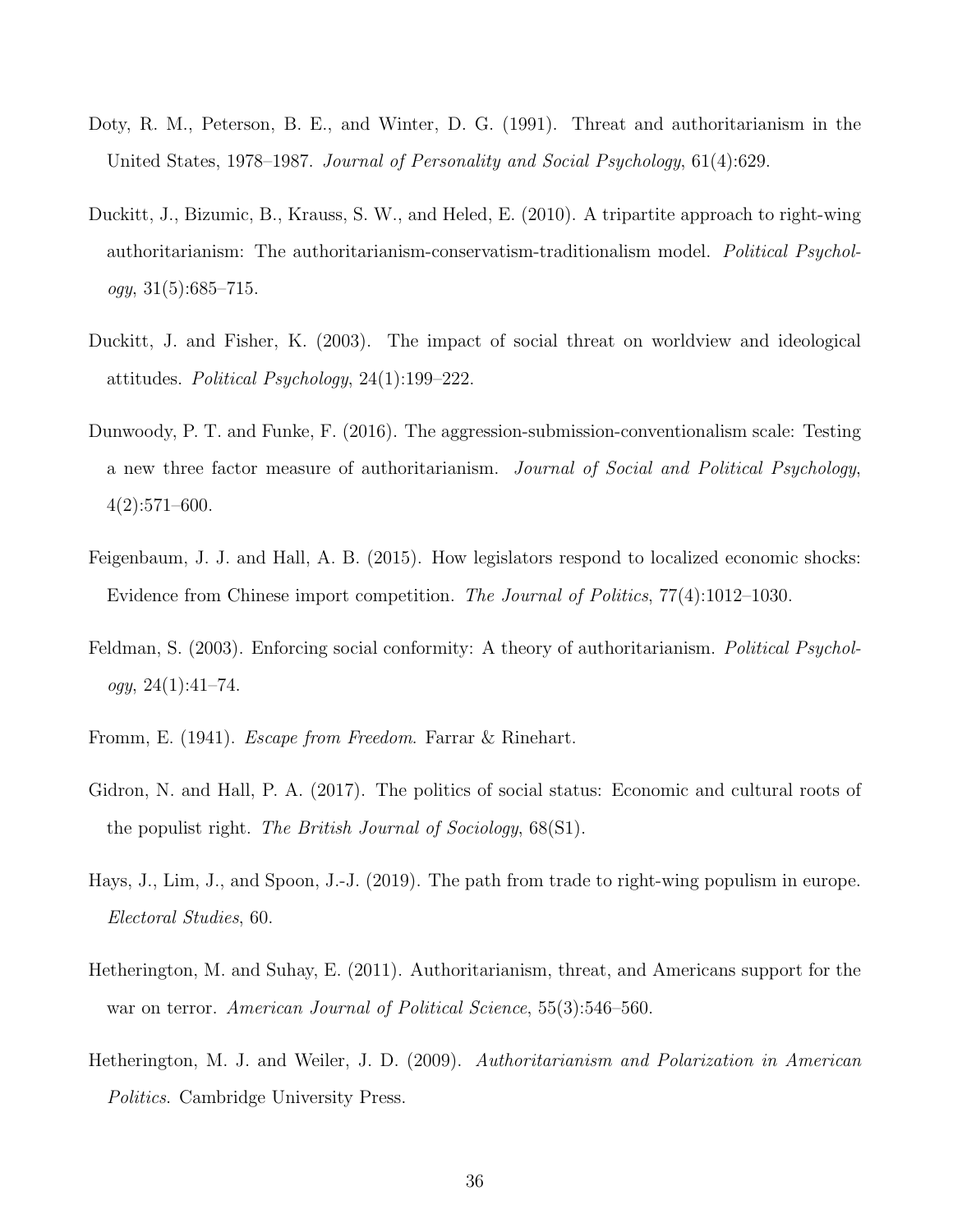- Iversen, T., Soskice, D., and Xu, A. (2018). Transition to a knowledge economy and the rise of populism: A human capital perspective. Technical report, Harvard University Working Paper.
- Jedinger, A. and Burger, A. M. (2019). The ideological foundations of economic protectionism: Authoritarianism, social dominance orientation, and the moderating role of political involvement. Political Psychology.
- Jensen, J. B., Quinn, D. P., and Weymouth, S. (2017). Winners and losers in international trade: The effects on US presidential voting. International Organization, 71(3):423–457.
- Kim, S. E. and Pelc, K. (2021). The politics of trade adjustment vs. trade protection. Comparative Political Studies.
- Lane, R. E. (1962). Political Ideology: Why the American Common Man Believes What He Does. Free Press of Glencoe.
- Lavine, H., Lodge, M., and Freitas, K. (2005). Threat, authoritarianism, and selective exposure to information. Political Psychology, 26(2):219–244.
- Lipset, S. M. (1959). *Political Man: The Social Bases of Politics*. Vakils, Feffer and Simons Private,.
- Lubbers, M. and Scheepers, P. (2000). Individual and contextual characteristics of the German extreme right-wing vote in the 1990s: A test of complementary theories. European Journal of Political Research, 38(1):63–94.
- Mansfield, E., Milner, H., and Rudra, N. (2021). The backlash against globalization: Introduction. Comparative Political Studies.
- Margalit, Y. (2019). Political responses to economic shocks. Annual Review of Political Science, 22(1):null.
- Milner, H. (2021). Voting for populism in europe: Globalization, technological change, and the extreme right. Comparative Political Studies.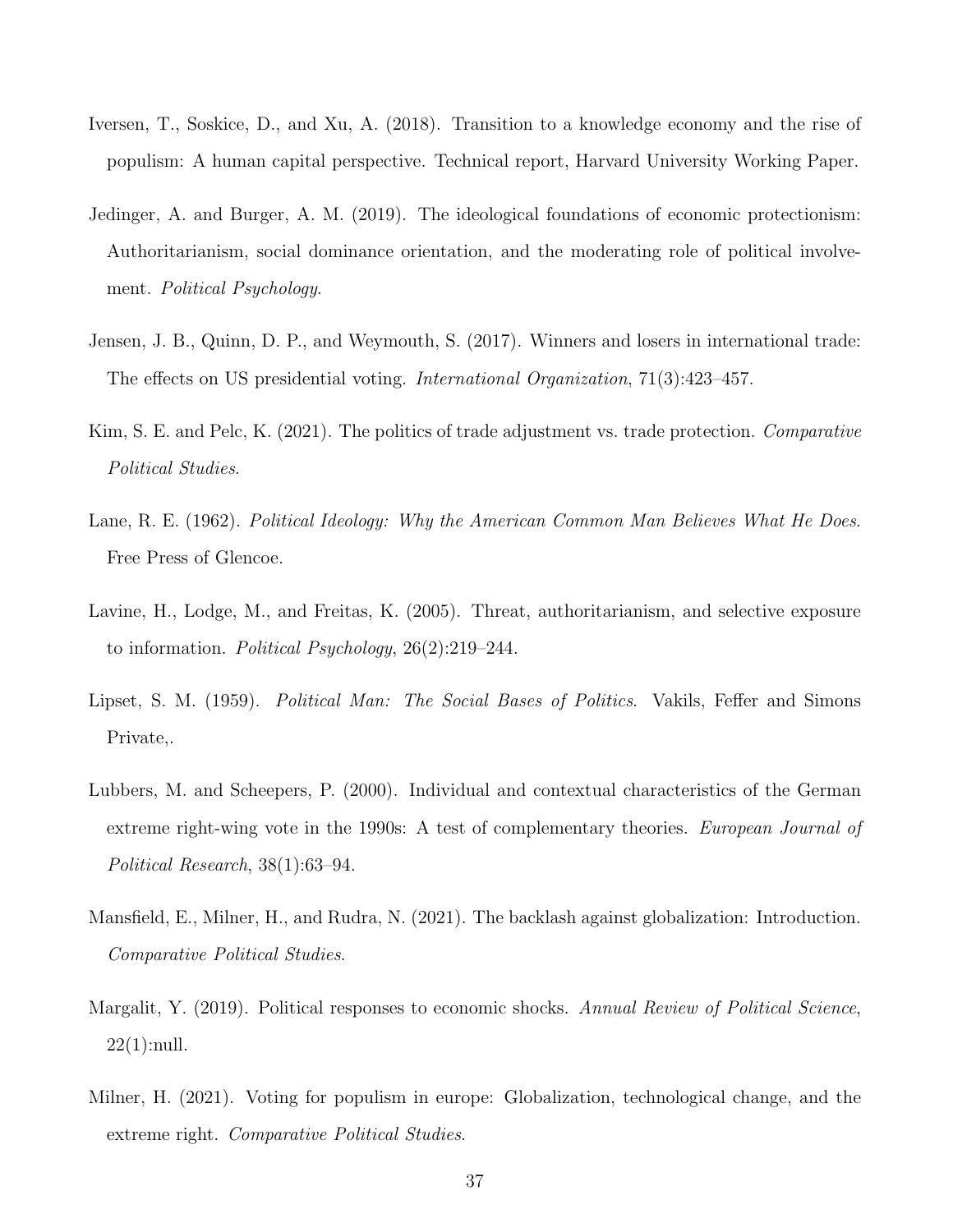- Norris, P. and Inglehart, R. (2019). *Cultural backlash: Trump, Brexit, and authoritarian populism.* Cambridge University Press.
- Owen, E. and Walter, S. (2017). Open economy politics and brexit: insights, puzzles, and ways forward. Review of international political economy, 24(2):179–202.
- ORourke, K. H. (2019). Economic history and contemporary challenges to globalization. The Journal of Economic History, pages 1–27.
- Perrin, A. J. (2005). National threat and political culture: Authoritarianism, antiauthoritarianism, and the September 11 attacks. Political Psychology, 26(2):167–194.
- Pettigrew, T. F. (2016). In pursuit of three theories: Authoritarianism, relative deprivation, and intergroup contact. Annual Review of Psychology, 67:1–21.
- Pierce, J. R. and Schott, P. K. (2016). Trade liberalization and mortality: Evidence from US counties. Technical report, National Bureau of Economic Research.
- Richey, S. (2012). Campaign advertising and the stimulation and activation of the authoritarian personality. Political Communication, 29(1):24–43.
- Rodrik, D. (2017). Populism and the economics of globalization. Technical report, National Bureau of Economic Research.
- Rokeach, M. (1960). The Open and Closed Mind: Investigations Into the Nature of Belief Systems and Personality Systems. Martino Fine Books.
- Sales, S. M. (1973). Threat as a factor in authoritarianism: An analysis of archival data. Journal of Personality and Social Psychology, 28(1):44.
- Scheve, K. F. and Slaughter, M. J. (2001). What determines individual trade-policy preferences? Journal of International Economics, 54(2):267–292.
- Sniderman, P. M., Peri, P., and de Figueiredo Jr, R. J. (2002). The Outsider: Prejudice and Politics in Italy. Princeton University Press.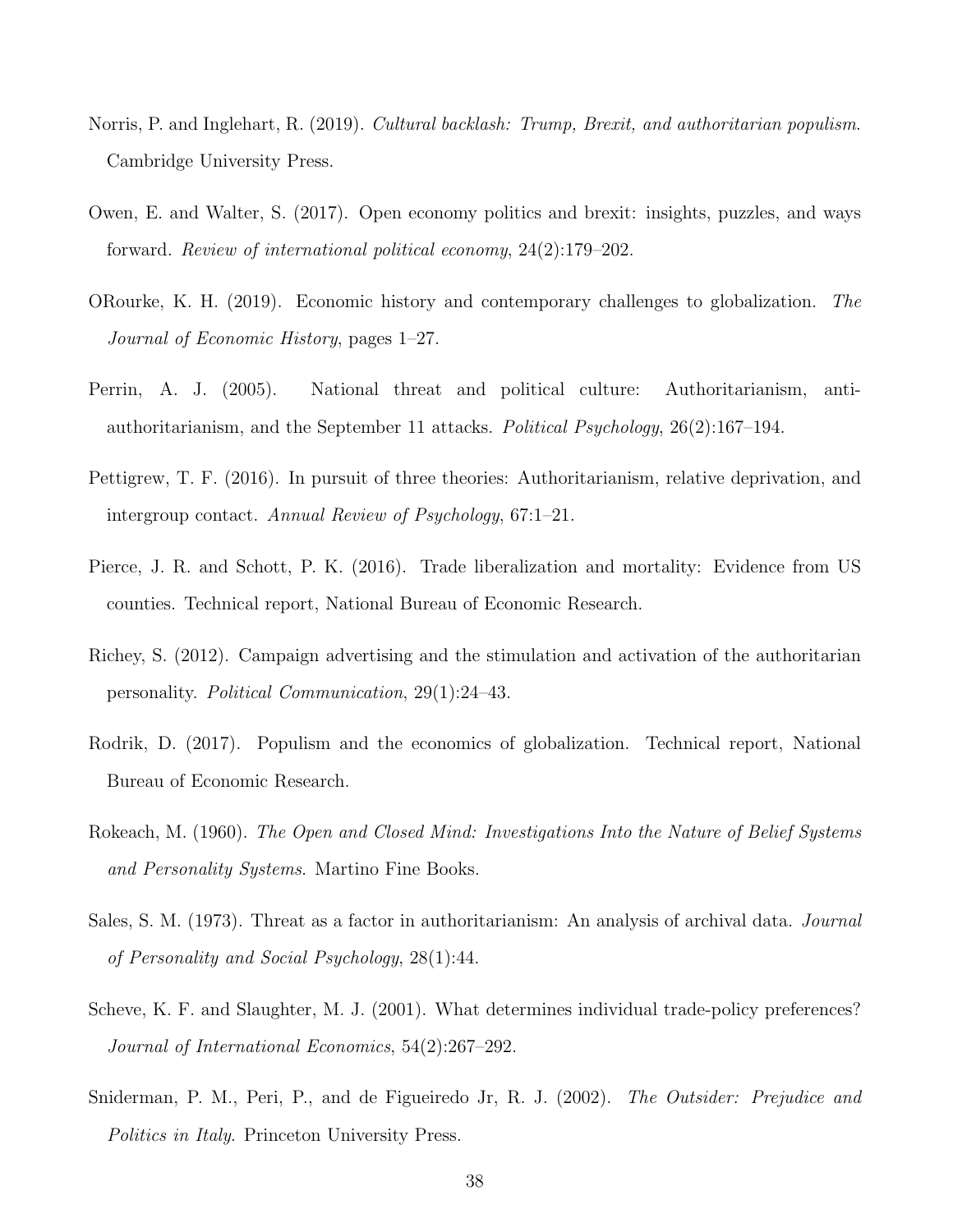Stenner, K. (2005). The Authoritarian Dynamic. Cambridge University Press.

Walter, S. (2021). Contagious disintegration? how brexit reverberates in other countries. Comparative Political Studies.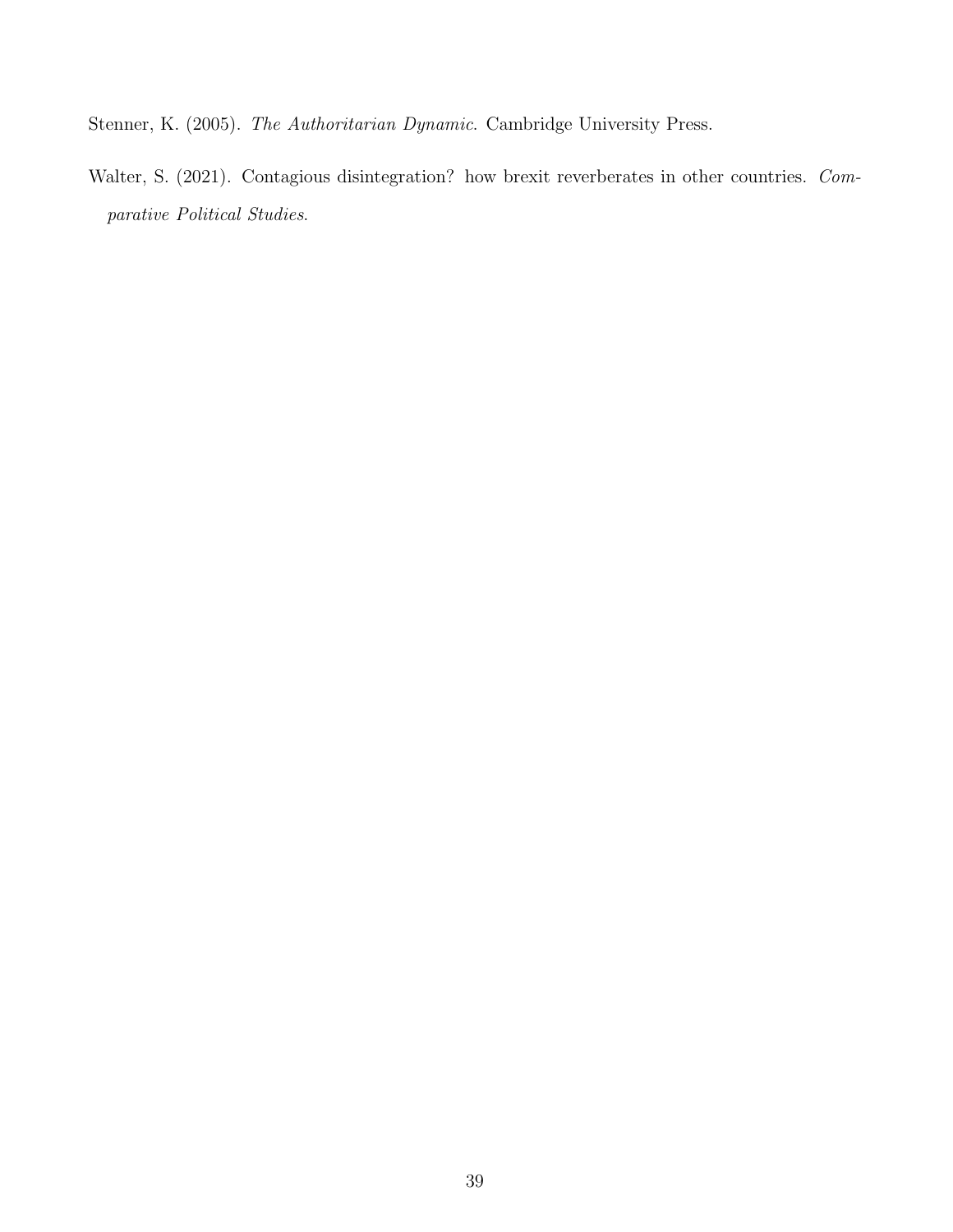Online Appendix for "The Economic Origins of Authoritarian Values: Evidence from Local Trade Shocks in the United Kingdom"

### A Sample

The survey was conducted in July 2017 by YouGov. The respondents were matched to a sampling frame based on gender and age. The frame was constructed by stratified sampling from the 2015 Eurobarometer. The matched cases were then raked to known quantities for age by gender and vote choice in 2015 by region, and estimates for social grade and attention to politics. Weights were applied to remove remaining imbalances after the matching procedure; the weights were trimmed to a maximum value of 7. Table A-1 shows the distributions of the sociodemographics in the population, the weighted sample, and the raw sample.

- Interview period: July 2017
- Sample size: 1,913
- Source of data on population socio-demographics: 2015 Eurobarometer, 2013 ONS (Labour Force Survey)
- Weights range from 0.001 to 7.001, with a mean of 1 and a standard deviation of 0.57.

| Group                                                                               | Population              | Weighted Sample      | Raw Sample                       |
|-------------------------------------------------------------------------------------|-------------------------|----------------------|----------------------------------|
| Gender: Male                                                                        | 49.1                    | 49.4                 | 45.7                             |
| Gender: Female                                                                      | 50.9                    | 50.6                 | 54.3                             |
| Age: 18-34                                                                          | 31.6                    | 28.2                 | 25.4                             |
| Age: 35-54                                                                          | 33.0                    | 33.5                 | 33.7                             |
| Age: $55+$                                                                          | 35.4                    | 36.8                 | 38.9                             |
| Graduates:                                                                          | 38.0                    | 40.7                 | 45.3                             |
| A Levels:                                                                           | 21.0                    | 19.4                 | 19.5                             |
| Other Qualifications:                                                               | 31.0                    | 29.4                 | 25.5                             |
| No Qualifications:<br>$\sim$<br>$\sim$ $\sim$ $\sim$ $\sim$ $\sim$ $\sim$<br>$\sim$ | 9.0<br>$\sim$<br>$\sim$ | 8.5<br>$\sim$ $\sim$ | 6.5<br>$\sim$ $\sim$<br>$\cdots$ |

Table A-1: Distribution of Socio-demographics in the Survey Sample and the Population.

The table shows the distributions of socio-demographics in the population, the weighted sample, and the raw sample. See text for data sources on the population socio-demographics.

### B ASC Component Questions

Dunwoody & Funke (2016) propose a battery of 18 questions to capture three distinct subdimensions of authoritarianism that they call "aggression, submission, and conventionalism." Each dimension is measured by taking the average level of support across six questions, three of which are protrait and three of which are contrait and are therefore reverse coded. The exact set of questions for each dimension is provided below:

Authoritarian Aggression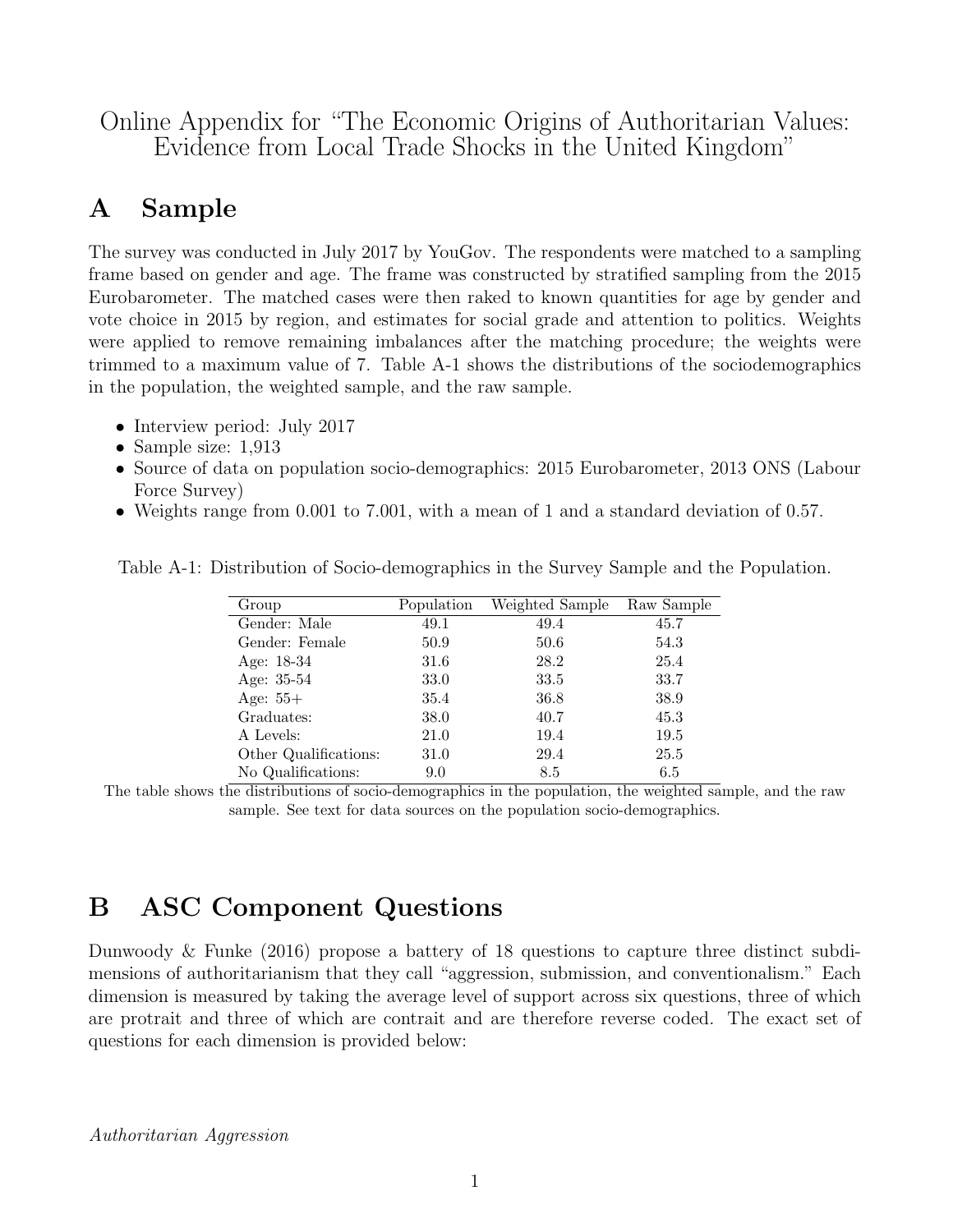- Strong force is necessary against threatening groups.
- It is necessary to use force against people who are a threat to authority.
- Police should avoid using violence against suspects.<sup>\*</sup>
- People should avoid using violence against others even when ordered to do so by the proper authorities.\*
- Using force against people is wrong even if done so by those in authority.<sup>\*</sup>
- Strong punishments are necessary in order to send a message.

#### Authoritarian Submission

- We should believe what our leaders tell us.
- Our leaders know what is best for us.
- People should be critical of statements made by those in positions of authority.<sup>\*</sup>
- People in positions of authority generally tell the truth.
- People should be skeptical of all statements made by those in positions of authority.\*
- Questioning the motives of those in power is healthy for society.\*

#### Authoritarian Conventionalism

- People emphasize tradition too much.<sup>\*</sup>
- Traditions are the foundation of a healthy society and should be respected.
- It would be better for society if more people followed social norms.
- Traditions interfere with progress.\*
- People should challenge social traditions in order to advance society.<sup>\*</sup>
- People should respect social norms.

 $*$  = reverse coding.

### C Contextual Data Sources

The main contextual data in this study are measures of trade shocks to local labor markets. We adopt the definition of a local labor market in the UK used by the Office for National Statistics (ONS). The ONS defines Travel to Work Areas (TTWAs) as self-contained, sub-regional labour markets where most people both live and work (Coombes and Bond 2007). TTWAs are analogous to the Commuter Zones (CZs) in the United States which are used in Autor et al.'s (2013) analysis of the impact of Chinese trade shocks on local labor market outcomes in the United States. TTWAs are constructed for the ONS by economic geographers based on a statistical analysis of census commuting data. The basic criteria used to construct TTWAs is that: at least 70 per cent of those who live in the area also work there and 70 per cent of those who work in the area also live there; and the working population as measured by the Census must be at least 20,000. In areas of low population density these criteria were amended so that the minimum working population of the TTWA was 3,500 and the self-containment criteria increased to at least 75 per cent (Source: Guide to Regional and Local Labour Market Statistics http://webarchive.nationalarchives.gov.uk/ 20110218135832/http:/statistics.gov.uk/downloads/theme\_labour/Guide\_regional\_local\_ lms.pdf). TTWA boundaries are non-overlapping and internally contiguous covering all of Great Britain. In 1991, there were 297 TTWAs in Great Britain. Note that TTWAs have subsequently been updated but the key initial employment levels by industry and local labor market that we need are for 1991 and so we use 1991 TTWAs.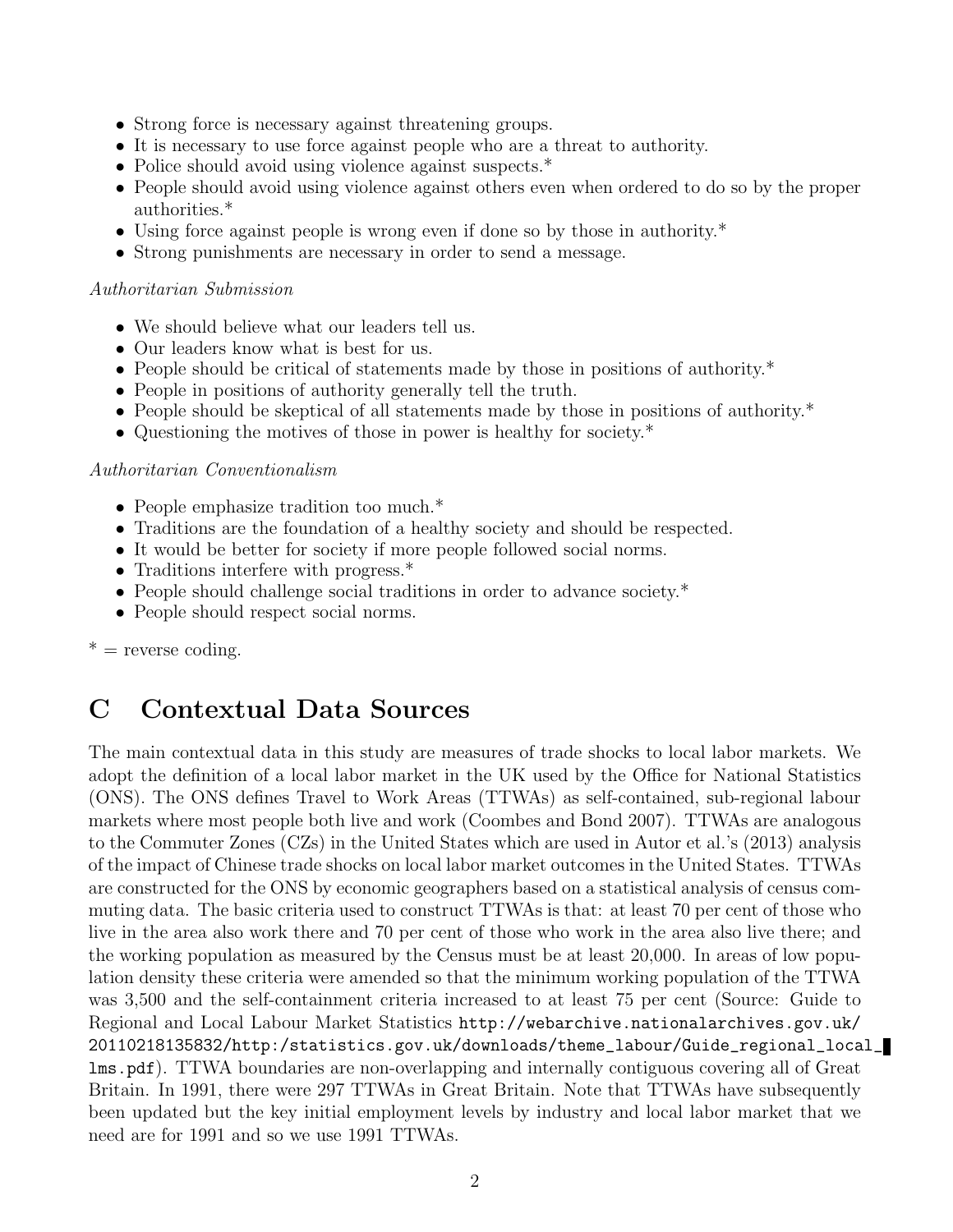As discussed in the main text, our measure of local labor market exposure to Chinese import competition, following Autor et al. (2013), is the change in Chinese import exposure per worker in a TTWA, where imports are apportioned to the TTWA according to its share of national employment in each industry. Information on industry employment by TTWAs is derived from the ONSs Business Register and Employment Survey (BRES).

The Business Register and Employment Survey (BRES) publishes employment estimates at detailed geographical and industrial levels. BRES collects comprehensive employment information from businesses in England, Scotland, and Wales, representing the majority of Great Britain's economy. Due to the survey's large sample size (approximately 80,000 businesses), BRES is able to produce good quality estimates for detailed breakdowns by industry and geography. Because it is a survey of business, the quality of the industry data is high and the BRES data are recommended in preference to industry data from household surveys. Detailed BRES data are published on the National Online Manpower Information Service (NOMIS) website. Access to the NOMIS data is restricted to holders of Chancellor of the Exchequers Notices. The main aim of these restrictions is to protect the identity of individual businesses, which have made statistical returns, from being disclosed or otherwise deduced. Our results were produced using detailed disclosive data obtained under a Notice. As a result, the publically available BRES data, which are rounded and excluded to ensure non-disclosure, will not produce exactly the results reported here. The BRES data published on NOMIS exclude Northern Ireland. Northern Ireland is smaller than England, Scotland, and Wales, and as a result the issues of identifiable data and potential disclosure are far greater (Source: Email communication ONS staff March 8, 2017). For this reason, the Northern Ireland Statistics and Research Agency does not allow their microdata to be published on NOMIS. Neither would they provide us access to their detailed employment data. Therefore, we exclude Northern Ireland from our sample. Using the BRES data, we compile employment data by TTWAs at the 4-digit UK 1992 SIC code. The Standard Industrial Classification (SIC) codes classify business establishments by the type of economic activity in which they are engaged. The 4-digit UK 1992 SIC codes are identical to NACE Rev 1. There are 503 unique 4-digit SIC classes spanning 17 sections (i.e., sectors).

We measure average wages and income inequality using data from the UK's Annual Survey of Hours and Earnings (ASHE), which is the most detailed and comprehensive source of earnings information in Great Britain. ASHE is based on a 1% sample of employee jobs, drawn from HM Revenue and Customs Pay As You Earn (PAYE) records. We construct measures of average wages and income inequality using data on weekly earnings for full-time employees. Full-time employees are defined as those who work more than 30 paid hours per week or those in teaching professions working 25 paid hours or more per week. The earnings information relates to gross pay before tax, national insurance or other deductions, and excludes payments in kind. Using these earning measures, for average wages, we use the 50th percentile. For our inequality variable, we calculate the ratio of the 80th percentile to the 20th percentile. We construct these earnings measures for respondents' local authority districts (LAD). Local authority districts reflect local government boundaries. Although LADs do not necessarily correspond with self-contained local labor markets, they do reflect respondents' neighbourhoods. In greater London, for example, there are 33 local authority districts. Revisions have been made in local authorities areas over time (Coombes and Bond 2007). We carefully account for these changes using boundary files provided by the Office for National Statistics (http://geoportal.statistics.gov.uk/) and supplemental files from the UK Census (https://census.ukdataservice.ac.uk/get-data/boundary-data) to ensure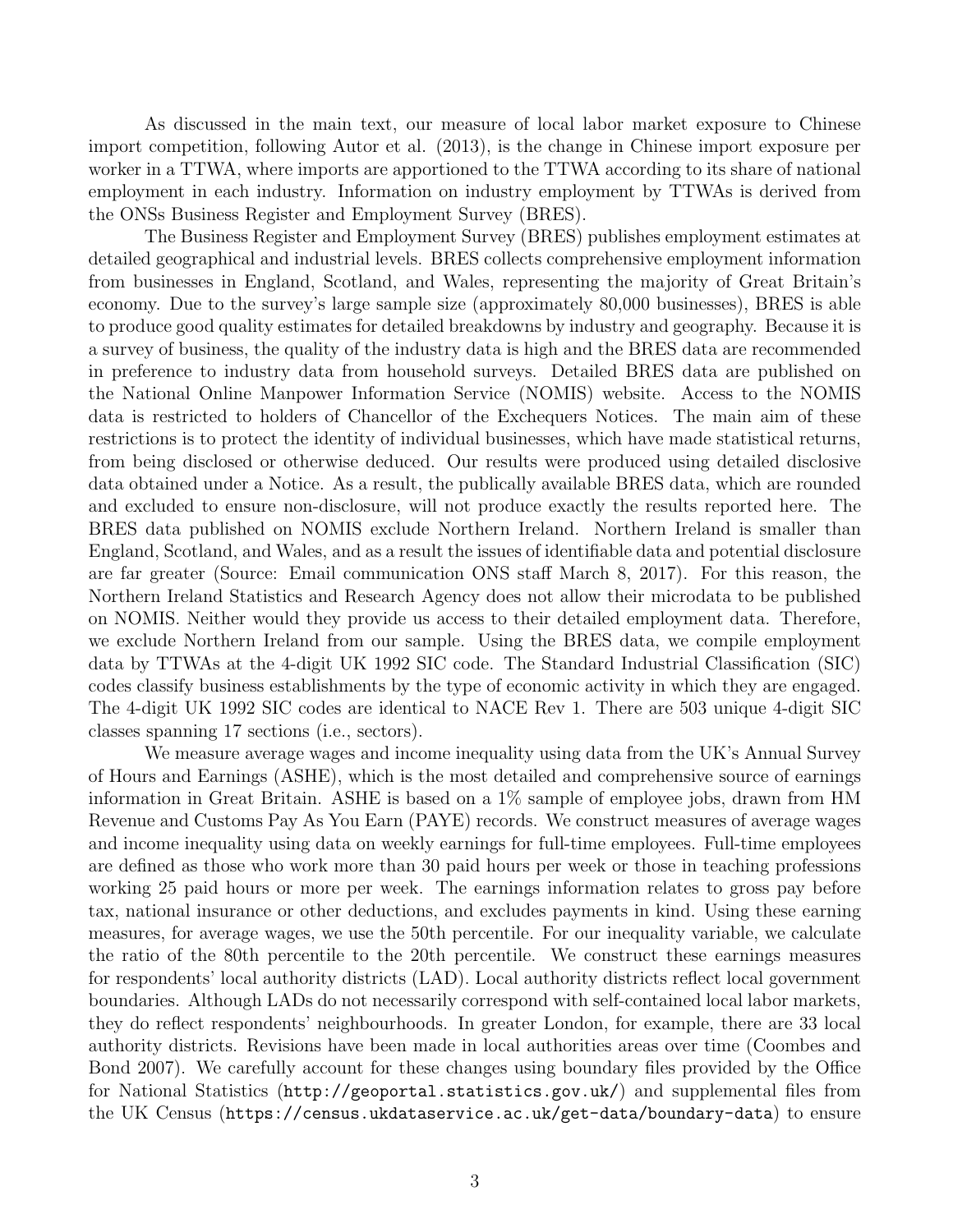that respondents are matched to the correct neighbourhood.

Immigration data come from the UK Census (Office of Population Censuses and Surveys 1997; Office for National Statistics 2011; Office for National Statistics, National Records of Scotland 2016). These data report the country of birth for residents by local authority district. We calculate the percent of the local authority district's residents born outside of the United Kingdom. The percentage of non-UK born persons varies greatly across Great Britain. In 2011, the largest share of immigrants (42.4%) was in the central London borough of Newham; the smallest (1.04%) was in the Welsh borough Blaenau Gwent.

Net migration is the number of immigrants minus the number of emigrants. The Office for National Statistics produces estimates of international migration based on the International Passenger Survey, a survey of passengers arriving and departing the UK. Someone arriving to the UK intending to stay for 12 months or more is an immigrant and someone departing the UK for 12 months or more is an emigrant.

#### D Matching Contextual Data to Survey Data

Our contextual data is collected at the level of Travel to Work Areas (TTWA) and Local Authority Districts (LAD). To match these to our individual survey respondents, we asked each respondent to report their outward postcode. In the United Kingdom, there are 2,983 live postcode districts identified by the outward postcode and, therefore, we have fairly precise geographic information for each respondent. For both TTWAs and LADs, the matching is accomplished using geographic coordinates for full post codes and boundary files for the TTWAs and TTWAs/LADs provided by the Office for National Statistics (http://geoportal.statistics.gov.uk/). For most outward postcodes, a unique TTWA or LAD could be assigned. If the outward postcode is located in more than one TTWA or LAD, we use a weighted average based on the proportion of the outward postcode in each TTWA or LAD.

### E Heterogeneity of Trade Shock Effect by Age

While we have demonstrated a robust association between living in regions more exposed to trade competition and higher authoritarian predisposition among our survey respondents, it is important to note that much prior work on authoritarian values has largely conceived of these views as essentially static once formed in childhood and early adulthood. Given the length of time considered in our trade shock measure (from 1991 to 2007), it might also be possible that the regional differences we detect are the result of an economic threat present during the formative years of a subset of our youngest respondents – if such values are malleable only before some age threshold of development, our effects should arise only among those of our respondents who would have been in this period of their life during our period of rising import competition and its ensuing economic effects. Approximately a quarter of our respondents were aged 35 or younger at the time our survey was administered; such individuals would have been in their teenage years during the mid-2000s when much of the economic threat from rising imports was manifesting itself. If our results arise only due to changes among this more "malleable" subset of our respondents, we should find that the effect of trade shocks on ASC should be most pronounced among the young; inclusion of an interaction between  $\ln \Delta IPW$  (1991-2007) and age should therefore be negative and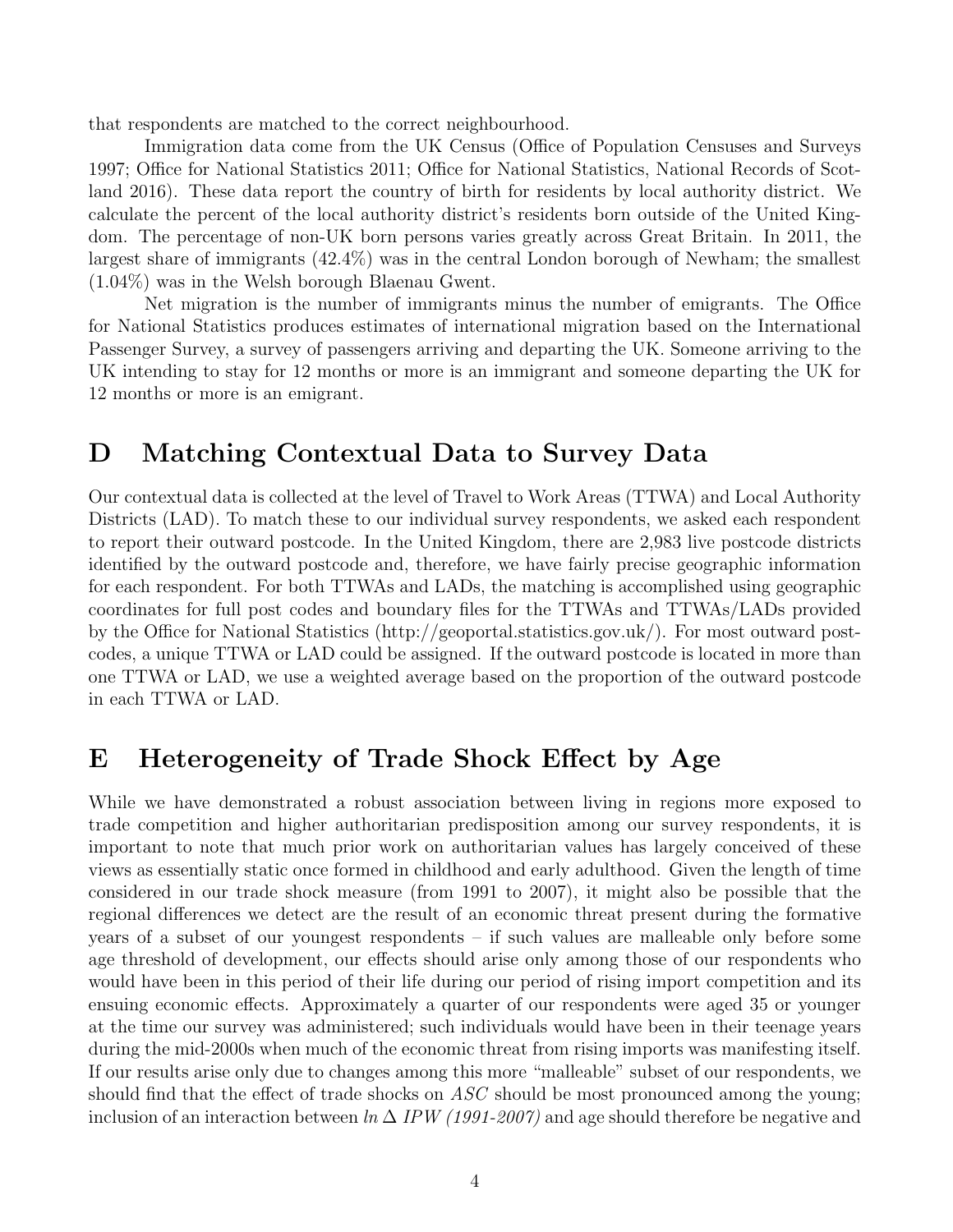significant. In Figure A-1, we report the marginal effect of our trade shock on authoritarian values, conditional on age of respondent.<sup>28</sup> As can be seen, in contrast to the expectations discussed above, if anything we find that the relationship between regional import competition and authoritarian predilections becomes more pronounced for older respondents; among the youngest respondents, while the effect is positive, it does not reach conventional levels of statistical significance. This is not to dispute that such values are likely influenced by experiences in one's early life, and that such influences may be particularly durable across the lifecycle; instead, we merely demonstrate here that our effects are not limited only to those respondents who would have faced the economic consequences of trade shocks during such formative years.

China\_shock\_by\_age.png

Figure A-1: Marginal effect of  $\ln \Delta$  IPW (1991-2007) on ASC, conditional on age. Grey bars indicate empirical distribution of our age measure in the data.

### F Labor market Consequences of Import Competition

Above, we have argued that economic threats are likely to lead individuals to adopt authoritarian values, and have demonstrated that respondents from regions of the UK that faced greater import competition from Chinese goods score systematically higher on our authoritarianism index. In investigating the three subdimensions of our main outcome, we discovered that this relationship appears driven by higher rates of authoritarian aggression in particular among respondents in more heavily exposed places. The key frustration-aggression mechanism which we argue generates this effect requires that Chinese imports had a negative effect on labor market outcomes in a way that had the potential to block individuals' anticipated outcomes as economic providers and

<sup>28</sup>Full regression results detailed in Table A-2.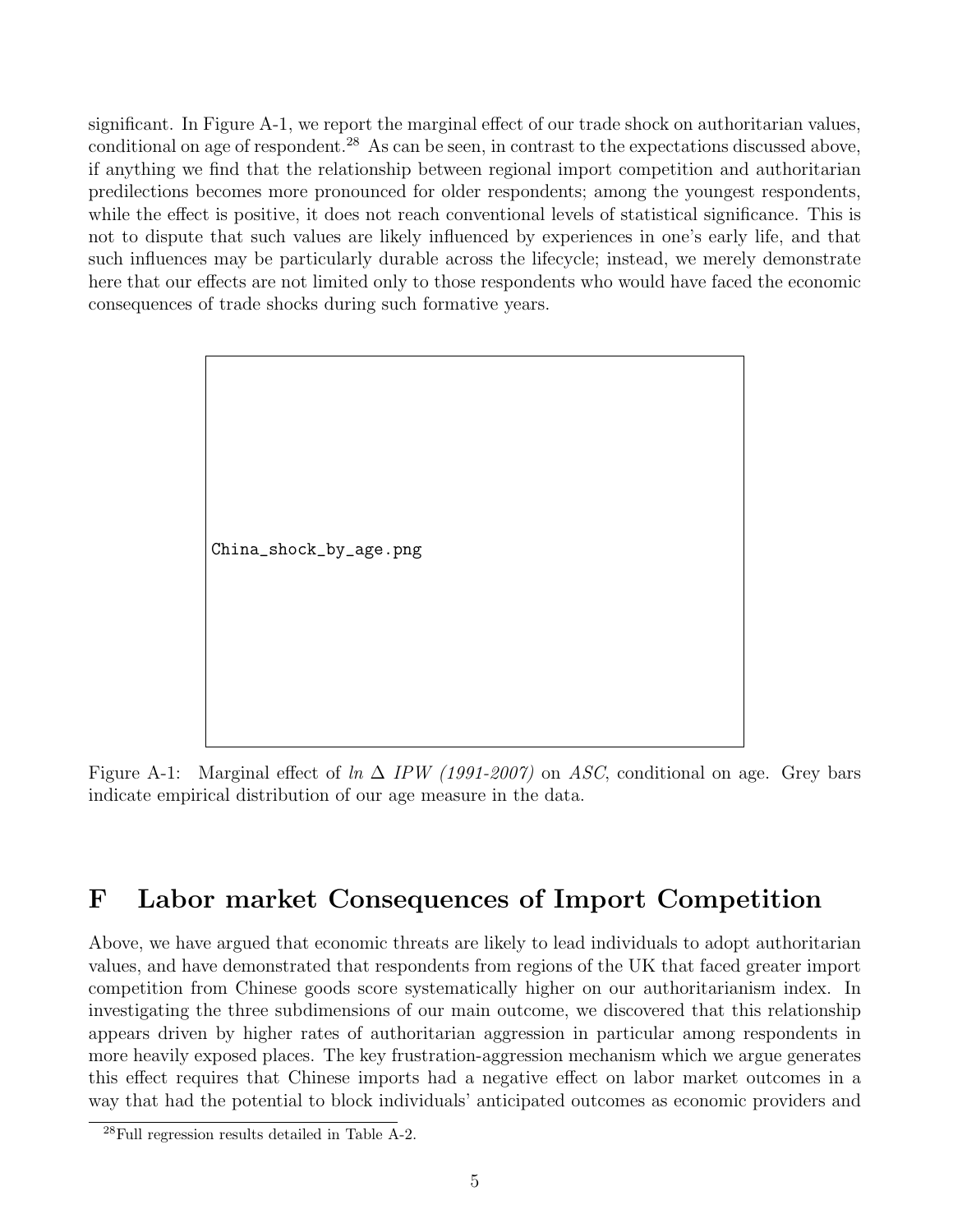|                                                         | (1)        | (2)        |  |  |  |  |
|---------------------------------------------------------|------------|------------|--|--|--|--|
| VARIABLES                                               | <b>ASC</b> | <b>ASC</b> |  |  |  |  |
|                                                         |            |            |  |  |  |  |
| $\ln \Delta$ IPW (91-07)                                | 0.032      | 0.011      |  |  |  |  |
|                                                         | (0.077)    | (0.075)    |  |  |  |  |
| Age $(in yrs)$                                          | 0.010      |            |  |  |  |  |
|                                                         | (0.010)    |            |  |  |  |  |
| Age (in yrs) $*$ ln $\Delta$ IPW                        | 0.001      |            |  |  |  |  |
|                                                         | (0.001)    |            |  |  |  |  |
| Age 31-50                                               |            | 0.670      |  |  |  |  |
|                                                         |            | (0.559)    |  |  |  |  |
| Age 51-70                                               |            | 0.674      |  |  |  |  |
|                                                         |            | (0.550)    |  |  |  |  |
| Age > 70                                                |            | 0.504      |  |  |  |  |
|                                                         |            | (0.733)    |  |  |  |  |
| Age 31-50 $*$ ln $\Delta$ IPW                           |            | 0.078      |  |  |  |  |
|                                                         |            | (0.081)    |  |  |  |  |
| Age 51-70 $*$ ln $\Delta$ IPW                           |            | 0.066      |  |  |  |  |
|                                                         |            | (0.079)    |  |  |  |  |
| Age $>70$ * ln $\Delta$ IPW                             |            | 0.029      |  |  |  |  |
|                                                         |            | (0.106)    |  |  |  |  |
| Demographic controls                                    |            | ✓          |  |  |  |  |
| Regional controls                                       |            |            |  |  |  |  |
|                                                         |            |            |  |  |  |  |
| Observations                                            | 1,793      | 1,793      |  |  |  |  |
| R-squared                                               | 0.130      | 0.130      |  |  |  |  |
| <b>TTWAs</b>                                            | 239        | 239        |  |  |  |  |
| Robust standard errors clustered by TTWA in parentheses |            |            |  |  |  |  |

\*\*\* p<0.01, \*\* p<0.05, \* p<0.1

| Table A-2: <i>Effects of China shock</i> , by age |  |  |  |  |
|---------------------------------------------------|--|--|--|--|
|                                                   |  |  |  |  |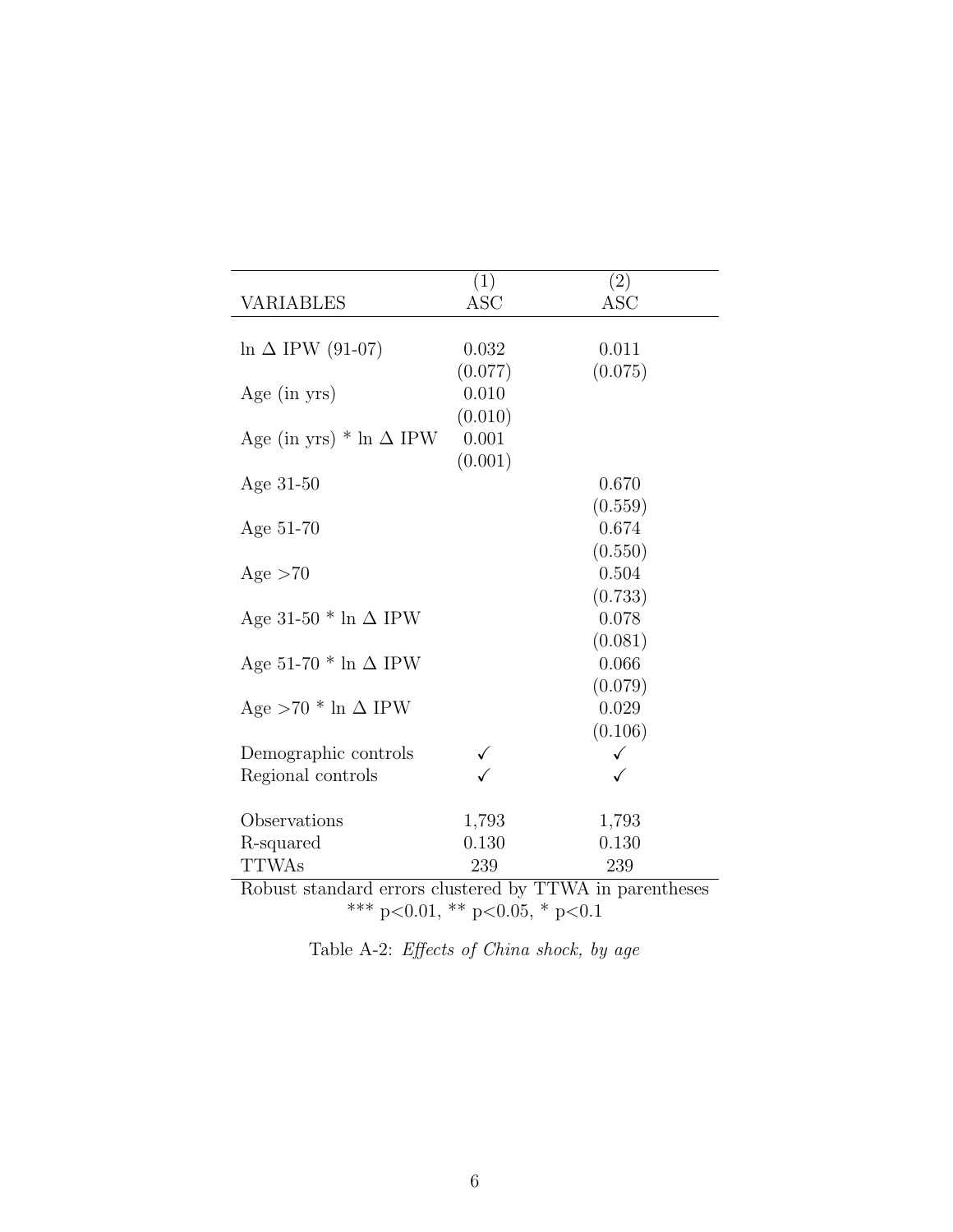consumers. While Autor et al. (2013)'s work has demonstrated substantial deleterious effects of Chinese import competition on commuting zones in the US, we evaluate in this section the effect of the "China shock" on labor market outcomes in our data for the UK.

To substantiate the labor market effects of Chinese imports, we first consider the impact of ln  $\Delta$  IPW (1991-2007) on manufacturing employment. Given advantages in manufacturing production that have driven it to become the "world's workplace," Chinese imports into the UK unsurprisingly come predominantly from manufacturing industries.<sup>29</sup> Given standard models of trade competition, the most natural place to look for labor market impacts of rising imports would therefore be in the share of the labor force employed in manufacturing. We construct the variable  $\Delta \%$  Manufacturing Employment equal to the percentage change of employment in the manufacturing sector by local authority district (LAD).<sup>30</sup> Data on manufacturing employment come from the Business Register and Employment Survey (BRES), which is the UK's official source of employee and employment estimates by detailed geography and industry (ONS 2017). As our primary independent variable  $\ln \Delta$  IPW (1991-2007) spans the period 1991-2007, we construct changes in manufacturing employment to match the time period of our trade shocks.<sup>31</sup> Column 1 of Table A-3 reports results of OLS estimation of the effect of Chinese imports on manufacturing employment for the period 1991-2007; column 2 reports results instead employing our instrumental variable. As can be seen, in accordance with the findings of Autor et al. (2013) and others, using either estimation approach we identify a significant impact of  $\Delta$  IPW (1991-2007) on  $\Delta$  % Manufacturing Employment, with manufacturing employment declining in regions more affected by import competition. If we estimate the size of this effect based on the coefficients reported in column 2, this suggests that a two standard deviation increase in  $ln \Delta IPW$  (1991-2007) decreases manufacturing employment by a full standard deviation, or approximately 4.8 percentage points.

Prior work in the US context has suggested that the labor market consequences of Chinese import competition are not limited only to the manufacturing sector; while this sector may bear the initial brunt of trade shocks, the local labor market is also expected to suffer as falling wages and rising unemployment within previously major employers begins to ripple throughout the broader economy. To demonstrate this more general labor market effect, we turn next to average wages in a given locality. Our wage data come from the Annual Survey of Hours and Earnings (ONS, 2017) and are described more completely in the Appendix. The wage data refer to weekly gross pay before tax, national insurance or other deductions, and excludes payments in kind (Statistical Bulletin, Annual Survey of Hours and Earnings 26 October 2016). The variable *Median Wages* (in real GBP) for a given year is the 50th percentile value of gross pay in the LAD in which the respondent lives. Again, to match the timing of our import shocks, we estimate the impact of ln  $\Delta$  IPW (1991-2007) on Median Wages in 2007;<sup>32</sup> column 3 reports OLS results and column 4 reports IV results. In both, we demonstrate significant negative consequences for overall wage

<sup>29</sup>Colantone and Stanig (2018a) provide detailed evidence of this point.

<sup>30</sup>Theoretically, analysis at the TTWA level tracks more directly onto Autor et al. (2013)'s approach using commuting zones, and our  $\Delta$  IPW (1991-2007) measures are constructed at this level. However, geographic data on employment and wages in the UK are predominantly available by LAD, and so we match TTWAs to LADs in order to implement the analysis.

 $31$ In unreported further results, we find very similar effects when instead considering alternate time periods for our measure of the China trade shock and labor market outcomes.

 $32$ In unreported further results, we recover very similar findings when using alternate time periods for our shock and wage data.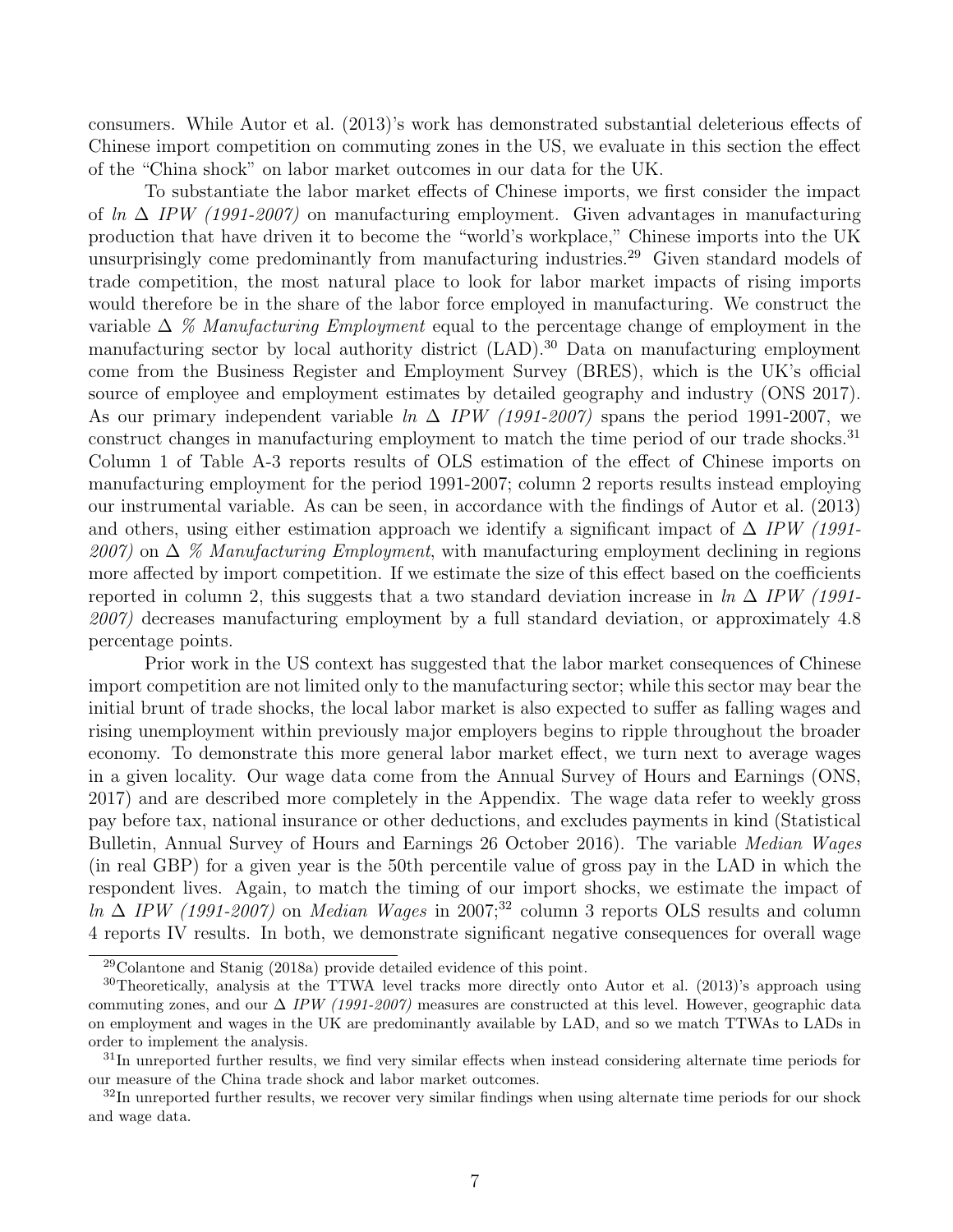|                                                 |             | $^{\prime}2)$                                               | $\left(3\right)$ | $\vert 4 \vert$ |  |  |
|-------------------------------------------------|-------------|-------------------------------------------------------------|------------------|-----------------|--|--|
| <b>VARIABLES</b>                                |             | $\Delta$ %Manuf. 91-07 $\Delta$ %Manuf. 91-07 Med. wage '07 |                  | Med. wage '07   |  |  |
|                                                 |             |                                                             |                  |                 |  |  |
| $\ln \Delta$ IPW (1991-2007)                    | $-3.857***$ | $-4.078***$                                                 | $-28.770***$     | $-22.957***$    |  |  |
|                                                 | (0.275)     | (0.289)                                                     | (5.892)          | (6.174)         |  |  |
|                                                 |             |                                                             |                  |                 |  |  |
| Estimation                                      | <b>OLS</b>  | IV                                                          | <b>OLS</b>       | IV              |  |  |
| Observations                                    | 380         | 380                                                         | 369              | 369             |  |  |
| R-squared                                       | 0.342       | 0.341                                                       | 0.061            | 0.059           |  |  |
| $\sqrt{***}$ p<0.01,<br>** $p<0.05$ , * $p<0.1$ |             |                                                             |                  |                 |  |  |

Table A-3: Labor Market Consequences of Chinese Import Shock, by LAD 2011, OLS & IV Estimates.

The table reports the results of OLS and IV regressions of the variables  $\Delta$  % Manufacturing Employment and Median Wages on ln  $\Delta$  IPW (1991-2007). The table reports coefficient estimates and robust standard errors in parentheses.

levels in localities more heavily exposed to Chinese imports, as should be expected if the downturn in regional manufacturing has negative spillover effects on the local economy more generally and consistent with prior work on the labor market consequences of Chinese import competition. Thus, looking either at manufacturing employment or average wages, we recover significant evidence that the "China shock" led to deteriorating local labor market outcomes in the UK in a way that could initiate the frustration-aggression mechanism.

### G Import Shocks and Regional Population

Beyond looking for differential effects among our sample depending on move history, our second approach to evaluate whether our results may be driven by differential mobility trends is to consider the relationship between our shock measure and various regional-level measures of population. At a basic level, the sorting explanation for our findings should suggest that, as low-authoritarian individuals leave areas faced with economic downturn as a result of import competition, we should expect that regions facing greater shocks should experience a loss of population over time. However, it is certainly not the case that regions exposed to greater import competition demonstrate strong evidence of depopulation, as would be suggested by this account. In Table A-4, we recover no significant relationship between  $ln \Delta$  IPW (1991-2007) and several measures of population size. More precisely, column 1 reports results from an IV regression of (logged) Total Population in 2007 on ln  $\Delta$  IPW (1991-2007), while column 2 reports regression results for *Change in Total* Population from 1991-2007. While the coefficient is negative in each, in no case do we find that regions exposed to more severe Chinese import competition were systematically more likely to lose population (or, alternately, grow more slowly), as would be expected if non-authoritarian types were relocating to less exposed areas.

Moving beyond population statistics generally, we collected UK Census data that identify, by LAD, the number of individuals that moved away from a particular region in 2011.<sup>33</sup> Again,

 $33$ Note that  $2011$  was the most recent Census, and thus are the most recent migration data that we have obtained.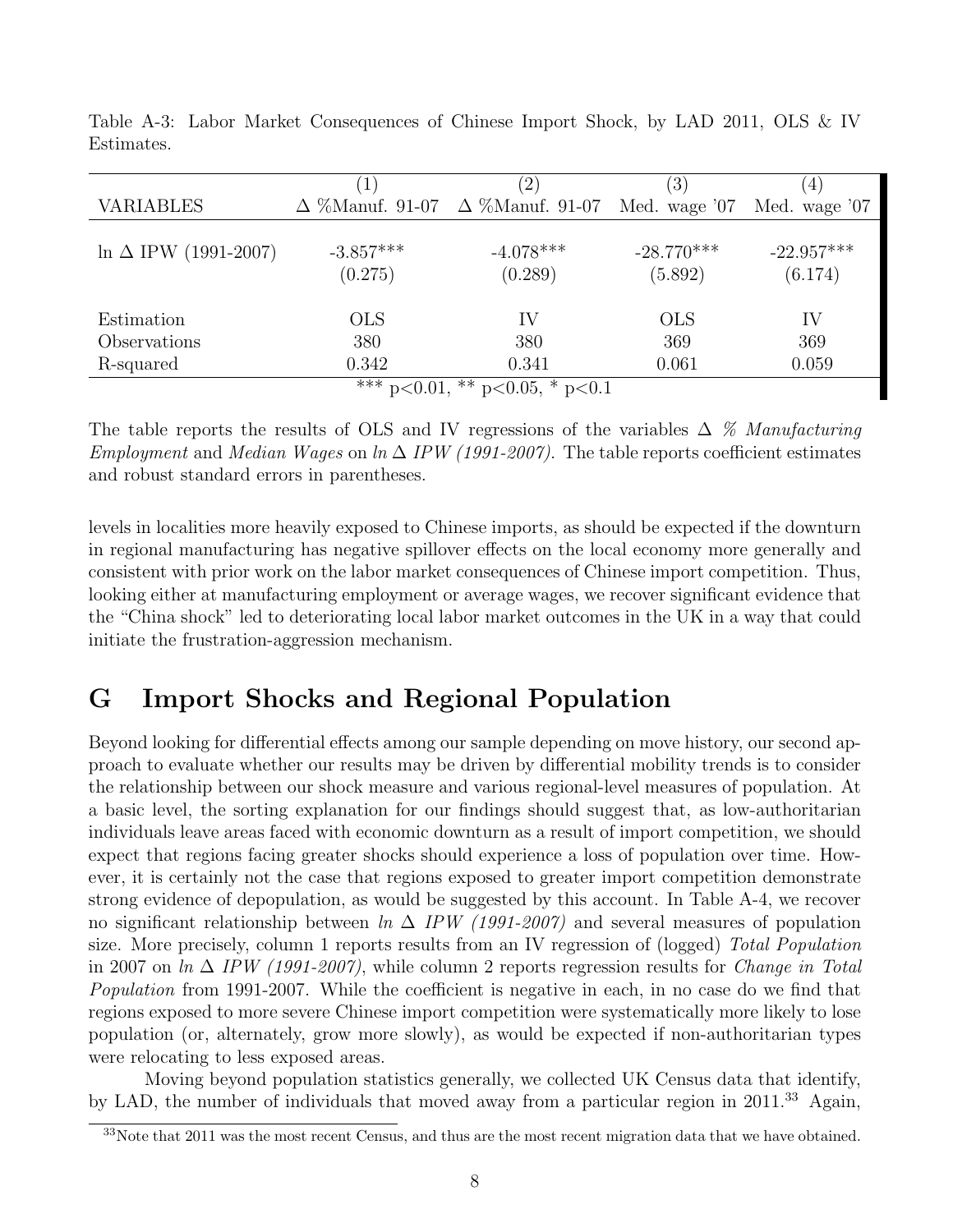|                                                      |                     | (2)                 | $\left(3\right)$                   | 4                         |  |  |
|------------------------------------------------------|---------------------|---------------------|------------------------------------|---------------------------|--|--|
| <b>VARIABLES</b>                                     | Log pop.            |                     | $\Delta$ Log pop. Out migrants (#) | Out migrants ( $\%$ pop.) |  |  |
| $\ln \Delta$ IPW (1991-2007)                         | $-0.019$<br>(0.055) | $-0.009$<br>(0.006) | $-504.600**$<br>(206.162)          | $-0.002***$<br>(0.001)    |  |  |
| Observations                                         | 380                 | 380                 | 380                                | 380                       |  |  |
| R-squared                                            | 0.001               | 0.010               | 0.014                              | 0.038                     |  |  |
| $\overline{**}$ p < 0.01,<br>** $p<0.05$ , * $p<0.1$ |                     |                     |                                    |                           |  |  |

Table A-4: Regional Mobility and Chinese Import Shock, by LAD 2011, IV Estimates.

The table reports the results of IV regressions of the variables Total Population, Change in Total Population, Out Migrants, Number, and Out Migrants, % Population on  $\ln \Delta$  IPW (1991-2007). The table reports coefficient estimates and robust standard errors in parentheses.

if regions struck by trade shocks were more likely to see non-authoritarian individuals move away in search of new employment, we would expect to find that out-migration should be positively correlated with our China shock measure. However, as can be seen in columns 3 and 4 of Table A-4, when we regress out-migration on  $\ln \Delta$  IPW (1991-2007), we recover a significant negative association; this holds true whether we take the raw number of out-migrants (in column 3), or instead scale the number of out-migrants by the population of the LAD in 2007 (in column 4). These findings are quite difficult to square with an account arguing that import shocks lead non-authoritarians to migrate away from regions facing economic downturn; instead, this is more consistent with some accounts of migration in the US that emphasize that economic movement towards new jobs largely occurs during economic expansions, whereas out-migration tends to largely cease during recessions since moving is costly. In additional results reported in the Appendix,<sup>34</sup> we continue to find that outmigration is negatively correlated with regional Chinese import competition even after disaggregating migrants across 7 different levels of skill type, suggesting that the average effect on outmigration reported in Table A-4 is not masking heterogeneous effects by skill type that might still drive ex post sorting.

 $34$  See Table A-15.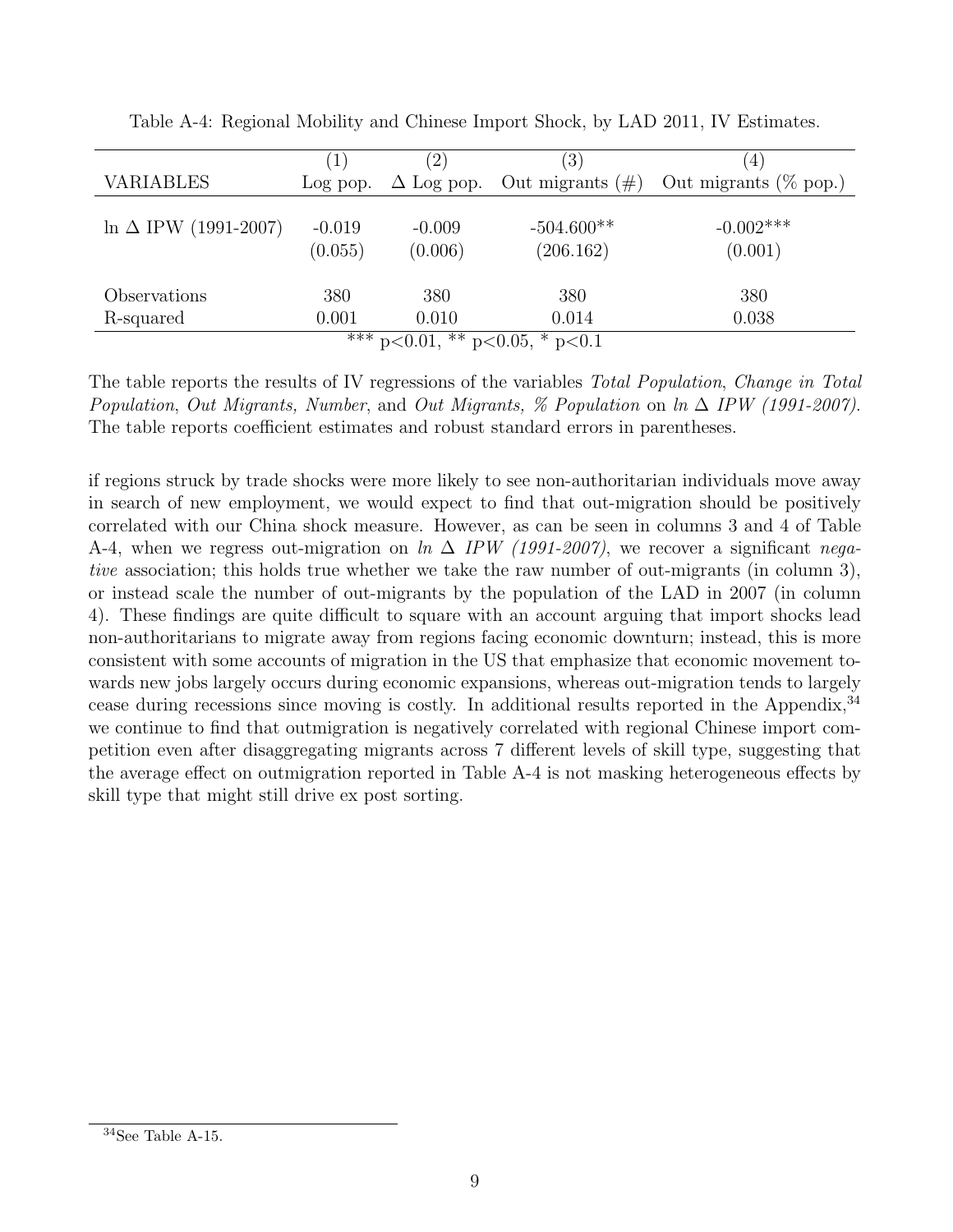## H Additional Output



Figure A-2: Distribution of average authoritarianism measure (ASC).

"LnIPW\_hist".png

Figure A-3: Distribution of (natural log of) import competition measure.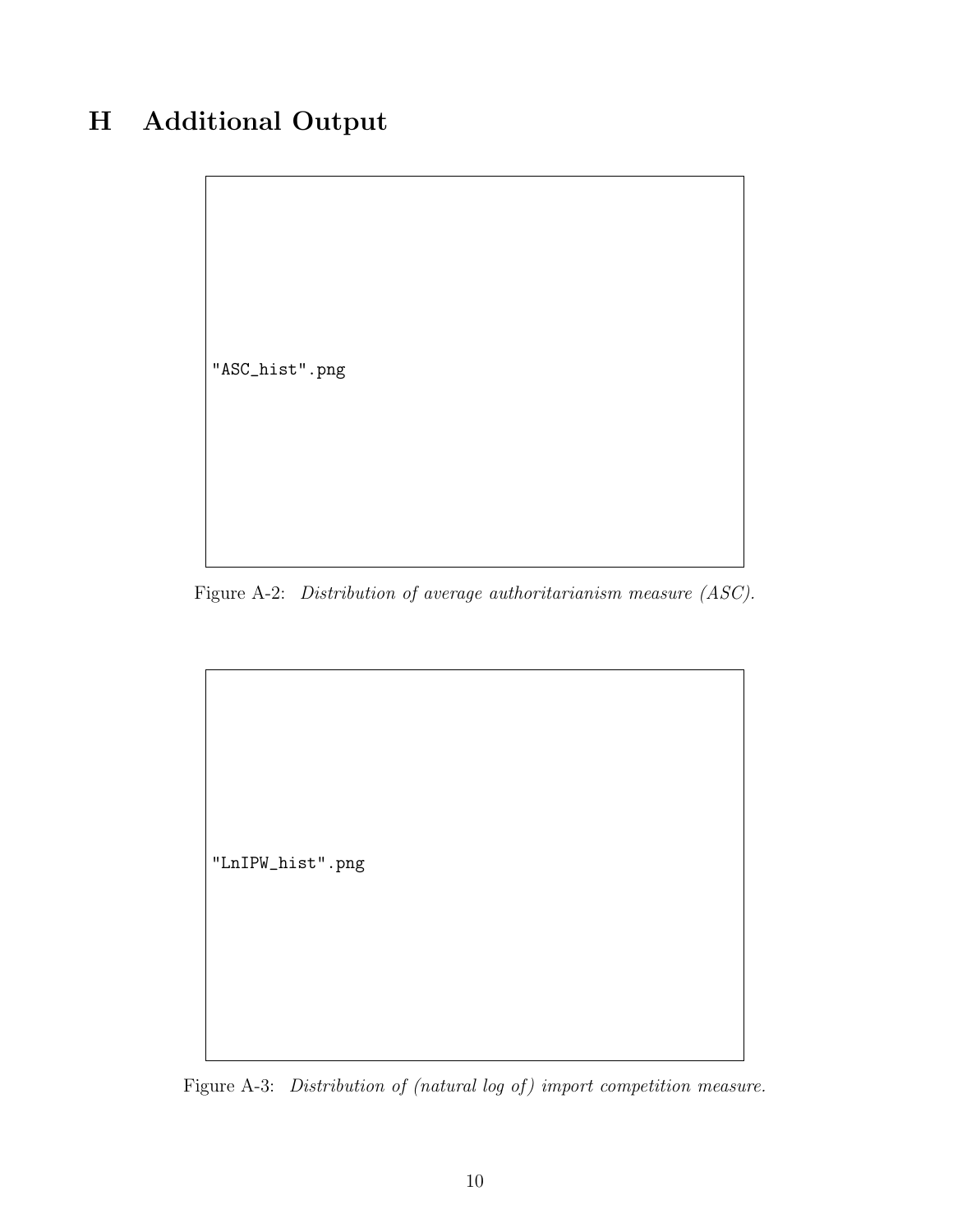|                                                 | (1)        | (2)         |  |  |  |  |  |
|-------------------------------------------------|------------|-------------|--|--|--|--|--|
| VARIABLES                                       | Vote Leave | Vote Leave  |  |  |  |  |  |
|                                                 |            |             |  |  |  |  |  |
| ASC                                             | $0.355***$ | $0.264***$  |  |  |  |  |  |
|                                                 | (0.027)    | (0.028)     |  |  |  |  |  |
| Female                                          |            | 0.012       |  |  |  |  |  |
|                                                 |            | (0.024)     |  |  |  |  |  |
| Age                                             |            | $0.004***$  |  |  |  |  |  |
|                                                 |            | (0.001)     |  |  |  |  |  |
| Higher Cert.                                    |            | $-0.151***$ |  |  |  |  |  |
|                                                 |            | (0.044)     |  |  |  |  |  |
| University                                      |            | $-0.232***$ |  |  |  |  |  |
|                                                 |            | (0.036)     |  |  |  |  |  |
| Married                                         |            | $-0.018$    |  |  |  |  |  |
|                                                 |            | (0.028)     |  |  |  |  |  |
| $\%$ non-UK born                                |            | $-0.002$    |  |  |  |  |  |
|                                                 |            | (0.001)     |  |  |  |  |  |
| $\Delta$ % non-UK born                          |            | $0.005***$  |  |  |  |  |  |
|                                                 |            | (0.002)     |  |  |  |  |  |
|                                                 |            |             |  |  |  |  |  |
| Observations                                    | 1,579      | 1,533       |  |  |  |  |  |
| R-squared                                       | 0.131      | 0.202       |  |  |  |  |  |
| <b>TTWAs</b>                                    | 237        | 235         |  |  |  |  |  |
| ** $p<0.05$ , * $p<0.1$<br>$\sqrt{***}$ p<0.01, |            |             |  |  |  |  |  |

Table A-5: Authoritarianism and Brexit Vote

The table reports the results of OLS regressions of voting Leave in the Brexit campaign on  $ASC$ and various control variables. The table reports OLS coefficient estimates and robust standard errors clustered by TTWA in parentheses.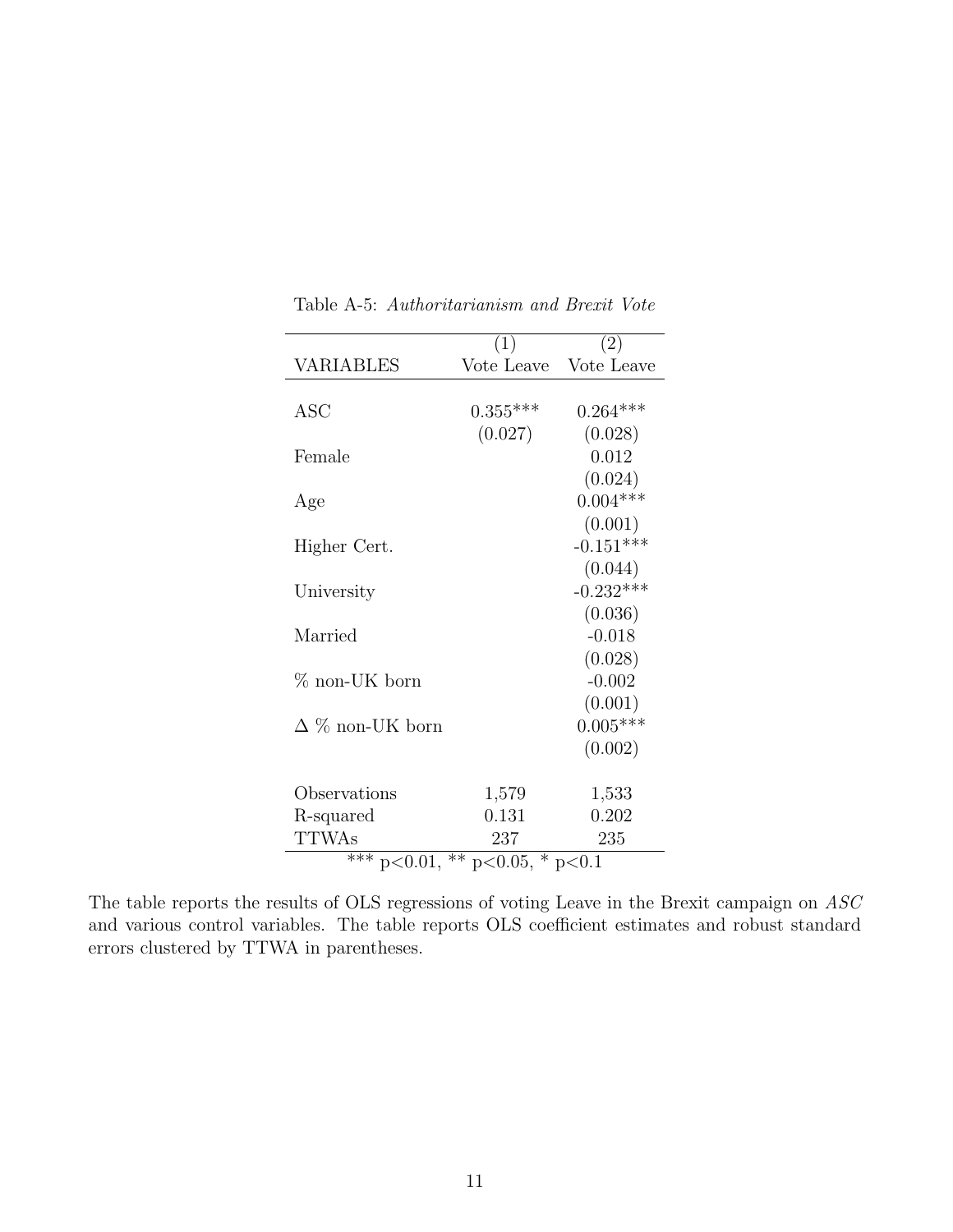|                         | (1)         | (2)         | $\overline{(3)}$ | (4)         | (5)         |
|-------------------------|-------------|-------------|------------------|-------------|-------------|
| <b>VARIABLES</b>        | ASC OLS     | ASC OLS     | ASC OLS          | ASC OLS     | ASC OLS     |
|                         |             |             |                  |             |             |
| $\ln \Delta$ IPW        | $0.067***$  | $0.065***$  | $0.061***$       | $0.064***$  | $0.058***$  |
|                         | (0.023)     | (0.024)     | (0.020)          | (0.022)     | (0.022)     |
| Female                  | 0.049       | 0.032       | $0.057**$        | 0.025       | $0.071***$  |
|                         | (0.031)     | (0.029)     | (0.022)          | (0.028)     | (0.023)     |
| Age                     | $0.005***$  | $0.006***$  | $0.003***$       | $0.005***$  | $0.003***$  |
|                         | (0.001)     | (0.001)     | (0.001)          | (0.001)     | (0.001)     |
| Higher Cert.            | $-0.111***$ | $-0.100**$  | $-0.086**$       | $-0.120***$ | $-0.092***$ |
|                         | (0.039)     | (0.039)     | (0.034)          | (0.039)     | (0.035)     |
| University              | $-0.256***$ | $-0.228***$ | $-0.165***$      | $-0.250***$ | $-0.184***$ |
|                         | (0.031)     | (0.032)     | (0.024)          | (0.031)     | (0.024)     |
| Married                 | $0.093***$  | $0.107***$  | $0.067***$       | $0.099***$  | $0.063**$   |
|                         | (0.025)     | (0.024)     | (0.025)          | (0.023)     | (0.025)     |
| $%$ non-UK born         | $-0.001$    | $-0.001$    | $-0.002$         | $-0.001$    | $-0.002$    |
|                         | (0.001)     | (0.001)     | (0.002)          | (0.001)     | (0.002)     |
| $\Delta \%$ non-UK born | 0.002       | 0.002       | 0.001            | 0.002       | 0.001       |
|                         | (0.002)     | (0.002)     | (0.002)          | (0.002)     | (0.002)     |
| Lower income            | $-0.062$    |             |                  |             | $-0.044$    |
|                         | (0.044)     |             |                  |             | (0.034)     |
| Upper income            | 0.046       |             |                  |             | 0.024       |
|                         | (0.034)     |             |                  |             | (0.029)     |
| Inequality              |             | $0.038*$    |                  |             | 0.032       |
|                         |             | (0.023)     |                  |             | (0.022)     |
| Right Ideology          |             |             | $0.108***$       |             | $0.106***$  |
|                         |             |             | (0.007)          |             | (0.007)     |
| Middle Class            |             |             |                  | $0.122**$   | 0.069       |
|                         |             |             |                  | (0.058)     | (0.046)     |
| Working Class           |             |             |                  | 0.076       | 0.062       |
|                         |             |             |                  | (0.054)     | (0.044)     |
| Observations            | 1,793       | 1,743       | 1,793            | 1,793       | 1,743       |
| R-squared               | 0.136       | 0.133       | 0.322            | 0.134       | 0.327       |
| <b>TTWAs</b>            | 239         | 229         | 239              | 239         | 229         |
|                         |             |             | max11            |             |             |

Robust standard errors clustered by TTWA in parentheses \*\*\* p<0.01, \*\* p<0.05, \* p<0.1

Table A-6: Robustness: Alternate Covariate Profiles (OLS)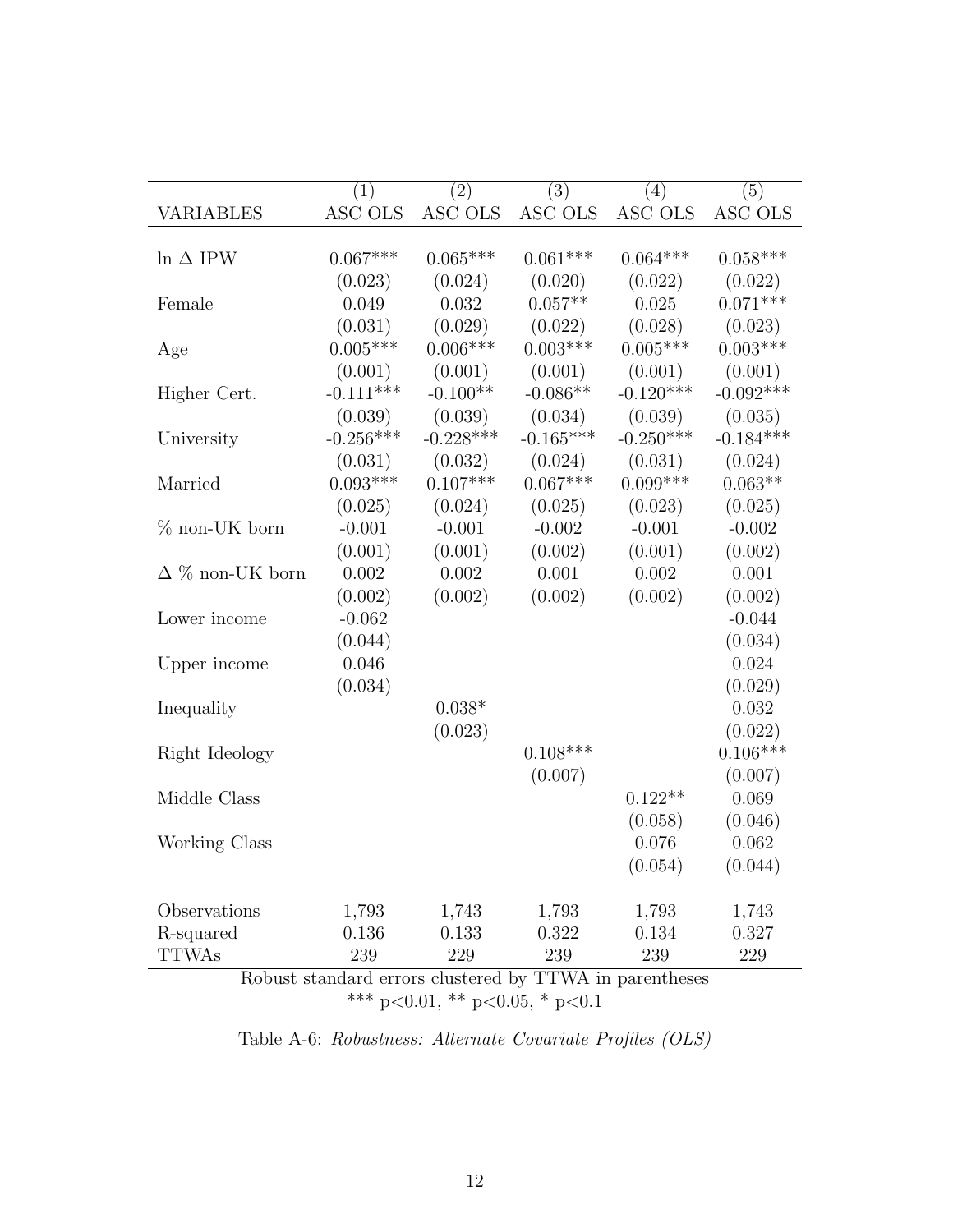|                          | (1)         | (2)         | (3)         | (4)         | (5)         |
|--------------------------|-------------|-------------|-------------|-------------|-------------|
| VARIABLES                | ASC IV      | ASC IV      | ASC IV      | ASC IV      | ASC IV      |
|                          |             |             |             |             |             |
| $\ln \Delta$ IPW (91-07) | $0.066***$  | $0.065***$  | $0.060***$  | $0.064***$  | $0.057**$   |
|                          | (0.025)     | (0.025)     | (0.021)     | (0.023)     | (0.022)     |
| Female                   | 0.049       | 0.032       | $0.057***$  | 0.025       | $0.071***$  |
|                          | (0.030)     | (0.028)     | (0.022)     | (0.028)     | (0.022)     |
| Age                      | $0.005***$  | $0.006***$  | $0.003***$  | $0.005***$  | $0.003***$  |
|                          | (0.001)     | (0.001)     | (0.001)     | (0.001)     | (0.001)     |
| Higher Cert.             | $-0.111***$ | $-0.100**$  | $-0.086**$  | $-0.120***$ | $-0.092***$ |
|                          | (0.039)     | (0.039)     | (0.034)     | (0.039)     | (0.034)     |
| University               | $-0.256***$ | $-0.228***$ | $-0.165***$ | $-0.250***$ | $-0.185***$ |
|                          | (0.031)     | (0.031)     | (0.024)     | (0.030)     | (0.024)     |
| Married                  | $0.093***$  | $0.107***$  | $0.067***$  | $0.099***$  | $0.063**$   |
|                          | (0.024)     | (0.024)     | (0.025)     | (0.023)     | (0.025)     |
| $\%$ non-UK born         | $-0.001$    | $-0.001$    | $-0.002$    | $-0.001$    | $-0.002$    |
|                          | (0.001)     | (0.001)     | (0.002)     | (0.001)     | (0.002)     |
| $\Delta \%$ non-UK born  | 0.002       | 0.002       | 0.001       | 0.002       | 0.001       |
|                          | (0.002)     | (0.002)     | (0.002)     | (0.002)     | (0.002)     |
| Lower income             | $-0.062$    |             |             |             | $-0.044$    |
|                          | (0.044)     |             |             |             | (0.034)     |
| Upper income             | 0.046       |             |             |             | 0.023       |
|                          | (0.034)     |             |             |             | (0.029)     |
| Inequality               |             | $0.038*$    |             |             | 0.032       |
|                          |             | (0.023)     |             |             | (0.022)     |
| Right Ideology           |             |             | $0.108***$  |             | $0.106***$  |
|                          |             |             | (0.006)     |             | (0.007)     |
| Middle Class             |             |             |             | $0.122**$   | 0.069       |
|                          |             |             |             | (0.057)     | (0.045)     |
| Working Class            |             |             |             | 0.076       | 0.062       |
|                          |             |             |             | (0.054)     | (0.043)     |
| Observations             | 1,793       | 1,743       | 1,793       | 1,793       | 1,743       |
| R-squared                | 0.136       | 0.133       | 0.322       | 0.134       | 0.327       |
| <b>TTWAs</b>             | 239         | 229         | 239         | 239         | 229         |
|                          |             |             |             |             |             |

Robust standard errors clustered by TTWA in parentheses \*\*\* p<0.01, \*\* p<0.05, \* p<0.1

Table A-7: Robustness: Alternate Covariate Profiles (IV)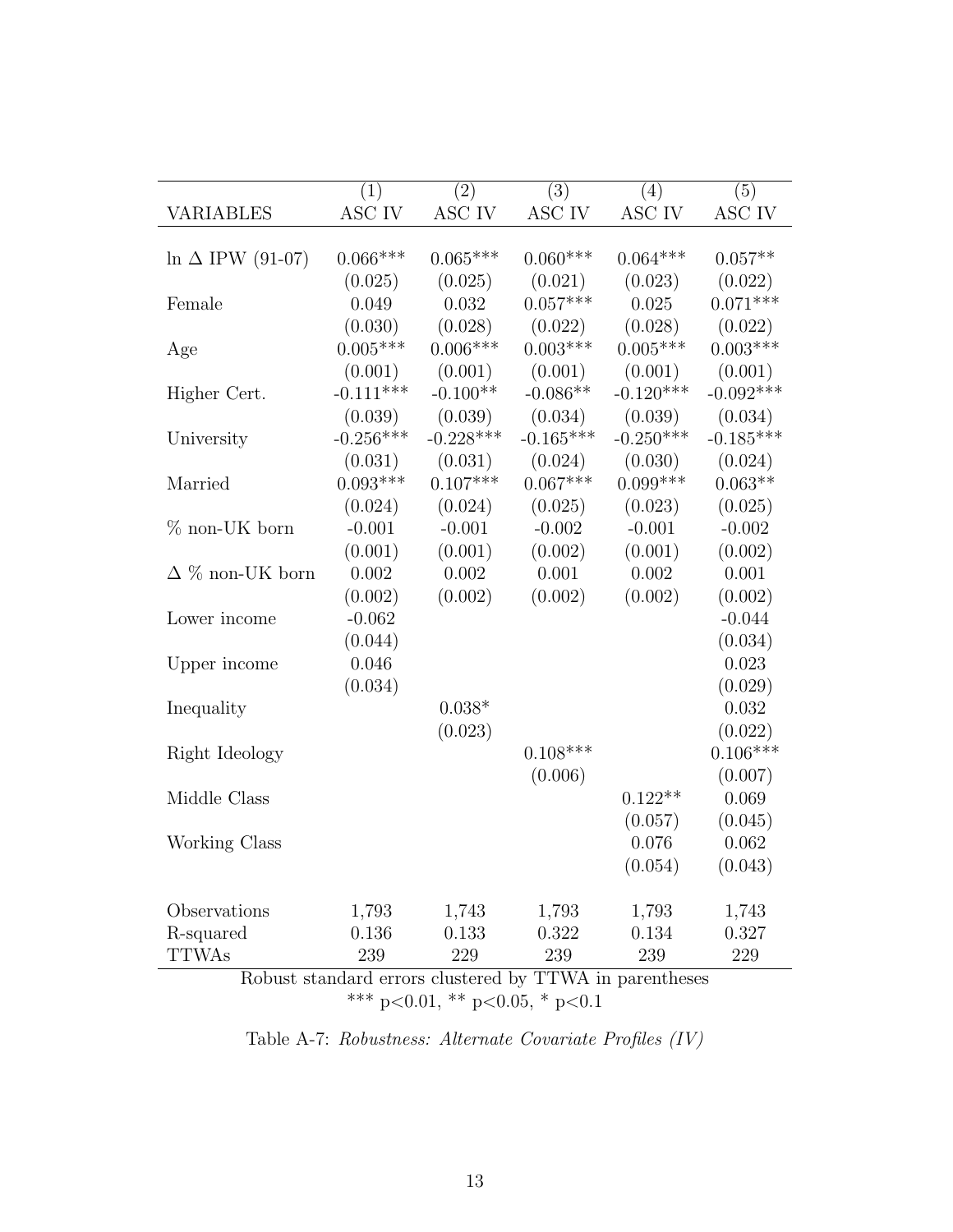|                           | (1)                                   | $\bar{2})$  | (3)         | (4)         |
|---------------------------|---------------------------------------|-------------|-------------|-------------|
| VARIABLES                 | ASC OLS                               | ASC IV      | ASC OLS     | ASC IV      |
|                           |                                       |             |             |             |
| High $\Delta$ IPW (91-07) | $0.070***$                            | $0.097***$  |             |             |
|                           | (0.026)                               | (0.037)     |             |             |
| $\Delta$ IPW (91-07)      |                                       |             | 29.784**    | 27.207**    |
|                           |                                       |             | (12.839)    | (11.840)    |
| Female                    | 0.028                                 | 0.027       | 0.028       | 0.028       |
|                           | (0.028)                               | (0.028)     | (0.029)     | (0.028)     |
| Age                       | $0.005***$                            | $0.005***$  | $0.005***$  | $0.005***$  |
|                           | (0.001)                               | (0.001)     | (0.001)     | (0.001)     |
| Higher Cert.              | $-0.104***$                           | $-0.103***$ | $-0.105***$ | $-0.105***$ |
|                           | (0.039)                               | (0.038)     | (0.039)     | (0.039)     |
| University                | $-0.235***$                           | $-0.235***$ | $-0.234***$ | $-0.235***$ |
|                           | (0.031)                               | (0.031)     | (0.031)     | (0.031)     |
| Married                   | $0.104***$                            | $0.105***$  | $0.104***$  | $0.104***$  |
|                           | (0.024)                               | (0.024)     | (0.024)     | (0.024)     |
| $%$ non-UK born           | $-0.001$                              | 0.000       | $-0.001$    | $-0.001$    |
|                           | (0.002)                               | (0.002)     | (0.002)     | (0.001)     |
| $\Delta$ % non-UK born    | $0.002\,$                             | 0.001       | $0.002\,$   | 0.002       |
|                           | (0.002)                               | (0.002)     | (0.002)     | (0.002)     |
|                           |                                       |             |             |             |
| Observations              | 1,793                                 | 1,793       | 1,793       | 1,793       |
| R-squared                 | 0.128                                 | 0.128       | 0.127       | 0.127       |
| <b>TTWAs</b>              | 239                                   | 239         | 239         | 239         |
|                           | Robust standard errors in parentheses |             |             |             |

Robust standard errors in parentheses \*\*\* p<0.01, \*\* p<0.05, \* p<0.1

|  | Table A-8: Robustness: Alternate Codings of IPW |  |  |
|--|-------------------------------------------------|--|--|
|  |                                                 |  |  |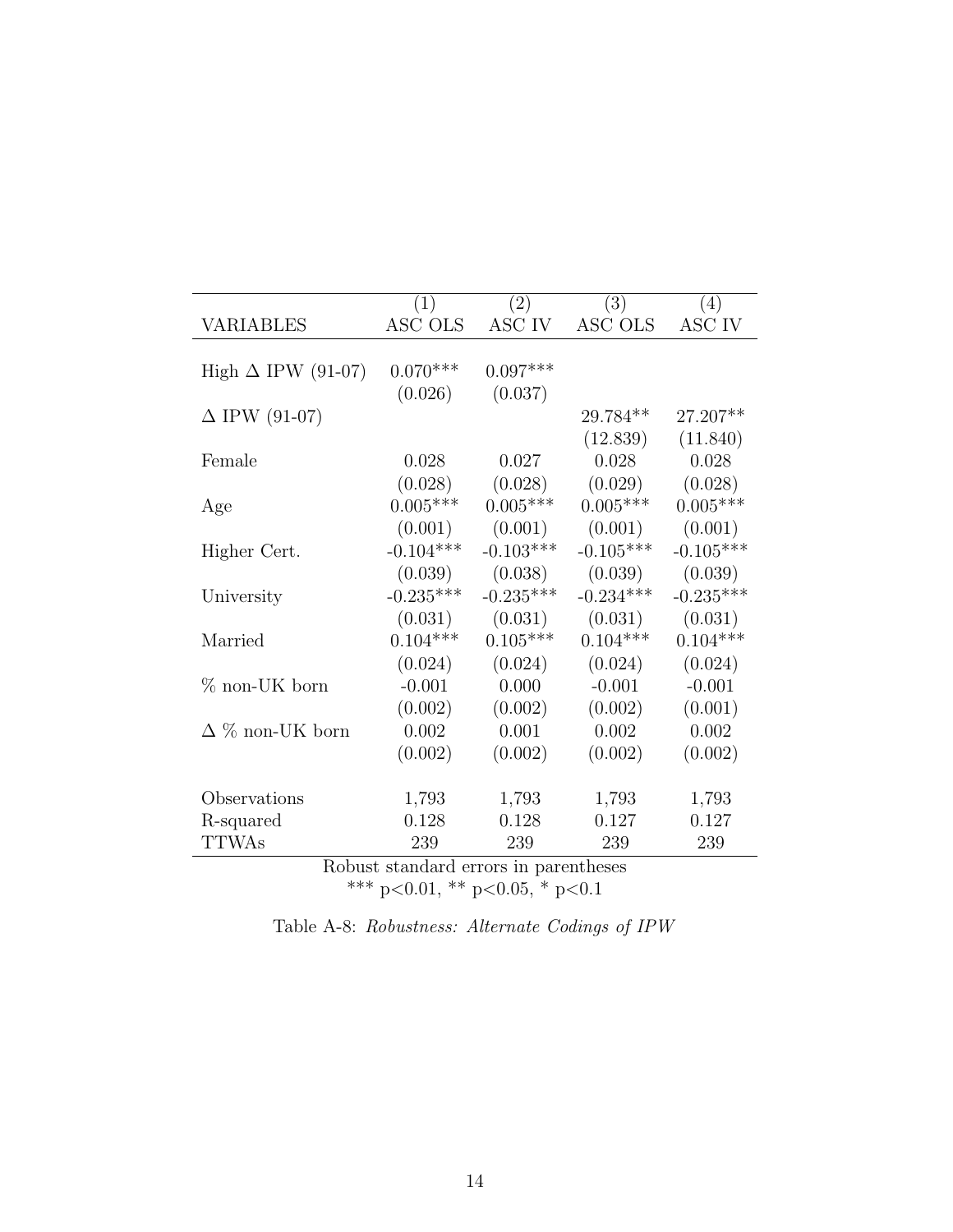|                                                                   |            | $\left(2\right)$        | $\left(3\right)$ | $ 4\rangle$ |
|-------------------------------------------------------------------|------------|-------------------------|------------------|-------------|
| VARIABLES                                                         | ASC OLS    | ASC IV                  | ASC OLS          | ASC IV      |
|                                                                   |            |                         |                  |             |
| $\ln \Delta$ IPW (1991-2015)                                      | $0.065***$ | $0.066***$              |                  |             |
|                                                                   | (0.023)    | (0.024)                 |                  |             |
| $\ln \Delta$ IPW (2000-2007)                                      |            |                         | $0.050**$        | $0.127***$  |
|                                                                   |            |                         | (0.021)          | (0.043)     |
|                                                                   |            |                         |                  |             |
| Demographic controls                                              |            |                         |                  |             |
| Regional controls                                                 |            |                         |                  |             |
| Observations                                                      | 1,793      | 1,793                   | 1,788            | 1,773       |
| R-squared                                                         | 0.129      | 0.129                   | 0.126            | 0.118       |
| <b>TTWAs</b>                                                      | 239        | 239                     | 238              | 232         |
| $\mathbf{L}$<br>י הד<br>п.<br>the contract of the contract of the |            | <b>1 1</b><br>T T T T T | . .              |             |

Robust standard errors clustered by TTWA in parentheses \*\*\* p<0.01, \*\* p<0.05, \* p<0.1

Table A-9: Robustness: Alternate Time Periods for IPW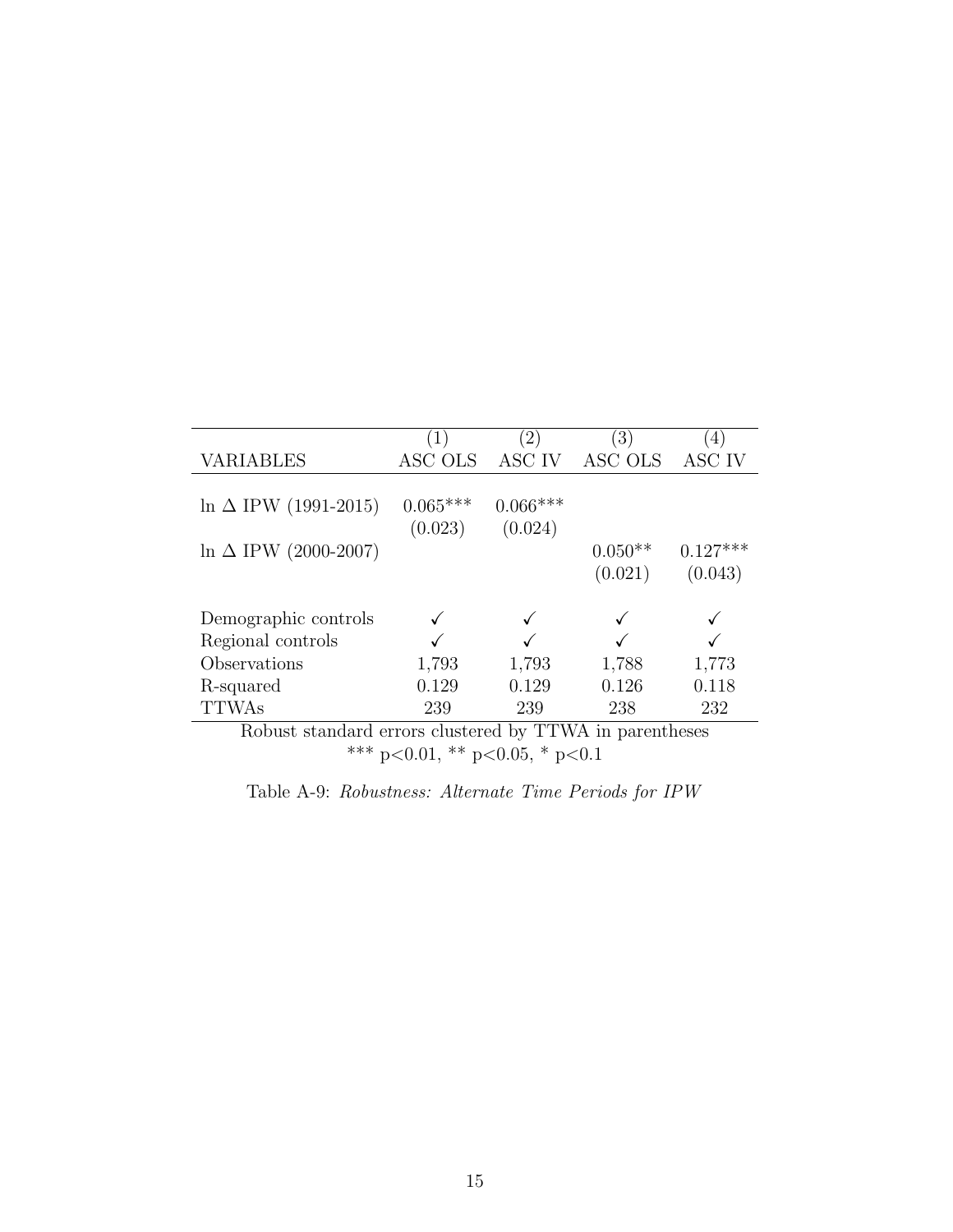|                          | (1)         | (2)         |
|--------------------------|-------------|-------------|
| VARIABLES                | ASC OLS     | ASC IV      |
| $\ln \Delta$ IPW (91-07) | $0.070***$  | $0.069***$  |
|                          | (0.022)     | (0.023)     |
| Public off. don't care   | $0.085***$  | $0.085***$  |
|                          | (0.014)     | (0.014)     |
| Female                   | 0.031       | 0.031       |
|                          | (0.029)     | (0.029)     |
| Age                      | $0.006***$  | $0.006***$  |
|                          | (0.001)     | (0.001)     |
| Higher Cert.             | $-0.127***$ | $-0.127***$ |
|                          | (0.036)     | (0.036)     |
| University               | $-0.248***$ | $-0.248***$ |
|                          | (0.029)     | (0.029)     |
| Married                  | $0.098***$  | $0.098***$  |
|                          | (0.024)     | (0.024)     |
| $%$ non-UK born          | $-0.001$    | $-0.001$    |
|                          | (0.002)     | (0.002)     |
| $\Delta \%$ non-UK born  | 0.003       | 0.003       |
|                          | (0.002)     | (0.002)     |
| Observations             | 1,793       | 1,793       |
| R-squared                | 0.155       | 0.155       |
| <b>TTWAs</b>             | 239         | 239         |
| Weak ID F stat           |             | 1418        |

Robust standard errors clustered by TTWA in parentheses \*\*\* p<0.01, \*\* p<0.05, \* p<0.1

| Table A-10: Faith in Public Officials |  |  |  |
|---------------------------------------|--|--|--|
|---------------------------------------|--|--|--|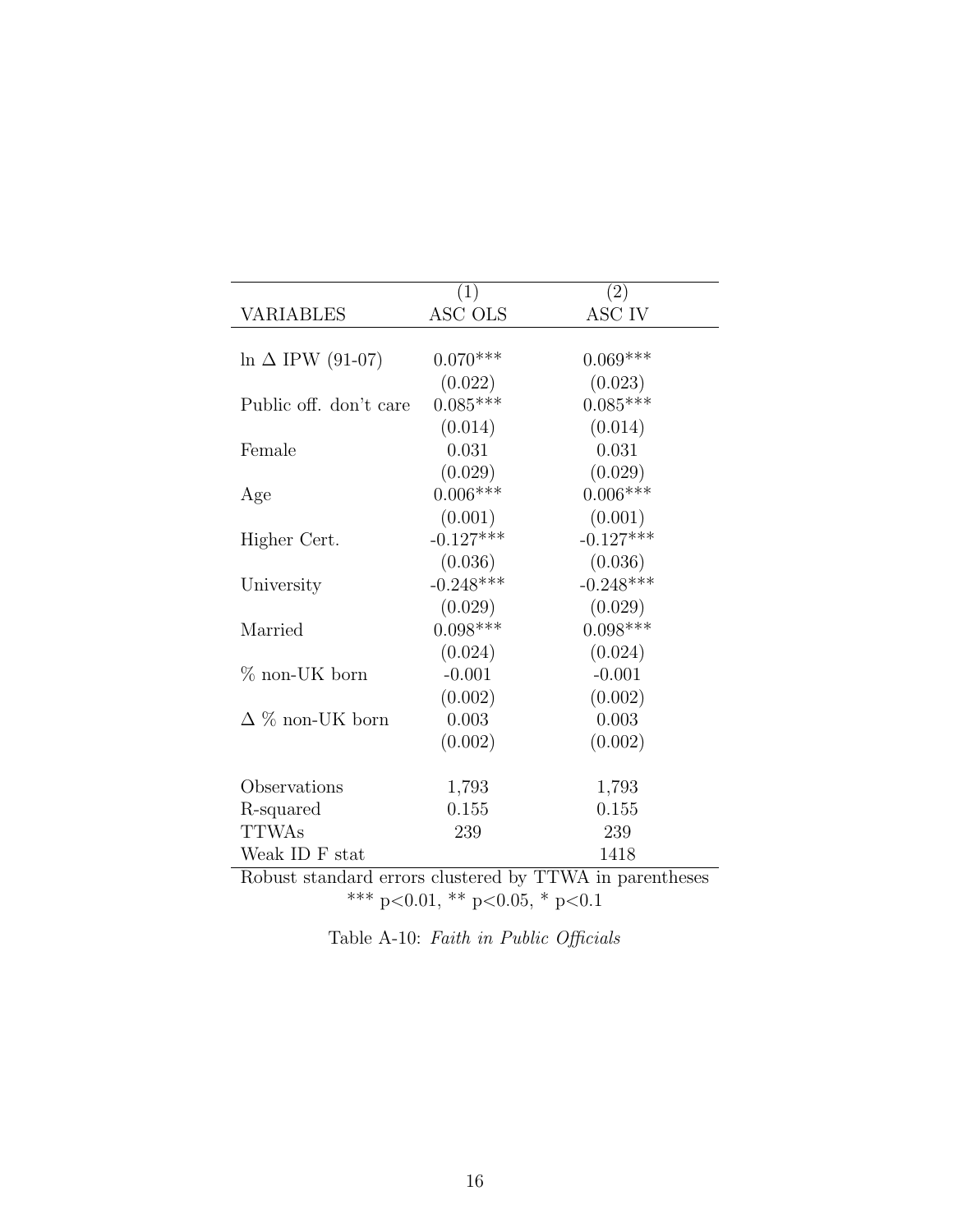| VARIABLES                                                   | (1)                         | (2)                 | (3)                 |
|-------------------------------------------------------------|-----------------------------|---------------------|---------------------|
|                                                             | <b>ASC</b>                  | <b>ASC</b>          | <b>ASC</b>          |
| $\ln \Delta$ IPW (1991-2007)                                | $0.056**$                   | $0.059**$           | $0.056**$           |
| Manuf. employees (log, 1991)                                | (0.026)<br>0.018<br>(0.020) | (0.025)             | (0.026)             |
| Low manuf. $(\%, 1991)$                                     |                             | $-0.007$<br>(0.034) |                     |
| High manuf. $(\%, 1991)$                                    |                             | 0.014<br>(0.030)    |                     |
| $\Delta \%$ Manuf. emp. (1991-2015)                         |                             |                     | $-0.002$<br>(0.003) |
| Female                                                      | 0.028                       | 0.028               | 0.028               |
|                                                             | (0.029)                     | (0.029)             | (0.029)             |
| Age                                                         | $0.005***$                  | $0.005***$          | $0.005***$          |
|                                                             | (0.001)                     | (0.001)             | (0.001)             |
| Higher Cert.                                                | $-0.106***$                 | $-0.106***$         | $-0.107***$         |
|                                                             | (0.039)                     | (0.039)             | (0.039)             |
| University                                                  | $-0.232***$                 | $-0.232***$         | $-0.233***$         |
|                                                             | (0.031)                     | (0.031)             | (0.031)             |
| Married                                                     | $0.104***$                  | $0.103***$          | $0.103***$          |
|                                                             | (0.024)                     | (0.024)             | (0.024)             |
| $\%$ non-UK born                                            | $-0.001$                    | $-0.001$            | $-0.001$            |
|                                                             | (0.001)                     | (0.002)             | (0.001)             |
| $\Delta \%$ non-UK born                                     | 0.002                       | 0.002               | 0.002               |
|                                                             | (0.002)                     | (0.002)             | (0.002)             |
| Observations                                                | 1,793                       | 1,793               | 1,791               |
| R-squared<br><b>TTWAs</b><br>ふふふ<br>$\overline{\mathbb{L}}$ | 0.130<br>239                | 0.130<br>239        | 0.130<br>239        |

Table A-11: Chinese Import Shocks, Manufacturing Employment, and Authoritarianism in the United Kingdom, OLS Estimates, 1991-2007.

\*\*\* p<0.01,  $*$  p<0.05, \* p<0.1

The table reports the results of OLS regressions of the variable ASC on  $\ln \Delta$  IPW (1991-2007) and several measures of regional manufacturing employment at the start of our period, as well as various control variables. The table reports coefficient estimates and robust standard errors clustered by TTWA in parentheses.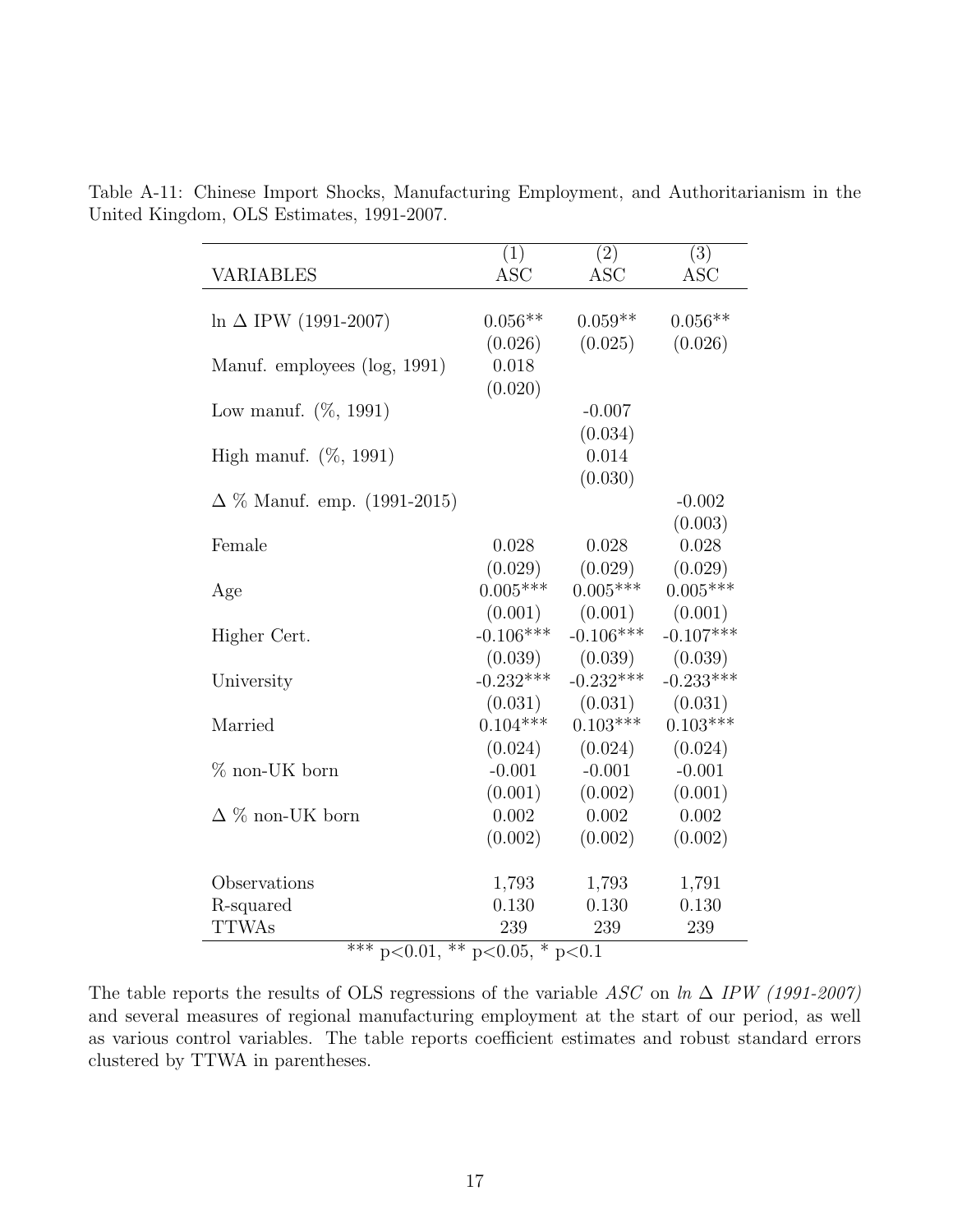|                              | $\overline{(1)}$    | $\overline{(2)}$ |
|------------------------------|---------------------|------------------|
| <b>VARIABLES</b>             | $\rm{ASC}$          | <b>ASC</b>       |
|                              |                     |                  |
| $\ln \Delta$ IPW (1991-2007) | $0.061**$           | $0.055*$         |
|                              | (0.024)             | (0.031)          |
| Changed postcode             | 0.081               |                  |
|                              | (0.470)             |                  |
| Changed PC X IPW             | 0.021               |                  |
|                              | (0.068)             |                  |
| Moved last 20 yrs            |                     | 0.139            |
|                              |                     | (0.312)          |
| Moved X IPW                  |                     | 0.026            |
|                              |                     | (0.044)          |
| Female                       | 0.026               | 0.027            |
|                              | (0.028)             | (0.029)          |
| Age                          | $0.005***$          | $0.005***$       |
|                              | (0.001)             | (0.001)          |
| Higher Cert.                 | $-0.105***$         | $-0.106***$      |
|                              | (0.039)             | (0.039)          |
| University                   | $-0.231***$         | $-0.226***$      |
|                              | (0.032)             | (0.030)          |
| Married                      | $0.103***$          | $0.100***$       |
|                              | (0.023)             | (0.023)          |
| $%$ non-UK born              | $-0.001$            | $-0.001$         |
|                              | (0.001)             | (0.001)          |
| $\Delta$ % non-UK born       | 0.002               | 0.002            |
|                              | (0.002)             | (0.002)          |
|                              |                     |                  |
| Observations                 | 1,793               | 1,793            |
| R-squared                    | 0.132               | 0.132            |
| <b>TTWAs</b>                 | 239                 | 239              |
| $*** - 20.01$<br>$*** -$     | $20.05 \times 20.1$ |                  |

Table A-12: Chinese Import Shocks, Individual Mobility, and Authoritarianism in the United Kingdom, OLS Estimates, 1991-2007.

 $p<0.01$ , \*\*  $p<0.05$ , \*  $p<0.1$ 

The table reports the results of OLS regressions of the variable ASC on  $\ln \Delta$  IPW (1991-2007) and two separate measures of respondent geographic mobility, as well as various control variables. The table reports coefficient estimates and robust standard errors clustered by TTWA in parentheses.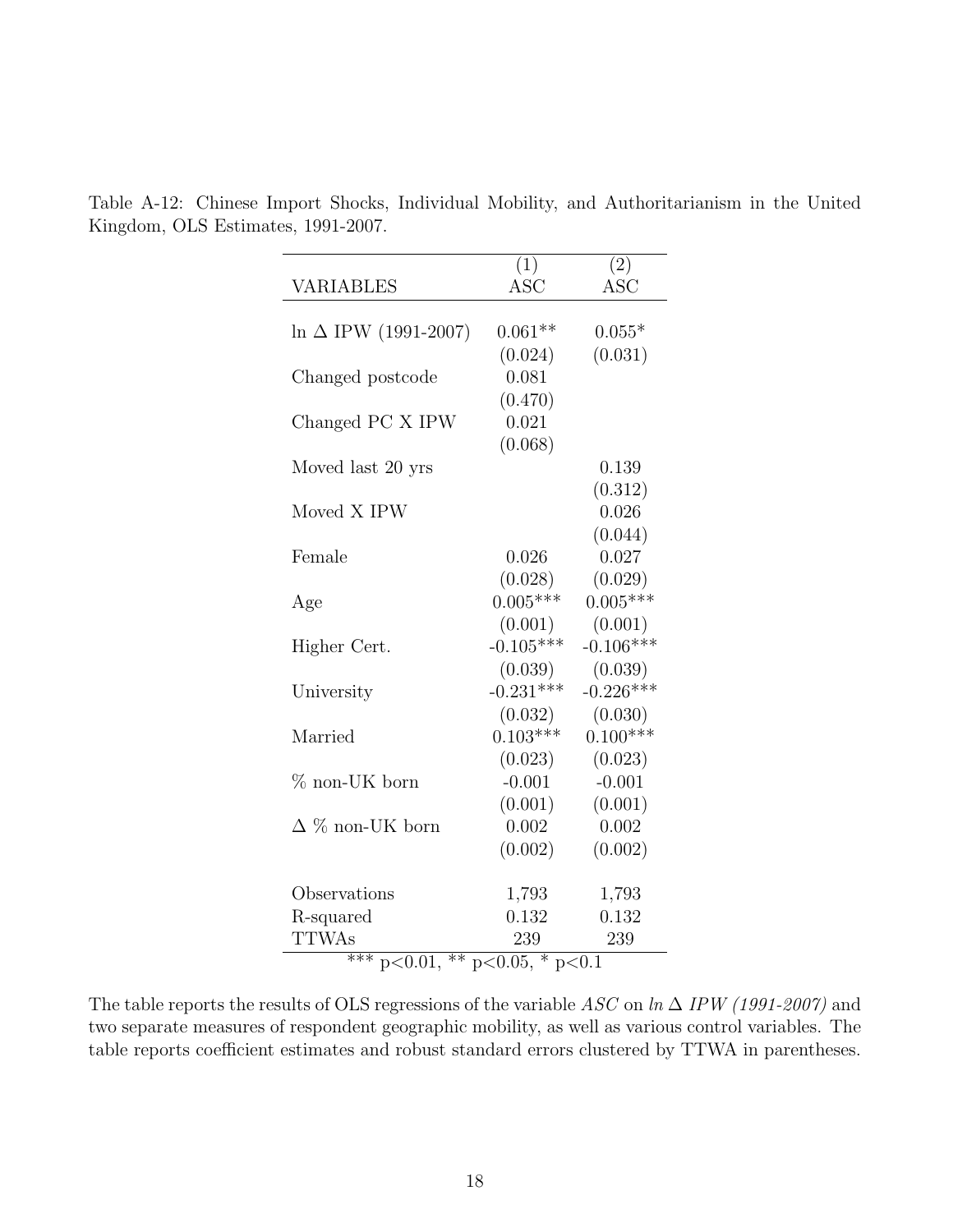|                           |       |       | Count Mean Variance Min Max |     |
|---------------------------|-------|-------|-----------------------------|-----|
| Avg. Aggression           | 1913. | -3.16 | 0.56                        | - 5 |
| Avg. Submission           | 1913  | 2.24  | 0.36                        | 43  |
| Avg. Conventionalism 1913 |       | 3.12  | (1.47)                      | h   |

Table A-13: Summary Statistics for ACS Components

|                      |           |       | Avg. Aggression Avg. Submission Avg. Conventionalism |
|----------------------|-----------|-------|------------------------------------------------------|
| Avg. Aggression      | $1.000\,$ |       |                                                      |
| Avg. Submission      | 0.222     | 1.000 |                                                      |
| Avg. Conventionalism | 0.485     | 0.217 | 1.000                                                |

|  |  |  |  | Table A-14: Correlation Matrix for ACS Components |
|--|--|--|--|---------------------------------------------------|
|--|--|--|--|---------------------------------------------------|